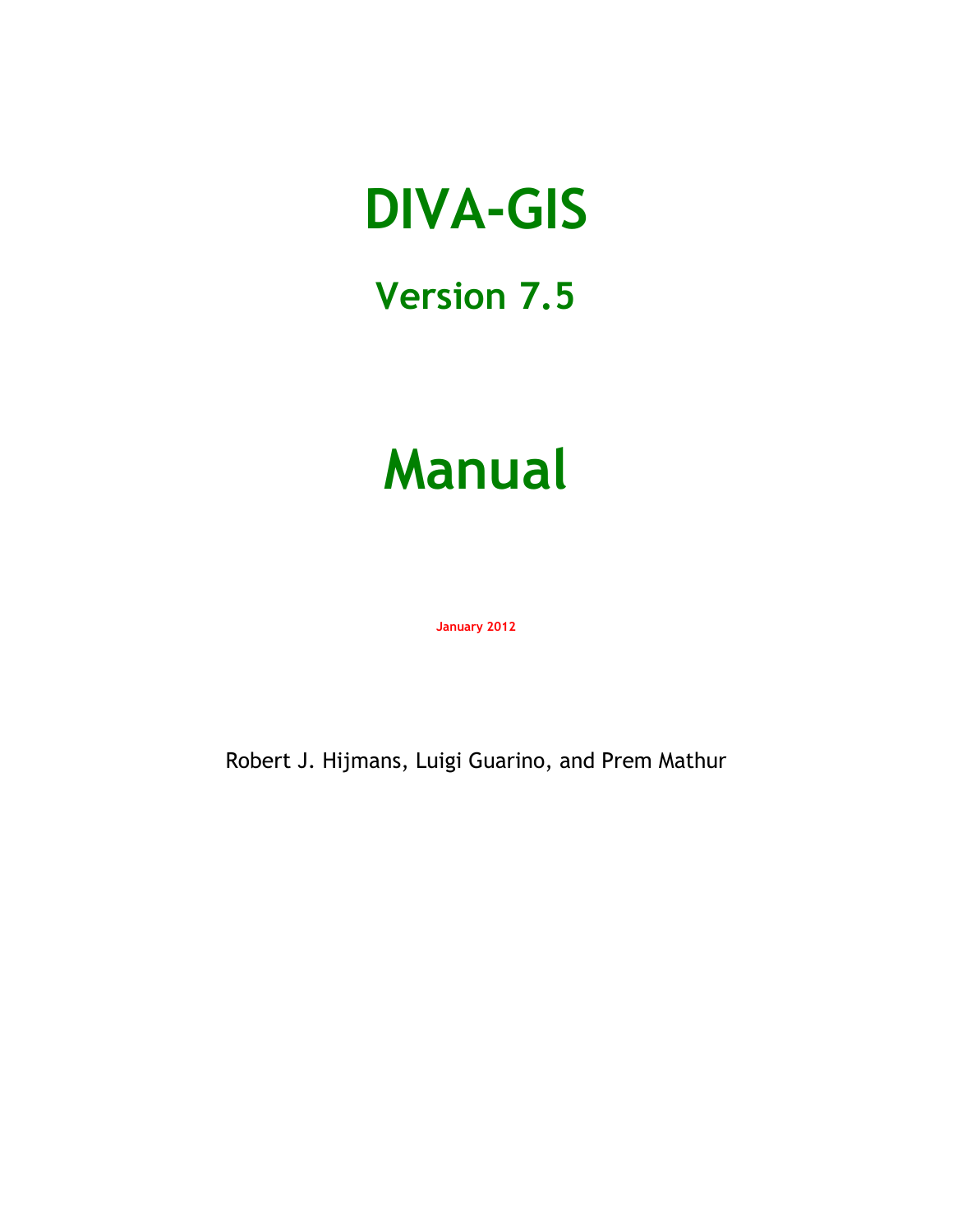#### **Conditions of use**

The DIVA-GIS software can be used and distributed freely. It is provided "as is", without warranty of any kind, express or implied, including but not limited to the warranties of merchantability, fitness for a particular purpose and noninfringement. In no event shall the authors or copyright holders be liable for any claim, damages or other liability, whether in an action of contract, tort or otherwise, arising from, out of or in connection with the software or the use or other dealings in the software.

Portions of this computer program are owned by LizardTech, Inc., and are copyright © 1995-1998, LizardTech, Inc., and/or the University of California. U.S. Patent No. 5,710,835. All rights reserved.

# **Contributors**

DIVA-GIS is maintained by Robert J. Hijmans. Edwin Rojas, Rachel O"Brien, and Mariana Cruz have written parts of the code for previous versions. DIVA-GIS was improved thanks to bug-reports and/or suggestions made by many individuals, particularly Luigi Guarino, Prem Mathur, Xavier Scheldeman, and others including Østein Berg, Israel Barrantes, Rachel O"Brien, Coen Bussink, Arthur Chapman, Dirk Enneking, Catherine Graham, Dave Hodson, Andrew Jarvis, Maarten van Zonneveld were also involved in the development of earlier versions.

Support for the early development has come from the Bioversity International, the UC Berkeley Museum of Vertebrate Zoology, the International Potato Center (CIP), SINGER/SGRP, FAO, and USDA.

We have benefited from the work of the following persons: M. Sawada (Rook's case), Gerald Everden and Frank Warmerdam (PROJ4); Andrew Williamson (Shapechk); the contributors to Delphi Zip Version 1.70 [\(http://www.geocities.com/SiliconValley/Network/2114/\)](http://www.geocities.com/SiliconValley/Network/2114/)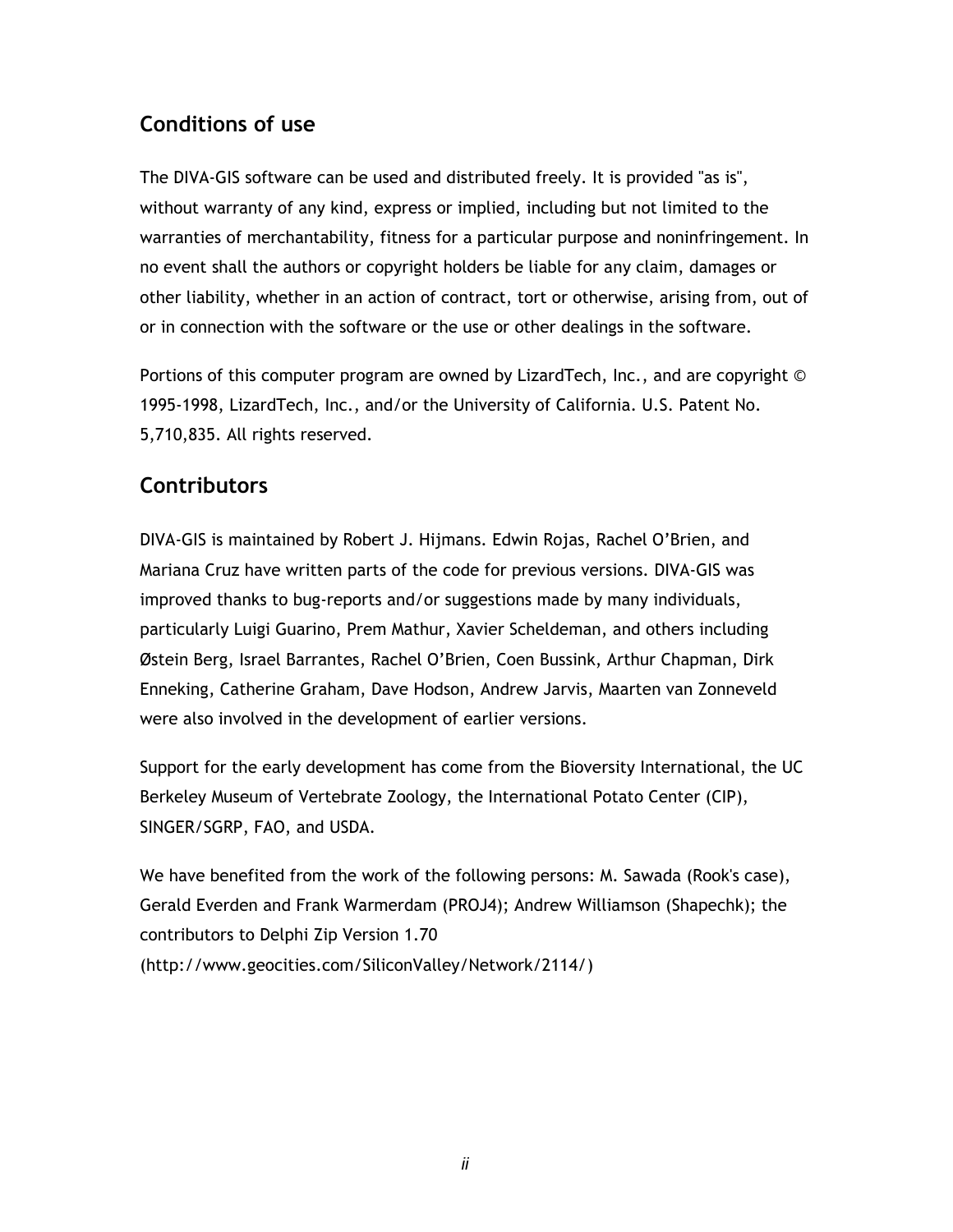#### **Warning**

DIVA-GIS is a relatively new program that is under continuous development and not all parts have been tested completely. This means that you should never blindly believe the results of your analysis. Rather, you should always test if DIVA-GIS works well, for example by manually calculating the expected results for a small number of grid cells, or by first doing the calculations with a simple sample data set for which you know the results.

If you find a possible error, please be so kind as to report it!

Please send your comments to [info@diva-gis.org.](mailto:info@diva-gis.org)

#### **Abstract**

DIVA-GIS is a free computer program for mapping and analyzing spatial data. It is particularly useful for analyzing the distribution of organisms to elucidate geographic and ecological patterns. It is aimed at those who cannot afford generic commercial geographic information system (GIS) software, or do not have the time to learn how to use these often complicated programs, and for anyone else who wants a GIS tailormade to analyze biological distributions. DIVA-GIS supports vector (point, line, polygon), image and grid data types. It can help improve data quality by finding the coordinates of localities using gazetteers, and by checking existing coordinates using overlays (spatial queries) of the collection sites with administrative boundary databases. Distribution maps can then be made. Analytical functions in DIVA-GIS include mapping of richness and diversity (including based on molecular marker (DNA) data; mapping the distribution of specific traits; identifying areas with complementary diversity; and calculating spatial autocorrelation. DIVA-GIS can also extract climate data for all locations on land. Ecological niche modeling can be carried out using the BIOCLIM and DOMAIN algorithms.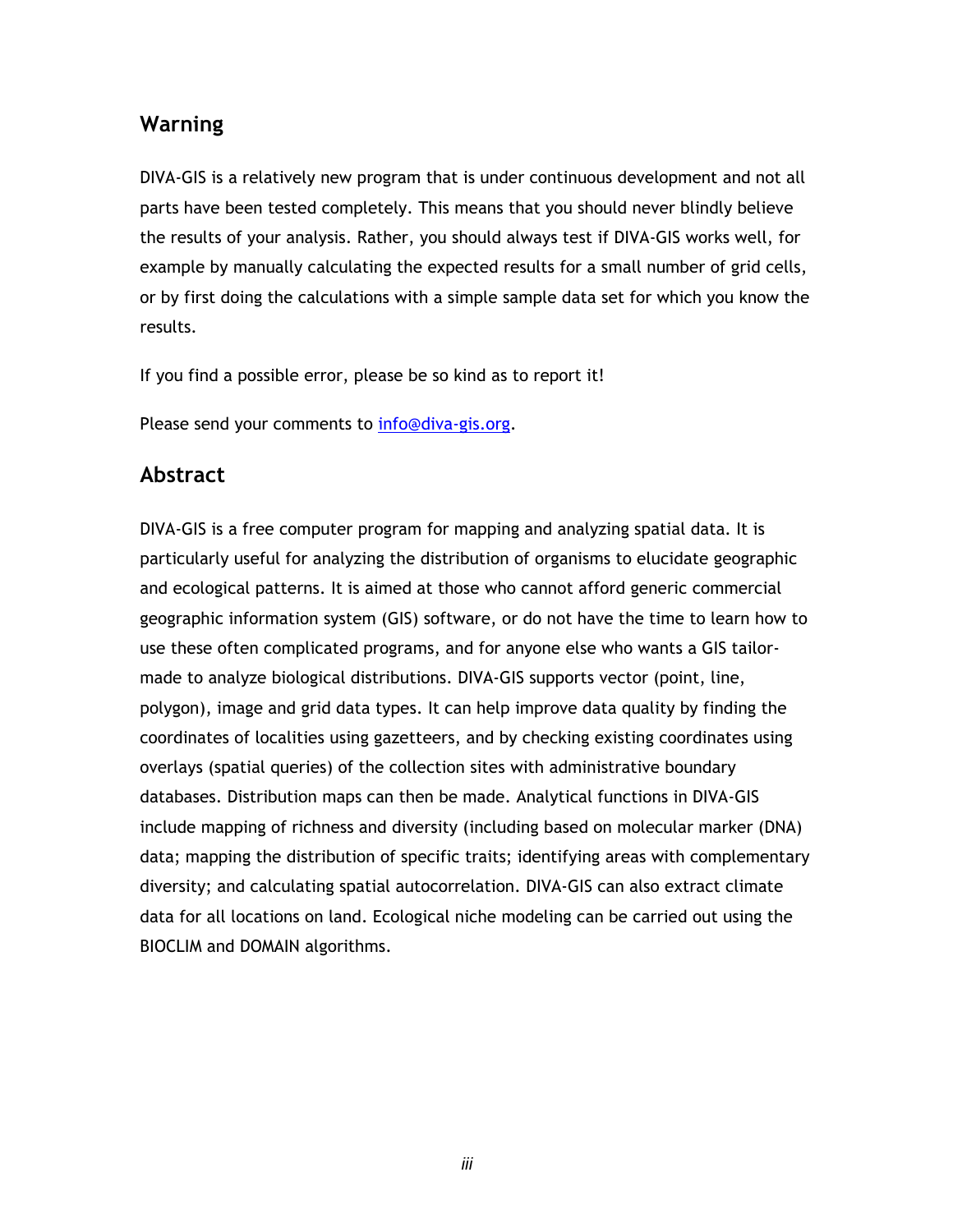# **Table of Contents**

| 1.3.1                                                                                                                                                |       |
|------------------------------------------------------------------------------------------------------------------------------------------------------|-------|
| 1.4.1<br>1.4.2<br>1.4.3<br>1.4.4                                                                                                                     |       |
|                                                                                                                                                      |       |
|                                                                                                                                                      |       |
|                                                                                                                                                      |       |
|                                                                                                                                                      |       |
| THE DATA MENU $\ldots$ $\ldots$ $\ldots$ $\ldots$ $\ldots$ $\ldots$ $\ldots$ $\ldots$ $\ldots$ $\ldots$ $\ldots$ $\ldots$ $\ldots$ $\ldots$ $\vdots$ |       |
|                                                                                                                                                      |       |
|                                                                                                                                                      |       |
|                                                                                                                                                      |       |
|                                                                                                                                                      |       |
|                                                                                                                                                      |       |
|                                                                                                                                                      |       |
|                                                                                                                                                      |       |
|                                                                                                                                                      |       |
|                                                                                                                                                      |       |
|                                                                                                                                                      |       |
|                                                                                                                                                      |       |
|                                                                                                                                                      |       |
|                                                                                                                                                      |       |
|                                                                                                                                                      |       |
|                                                                                                                                                      |       |
|                                                                                                                                                      |       |
|                                                                                                                                                      |       |
|                                                                                                                                                      |       |
|                                                                                                                                                      |       |
|                                                                                                                                                      |       |
|                                                                                                                                                      |       |
|                                                                                                                                                      | 1.3.2 |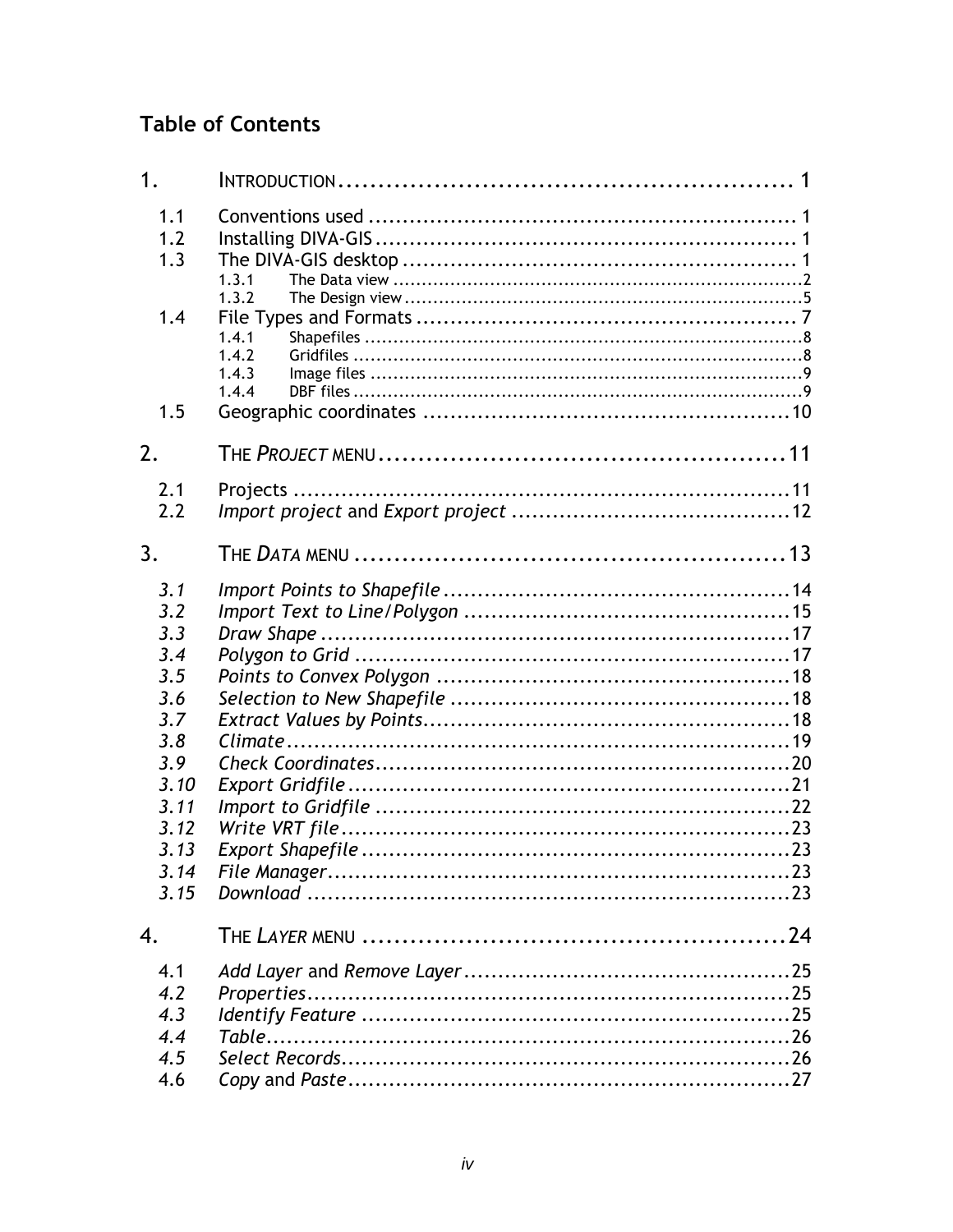| 5.   |                                                  |  |
|------|--------------------------------------------------|--|
| 5.1  |                                                  |  |
| 6.   |                                                  |  |
| 6.1  |                                                  |  |
|      | 6.1.1                                            |  |
|      | 6.1.2                                            |  |
| 6.2  |                                                  |  |
|      | 6.2.1                                            |  |
|      | 6.2.2                                            |  |
|      | 6.2.3                                            |  |
|      | 6.2.4                                            |  |
|      | 6.2.5                                            |  |
|      | 6.2.6                                            |  |
|      | 6.2.7                                            |  |
| 6.3  | Methods of converting point data to grid data 42 |  |
|      | 6.3.1                                            |  |
| 6.4  |                                                  |  |
| 6.5  |                                                  |  |
| 6.6  |                                                  |  |
| 6.7  |                                                  |  |
| 6.8  |                                                  |  |
|      | 6.8.1                                            |  |
|      | 6.8.2                                            |  |
| 6.9  |                                                  |  |
| 6.10 |                                                  |  |
| 6.11 |                                                  |  |
| 7.   |                                                  |  |
| 7.1  |                                                  |  |
|      | 7.1.1                                            |  |
|      | 7.1.2                                            |  |
|      | 7.1.3                                            |  |
|      | 7.1.4                                            |  |
|      | 7.1.5                                            |  |
|      | 7.1.6                                            |  |
| 7.2  |                                                  |  |
| 7.3  |                                                  |  |
|      |                                                  |  |
|      |                                                  |  |
|      | 7.3.1                                            |  |
| 7.4  |                                                  |  |
| 8.   |                                                  |  |
| 8.1  |                                                  |  |
| 8.2  |                                                  |  |
| 8.3  |                                                  |  |
|      |                                                  |  |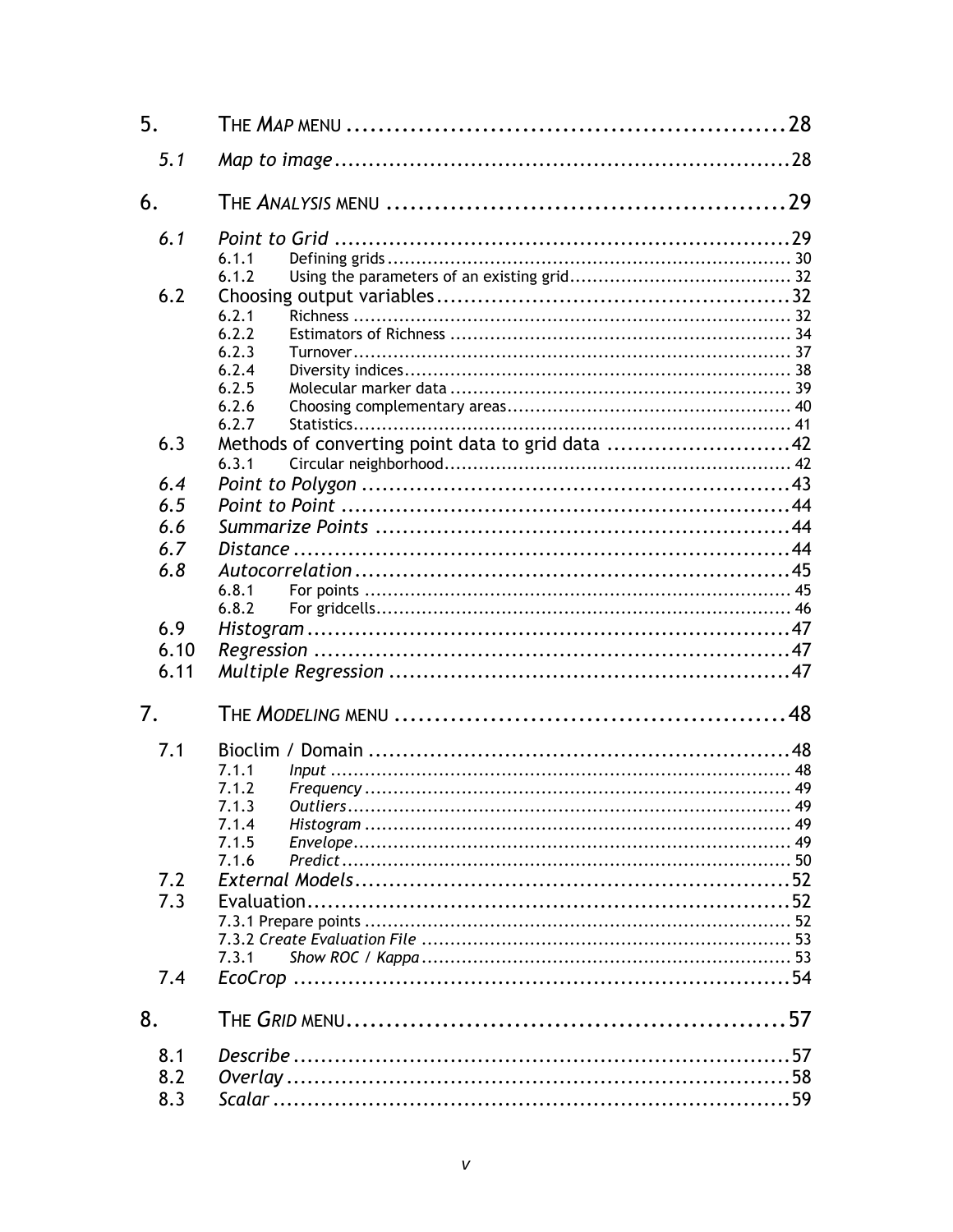| 8.4  |  |
|------|--|
| 8.5  |  |
| 8.6  |  |
| 8.7  |  |
| 8.8  |  |
| 8.9  |  |
| 8.10 |  |
| 8.11 |  |
| 8.12 |  |
| 8.13 |  |
| 9.   |  |
| 9.1  |  |
| 9.2  |  |
| 9.3  |  |
| 9.4  |  |
| 9.5  |  |
| 9.6  |  |
| 10.  |  |
| 10.1 |  |
| 10.2 |  |
| 10.3 |  |
| 10.4 |  |
| 10.5 |  |
| 10.6 |  |
|      |  |
|      |  |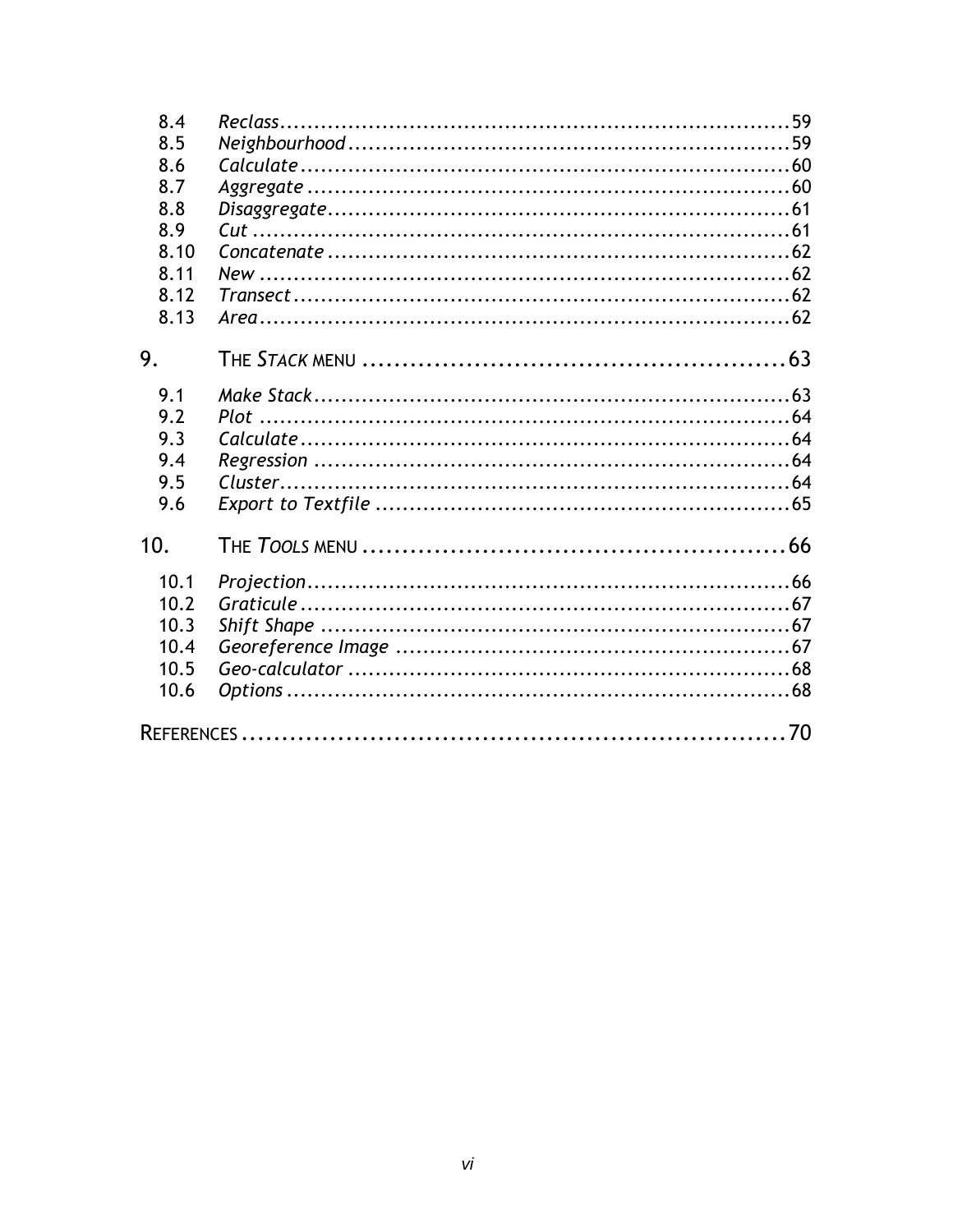# **1. INTRODUCTION**

<span id="page-6-0"></span>This manual explains how to use DIVA-GIS. Additional information, including an introductory tutorial, exercises and examples of the use of DIVA-GIS can be found on the DIVA-GIS website [\(http://www.diva-gis.org\)](http://www.diva-gis.org/).

#### <span id="page-6-1"></span>1.1 Conventions used

The following conventions are used in this manual:

*Italics* are used to refer to menusand sub-menus, and also to tabs and views. A forward slash (/) is used to relate a submenu to a menu.

"Quotes" are used to refer to buttons and boxes.

File types are referred to by their extension. For example, a dBase file, like data.dbf, is referred to as a DBF file

#### <span id="page-6-2"></span>1.2 Installing DIVA-GIS

If you downloaded DIVA from the Internet, you will need to unzip the downloaded files first (use e.g. 7-Zip). Then you should click on **setup.exe** to install DIVA-GIS; also click on this file if you are installing from a CD-ROM. You will be asked in what directory (folder) you want to install the program. As you can install the program in any directory you like, in this manual we will refer to this directory as the **DIVA directory**, or <DIVA dir>. By default, DIVA-GIS will be installed in the **C:\program files\DIVA-GIS\** directory.

#### <span id="page-6-3"></span>1.3 The DIVA-GIS desktop

Once installation is complete, you can click on the DIVA-GIS icon, which will launch the DIVA-GIS **program**. The program consists of two overlapping parts, which we call *views*. The *Data view* is where you will do most of your work. The *Design view* is used to produce a graphical representation of the results of your work that can be saved as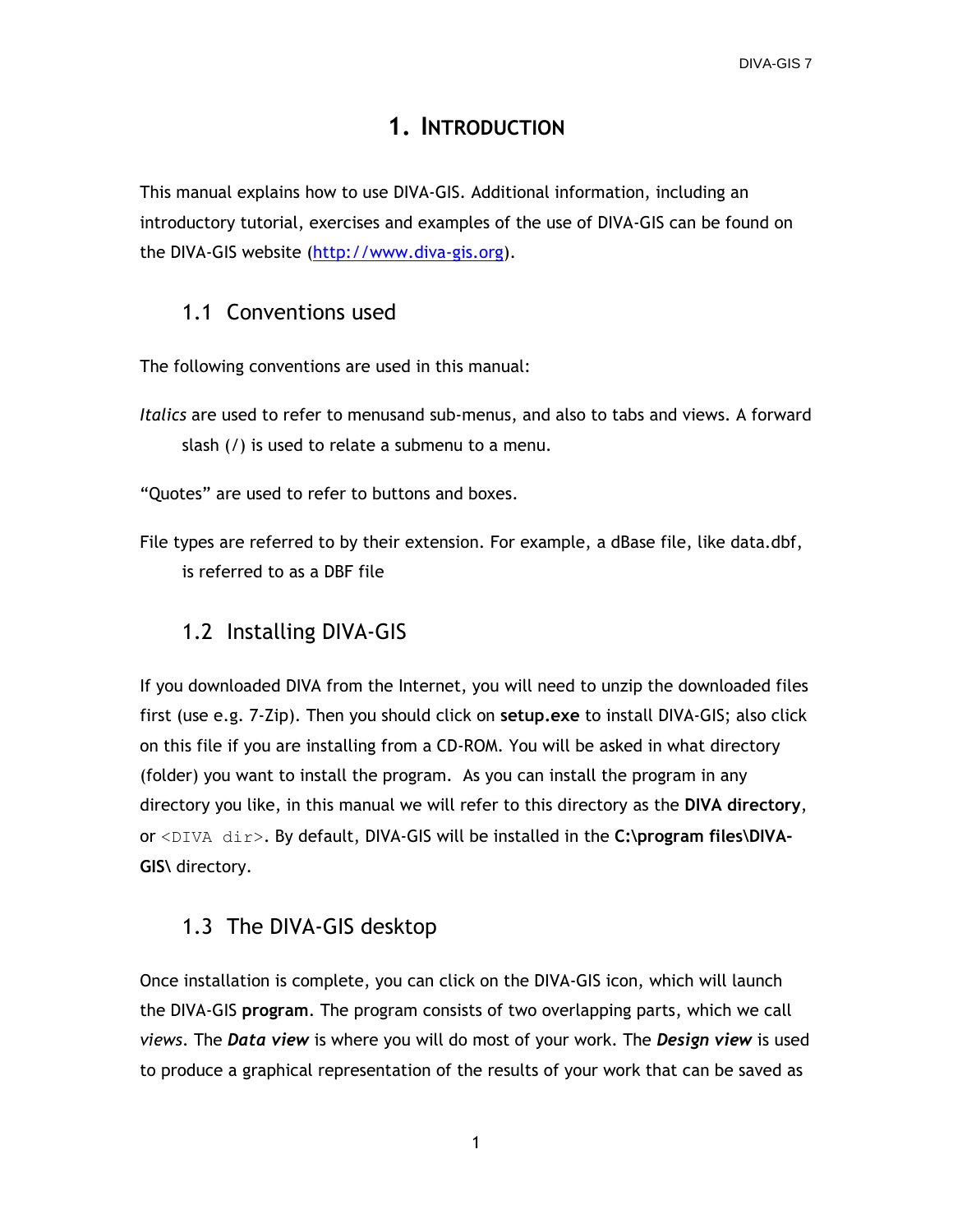a graphics file, printed or used in another application. You move between views by clicking on the appropriate tab at the bottom right hand corner of the window.

#### <span id="page-7-0"></span>1.3.1 The Data view

The *Data view* is taken up by a map and, to its left, its associated table of contents (TOC) (Figure 1). The content of the map is managed and analyzed via functions that are spread over nine menus arranged across the top of the desktop: *Project, Data, Layer, Map, Analysis, Modeling, Grid, Stack,* and *Tools*. The menus are discussed in chapters 3 to 11 (one chapter per menu). There"s also a *Help* menu (but there is no on-line help yet).

A map consists of geo-referenced databases called **layers** (sometimes also referred to as **themes**). For example, a map of the world may be made up of the following layers: national boundaries, altitude, main rivers and capital cities. Each layer on the map is listed in the **table of contents** (TOC). Layers can be made (in)visible on the map using the checkbox next to their name in the TOC. If you click on a layer"s checkbox while holding the  $Ctr1$  key down, all layers on the map will be made (in)visible (depending on the state of the checkbox of the layer that you click on).

A single click on a layer in the TOC makes it the **active layer**, indicated by an uplifted layer bar (for example, the "countries" layer in Figure 1). The order in which different layers are drawn on the map is from the bottom upwards, so a layer higher up in the TOC will cover a lower one). You can change the order of a layer by dragging it up or down (i.e., by clicking on it and then moving your mouse while keeping the left button pressed).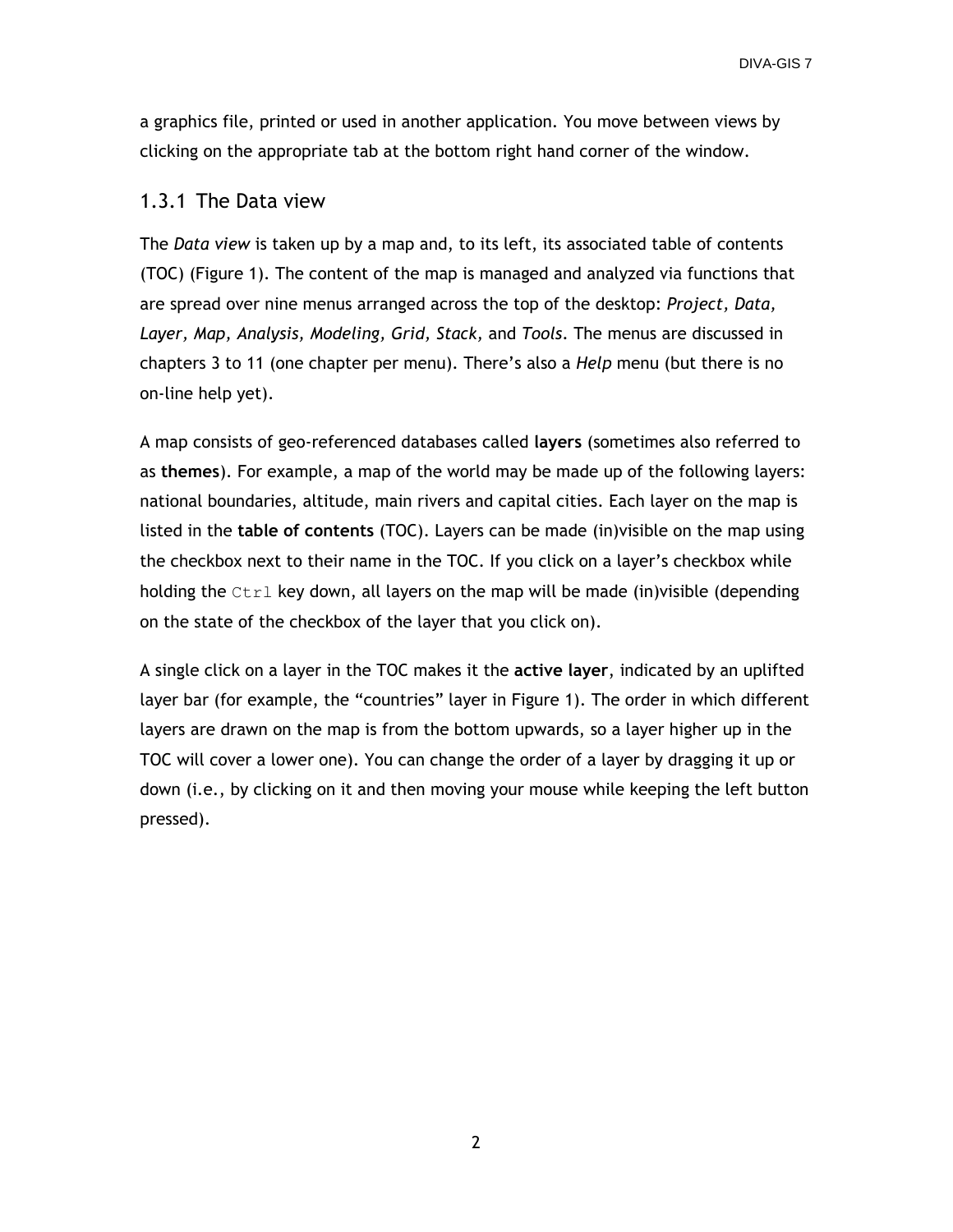

- **Menu bar** Provides access to all DIVA-GIS functions.  $\overline{1}$
- **Toolbar** Quick access to some of the more commonly used functions. 2
- **3** Table of contents Lists all the layers on the map.
- **Map**  The map you"re working on. 4
- **J** Overview Map Shows the location of what is visible on the map in a wider region
- **Status bar** –Indicates, from left to right, the location of the cursor (x and y 6coordinates), the scale of the map, the value and position (row, column) of a gridcell, and the distance between two points.
	- **7**  Data/Design view tabs?

Figure 1. The DIVA-GIS main window in *Data view*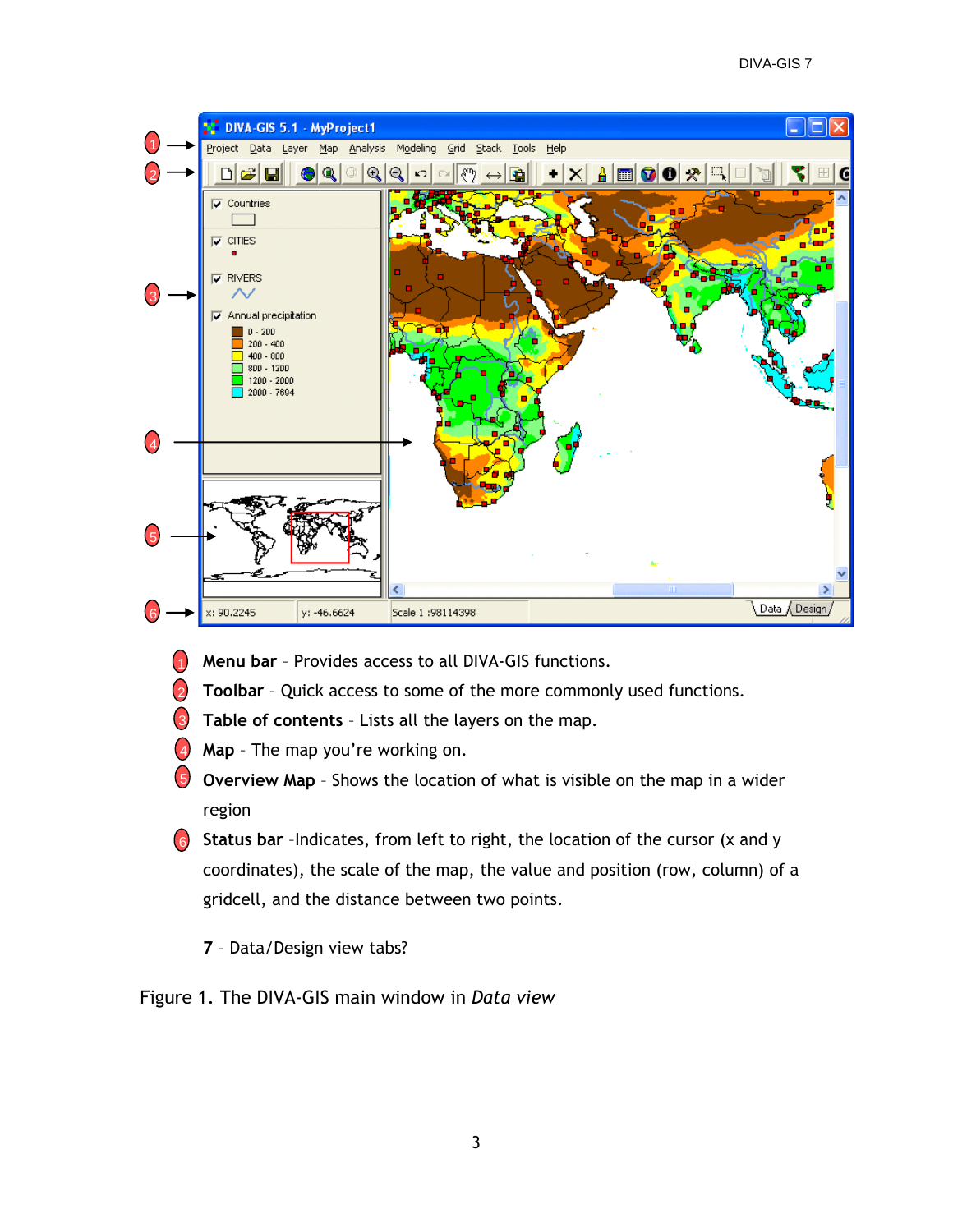Double-clicking on a layer in the TOC (or clicking on *Layer*/*Properties*) brings up a small window that allows changes to be made to some of the layer"s properties (such as its colors) on the map (Figures 2 and 3).

It is important that you explore these windows (click on the different tabs). See Section 5.2 for more details about them.

| <b>NC</b> Properties |                                                             | $-$ Inl $\times$ |  |
|----------------------|-------------------------------------------------------------|------------------|--|
| Alias :              | PE_DEPARTMENTS                                              |                  |  |
|                      | Source : c:\program files\diva-gis\tutor\pe_departments.shp |                  |  |
| Type:                | Polygon (-81.33, -0.04, -68.65, -18.35)                     |                  |  |
| Single               | Unique   Classes                                            |                  |  |
| Field:               | <b>NAME</b>                                                 |                  |  |
|                      | Legend Colors : Reset Legend   I Use color of single tab    |                  |  |
| ☞                    | <b>AMAZONAS</b>                                             |                  |  |
| ⊽                    | <b>ANCASH</b><br>╫┿┿╫                                       |                  |  |
| ⊽                    | <b>APURIMAC</b>                                             |                  |  |
| ⊽                    | AREQUIPA                                                    |                  |  |
| ⊽                    | <b>AYACUCHO</b>                                             |                  |  |
| ঢ়                   | <b>CAJAMARCA</b>                                            |                  |  |
| Select All           | Clear All                                                   |                  |  |
|                      | <b>Apply</b><br>叫 Close                                     |                  |  |

Figure 2. The *Layer/Properties* window for shapefiles.

| œ                                   | <b>Properties</b> |                      |               |                         |
|-------------------------------------|-------------------|----------------------|---------------|-------------------------|
|                                     | Label             | Annual precipitation |               |                         |
|                                     | Filename rain.grd |                      |               |                         |
| Legend                              | Info              | History              |               |                         |
|                                     | Color From        | Tη                   | Label         | Auto complete           |
|                                     | n                 | 200                  | $0 - 200$     | C Edit values           |
|                                     | 200               | 400                  | $200 - 400$   | Select rows<br>Classify |
|                                     | 400               | 800                  | $400 - 800$   |                         |
|                                     | 800               | 1200                 | $800 - 1200$  | Select color scheme     |
|                                     | 1200              | 2000                 | $1200 - 2000$ |                         |
|                                     | 2000              | 7694                 | 2000 - 7694   | O<br><b>C</b> Ramp      |
|                                     | Nodata            |                      | NoData        | Read From File          |
|                                     |                   |                      |               |                         |
| Add or Remove Row<br>æ              |                   |                      |               |                         |
| V NoData Transparent                |                   |                      |               |                         |
| $\mathbf{\mathbb{L}}$ Close<br>' σκ |                   |                      |               |                         |

Figure 3. The *Layer/Properties* window for grids.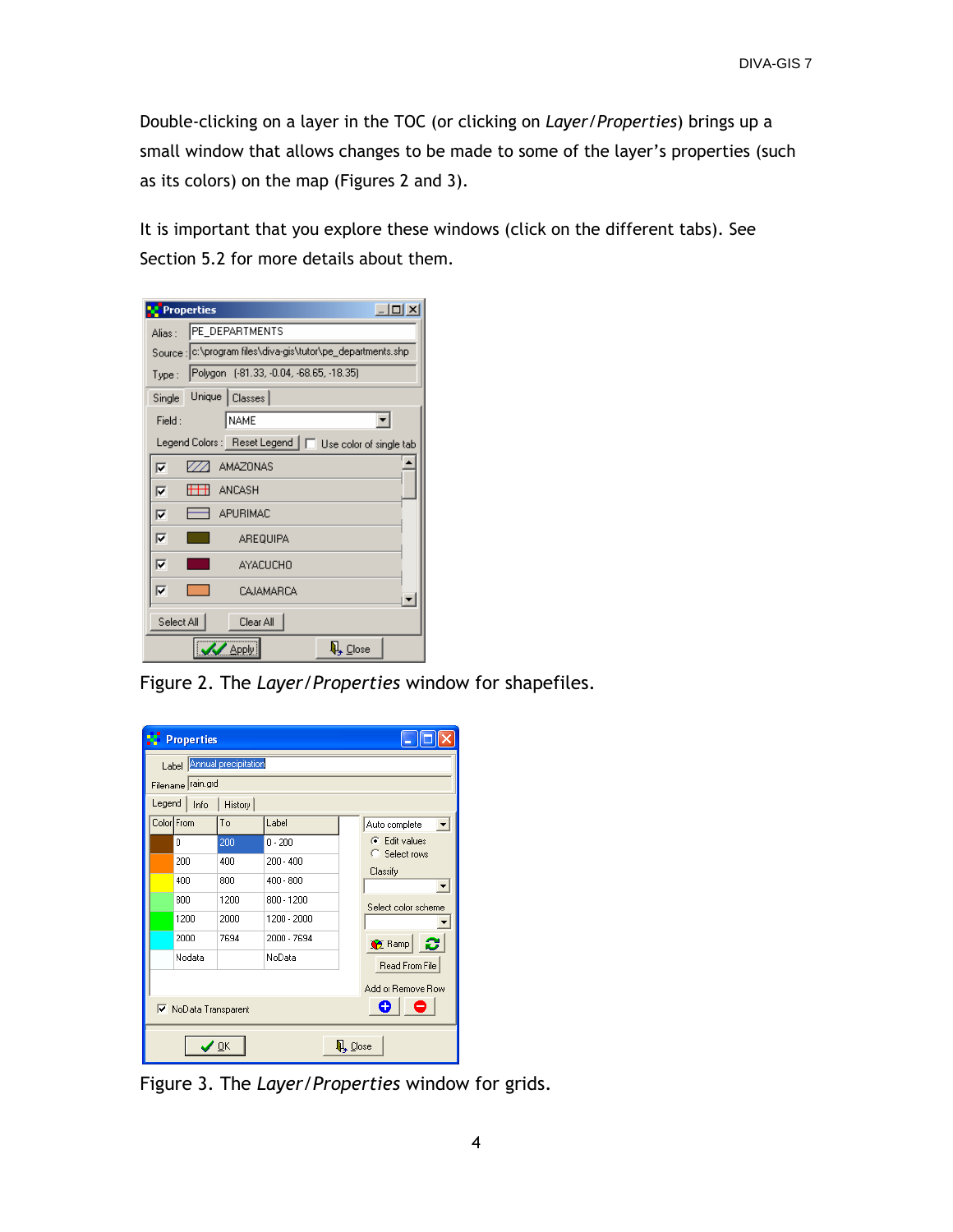#### <span id="page-10-0"></span>1.3.2 The Design view

The *Design view* of the main DIVA-GIS window allows you to put together a map that you can save as an image file. It is based on the layers that are visible in the *Data view*. The resulting image can be exported from DIVA-GIS, for example to be used as an illustration in a document or presentation.



Figure 4. The DIVA-GIS main window in *Design view*.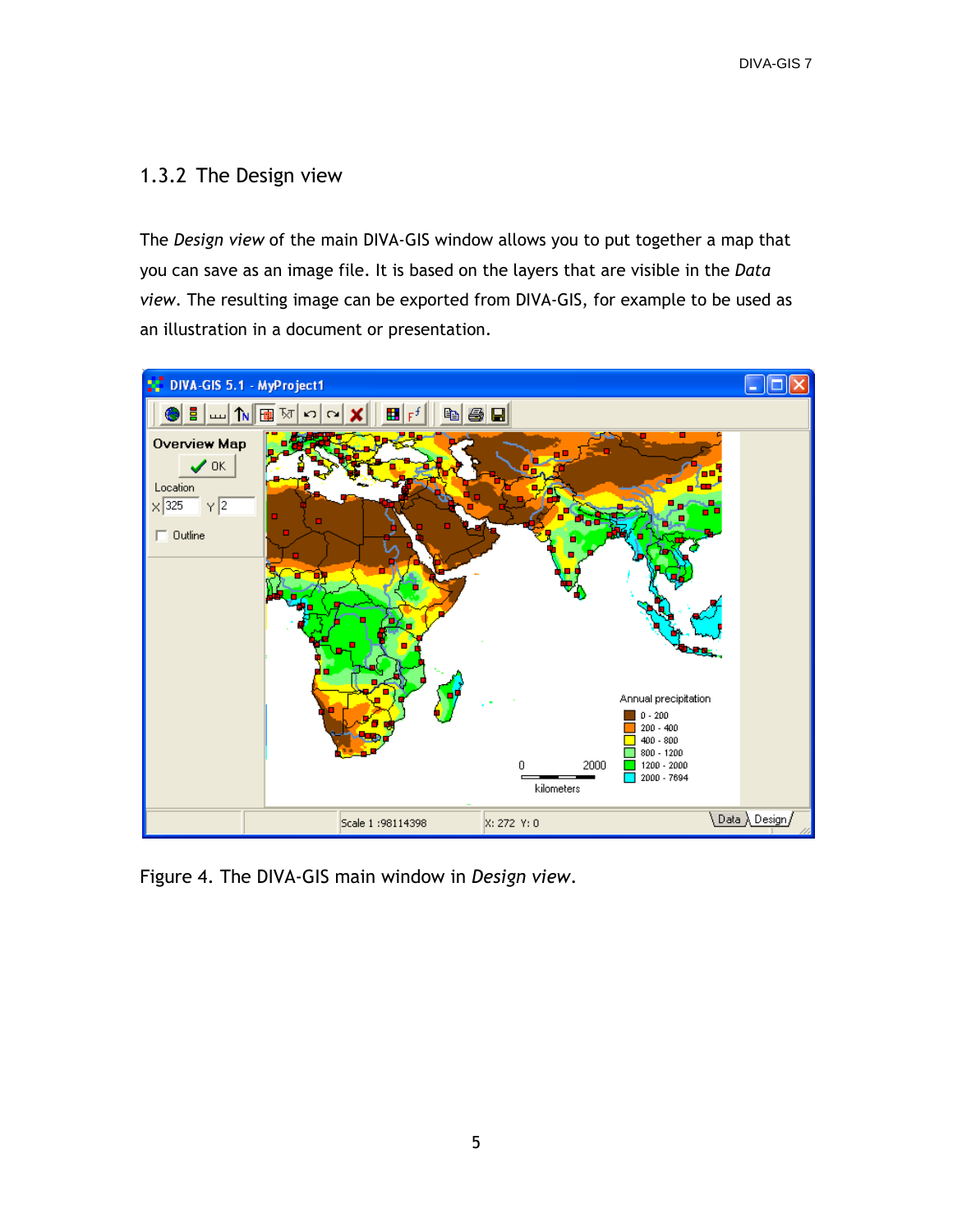Box 1. The *Design view* buttons.

| Icon                         | Name            | Short explanation                                                       |
|------------------------------|-----------------|-------------------------------------------------------------------------|
|                              | Map             | Adds the map from the Data view to the Design<br>view                   |
| 립                            | Legend          | Adds the legend from the Data view to the Design<br>view                |
| انتب                         | <b>Scale</b>    | Adds a graphic scale to the Design view                                 |
| $\left  \mathcal{L} \right $ | North arrow     | Adds a North arrow to the Design view                                   |
| 國                            | Overview<br>map | Adds the overview map to the Design view                                |
| फ्रा                         | Add text        | Adds text to the Design view                                            |
| ທ∣                           | Undo            | Un-does last addition to the Design view                                |
| $\sim$                       | Redo            | Re-does last addition (after undo) to the Design<br>view                |
| $\vert x \vert$              | Clear all       | <b>Starts from scratch</b>                                              |
| H                            | Set color       | Sets the color for the text and lines to be added to<br>the Design view |
| $F^{f}$                      | Set font        | Sets the font for text to be added to the Design<br>view                |
| 剛                            | Copy            | Copies the Design view to the clipboard                                 |
| ョ                            | Print           | Prints the Design view to a specified printer                           |
|                              | Save            | Saves the Design view to a graphics file (BMP or<br>TIF)                |

Producing a nice map for presentation purposes is not very difficult but will take some trial and error. Start by adding the basic map from the *Data view*. Then, decide if there is too much white space around the image. If there is, go back to *Data view* and zoom and/or pan around to better fill up the area. If there is too much white space at the right of the image, you may need to remove a layer that causes this to happen (for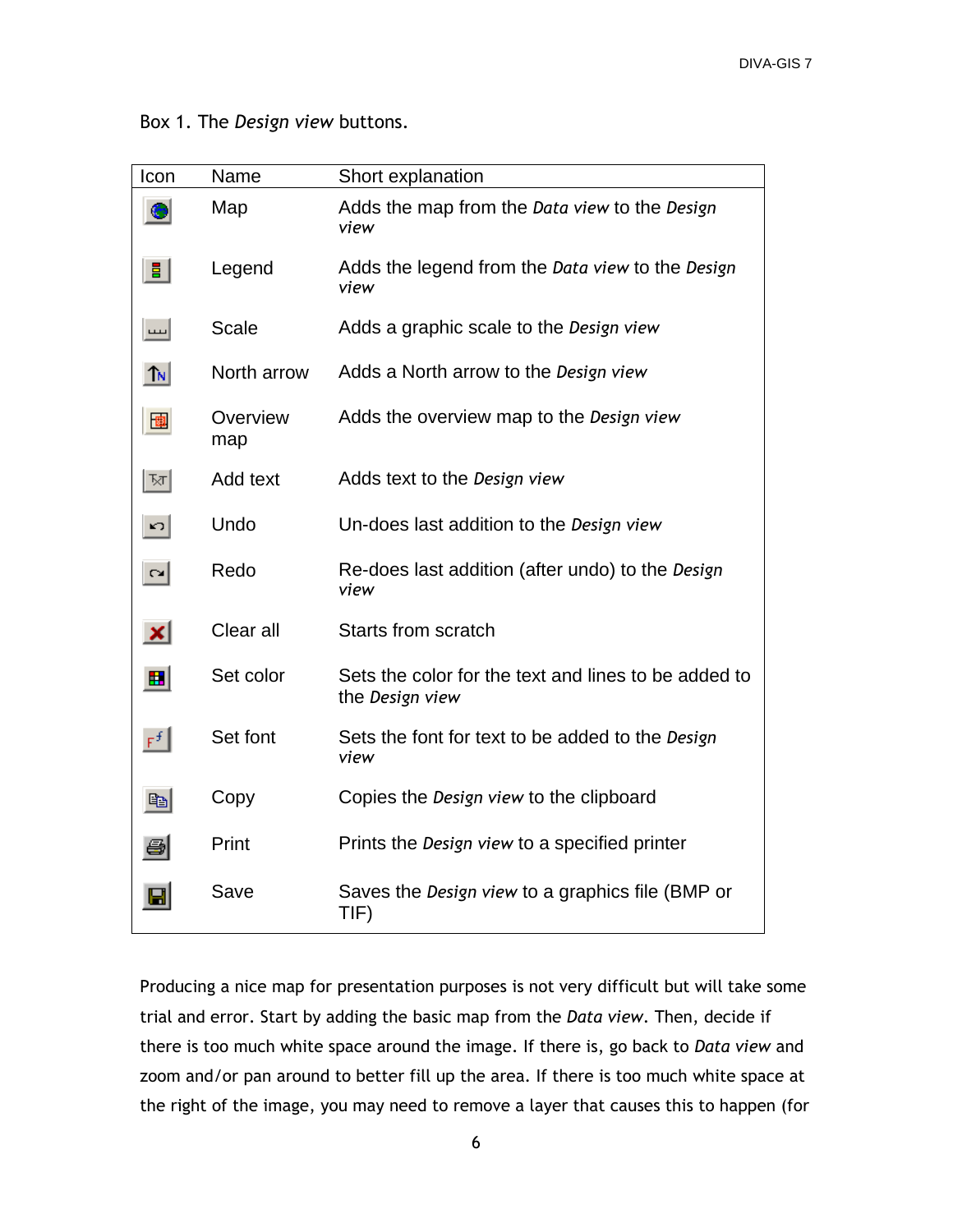example, a layer that, although perhaps invisible, is mainly located to the east of the area of interest).

When you have the map the way you want it, add a legend. First, click on the "Add legend" button. A panel will appear on the left hand side of the window. It includes a number of options, and lists all the visible layers. Decide what layers to include in the legend, by unchecking the ones you do not want.

You can add the legend to the map by clicking on the image at the point where you want the legend to appear. One approach is to keep clicking until you find the spot you like; then press "Clear All*",* followed by "Add Map*"*, then "Add legend*"* and finally "OK". The legend will be put where you last had it, because the coordinates were saved in the text boxes. You can also change these values in the text boxes before you press "OK". Another approach is to add a legend and use the "Undo" button if you do not like the place it gets, and try again.

The width of the TOC in the *Data view* determines its width in the *Design view*. Thus, if it is too wide or narrow, go back to the *Data view,* change it, and try again Design *view*.

Adding a scale, North arrow, and text to the image follows the same principles as outlined above for the legend.

You can set the color and font for any text that you add to the image. To set the font for the TOC, however, you must go to the *Tools/Options/Layer* menu in the *Data view*, change the default font, *Close* the project and then *Open* it again (in the *Project* menu).

To export your map from DIVA-GIS, you can print it, copy it to the clipboard (and paste it into another application), or save it to a graphics file, in bitmap (BMP) or TIF format.

#### <span id="page-12-0"></span>1.4 File Types and Formats

DIVA uses files of various types and formats. The most important are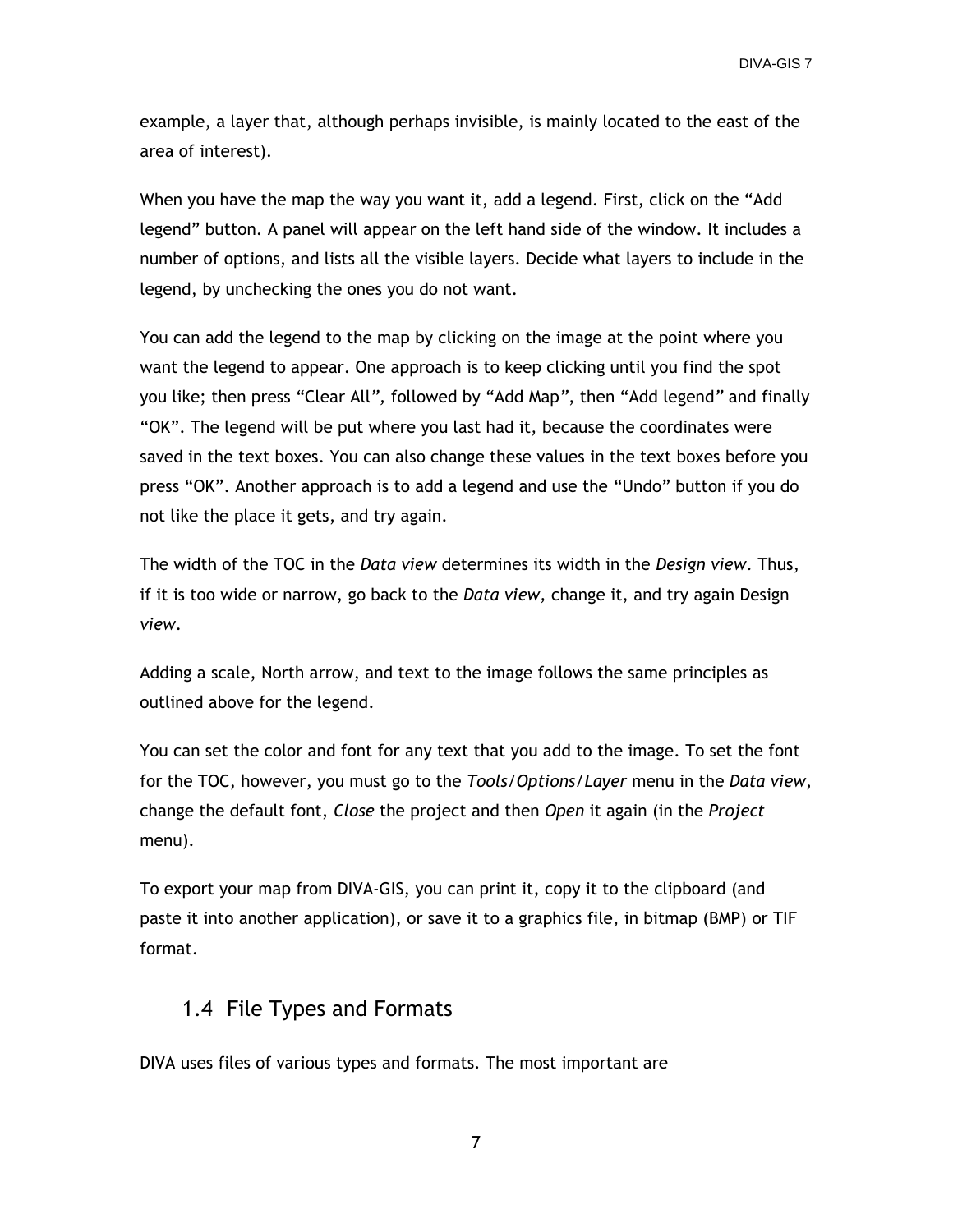- 1. the shapefile, gridfile and image file formats for spatial databases and
- 2. the dBaseIV (DBF) format for reading and writing external (non-spatial) databases.

#### <span id="page-13-0"></span>1.4.1 Shapefiles

Shapefiles are so-called vector databases, describing the location of points (e.g., collecting locations), polylines (e.g., roads) and areas (or polygons, e.g., soil types, countries). A shapefile actually consists of three separate files with the same name but with different extensions (SHP, SHX and DBF), but they are treated as one file. There are some shapefiles with additional files (extensions SBN and SBX), but these are not essential and are not used in DIVA-GIS. The shapefile format was developed by ESRI, a leading GIS software company. They were initially developed for use in ArcView, but now nearly all GIS programs can either use them directly, or import them.

#### <span id="page-13-1"></span>1.4.2 Gridfiles

Grids are central to the analytical capabilities of DIVA-GIS. A grid divides (a part of) the world into equal-sized cells. The advantage of using grids as opposed to areas such as countries or other administrative units is that grid cells of the same size and shape allow more objective comparisons.

For grid databases, in which an area is divided into equally sized rectangles, DIVA-GIS gridfiles are used. A gridfile consists of two separate files \*.GRI and \*.GRD, but DIVA-GIS treats them as if they were one file. The \*.GRI file has the actual data, and the \*.GRD file has metadata and a number of parameters that are needed to read the \*.GRI file properly.

From these two files, DIVA-GIS creates two more files, \*.BMP and \*.BPW. These files are derived from the \*.GRI and \*.GRD files and are used to visualize the data on the map, but are otherwise not essential. If the BMP and BPW are absent, DIVA-GIS creates these files automatically when opening a gridfile.

The BMP and BPW files can also be used to visualize gridfiles in ArcView and in ArcExplorer (as images). Unlike in DIVA-GIS, however, the underlying grid data will not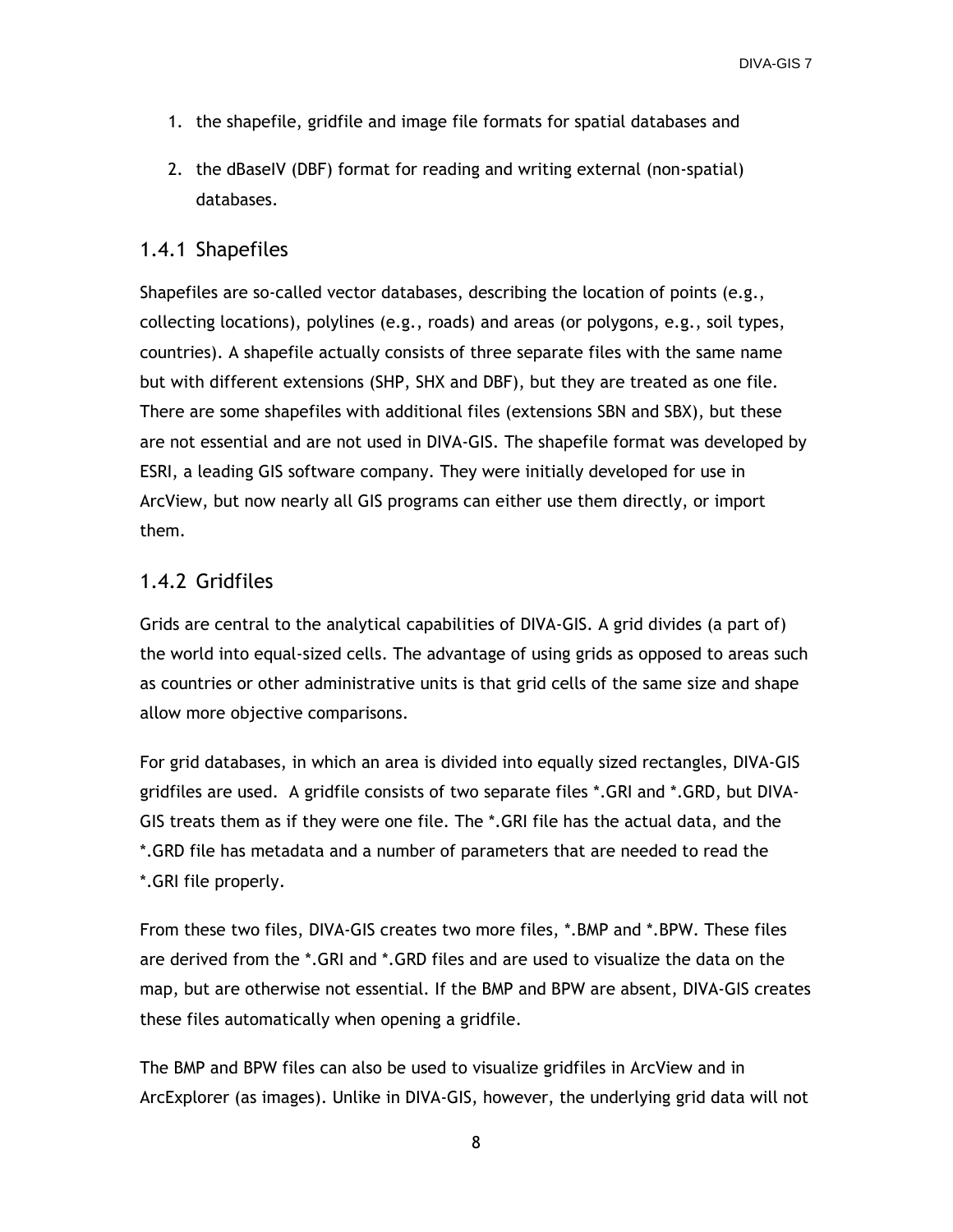be accessible in these programs, and it will not be possible to change their legend categories. If you want to use the grid data in another program, you should export the gridfile to a suitable format (Chapter 3).

Gridfiles with the same extents and gridcell size can be manipulated together in a "stack." Stacks are discussed in Chapter 9.

#### <span id="page-14-0"></span>1.4.3 Image files

Image files are special kinds of grids that can be displayed but not used for analysis, as the data associated with the different colours in the file are not accessible. A typical example of such a file would be an air photo or satellite image. DIVA-GIS supports three image formats: TIFF, JPEG and mrSID.

#### <span id="page-14-1"></span>1.4.4 DBF files

DBF (version IV) is a commonly used database format. DIVA-GIS uses it to import and export tabular data. You can create a DBF file by exporting it from a database program such as Access. It used to be possible to easily do this from Excel but this is no longer the case, although it may still be possible with some third-party plugins. Fortunately you can use the (free and open source) OpenOffice spreadsheet Calc

If you use Calc, you must take care not to lose data, particularly not to lose precision (decimals) of coordinate data, or to create a DBF file with unsupported characteristics.

The field names (variable names) should be in the first row, and only there. Each column with data should have a field name. The names of fields may not be repeated, may not start with a number, and should only consist of letters and numbers. Field names should NOT contain characters such as \* ^ % ? / - and >. Field names should not be longer than 11 characters. Always make a backup copy of the DBF file and save the new file in the native format first, so that you do not lose your data should they not be saved correctly as DBF.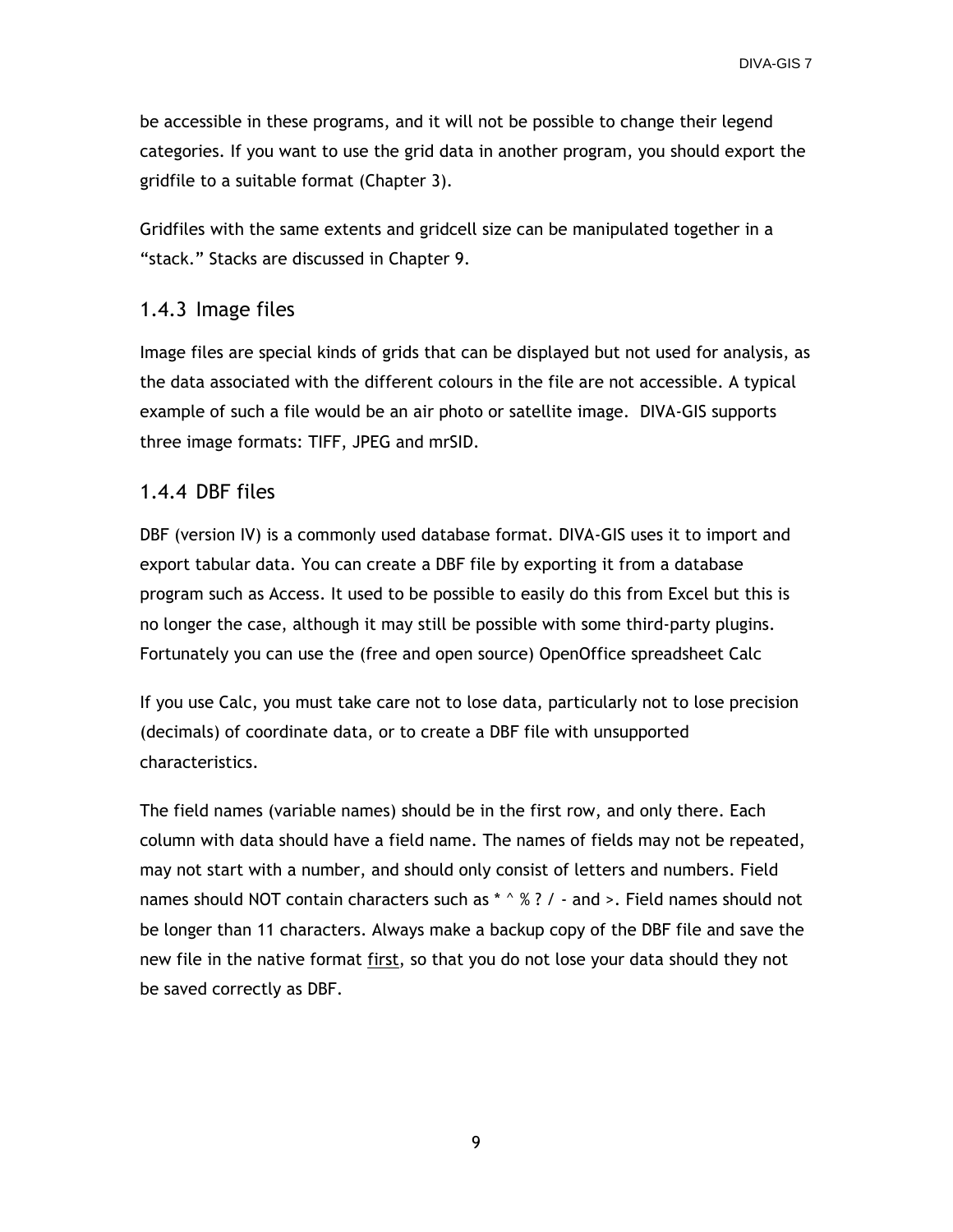#### <span id="page-15-0"></span>1.5 Geographic coordinates

There are several ways to describe a location on the Earth. The most commonly used are degrees of longitude and latitude. A location can be between 180° West and 180° East, and between 90° North and 90° South. Degrees are often subdivided using a sexagesimal system (a calculus system with 60 as the basic number) of "minutes" and "seconds" (exactly as done with subdivision of hours). For example, a latitude can be described as e.g., 12°34´15´´S (12 degrees, 34 minutes, 15 seconds, Southern hemisphere).

This system worked fine in the days of paper maps, but it is not very suitable for the digital age. A decimal system is universally used in geographic computing. In the decimal system, latitude and longitude are described by a single number each, and no letters, with the sign indicating the hemisphere  $(+ = N \text{ or } E, - = S \text{ or } W)$  (e.g., -12.57083 for 12°34´15´´S). To convert longitude and latitude in degrees, minutes and seconds to decimal degrees, the following formula is used:

$$
DC = h \cdot \left( d + \frac{m}{60} + \frac{s}{3600} \right)
$$

Where DC is the decimal coordinate; d is the degrees  $(°)$ , m the minutes  $(′)$ , and s the seconds  $('')$  of the sexagesimal system,  $h = 1$  for the northern and eastern hemispheres and -1 for the southern and western hemispheres. For example,  $30^{\circ}30'0'$   $\zeta$  = -30.500 and 30°15 $\zeta$  55  $\zeta$  N = 30.265. You can do these calculations in a spreadsheet program or in DIVA-GIS using *Tools/Geo-calculator* (Chapter 10).

Decimal degrees should normally be recorded with 4 or 5 decimals. At the equator, one unit of the fourth decimal (0.0001 degrees) equals about 10 meters (less at other latitudes; not affected by longitude). That should be precise enough for most applications. If you are using high-precision GPS (with differential correction), 5 decimal places would be warranted. See Wieczoreck et al. (2004) for a thorough discussion of coordinate precision and uncertainty.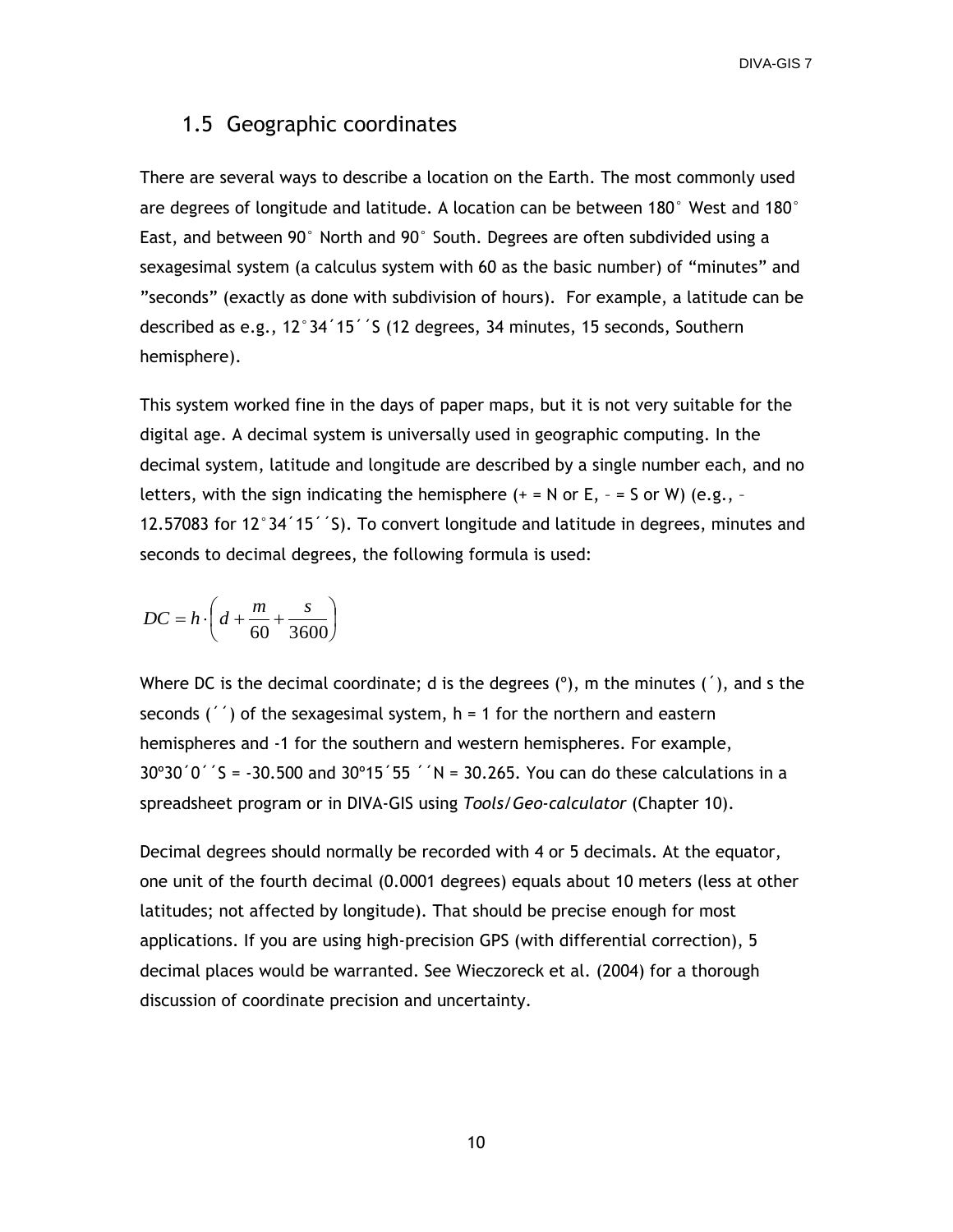# **2. THE** *PROJECT* **MENU**

<span id="page-16-0"></span>The *Project* menu contains functions for the management of DIVA-GIS project files, and some related tasks (Box 2).

Box 2. The *Project* menu.

| Icon           | Sect. | Name                  | Short explanation                                                                               |
|----------------|-------|-----------------------|-------------------------------------------------------------------------------------------------|
|                | 2.1   | <b>New</b>            | Starts a new project (map and associated image)                                                 |
| ć              | 2.1   | Open                  | Opens an existing project (file with .DIV extension)                                            |
|                | 2.1   | Close                 | Closes the current project                                                                      |
| $\blacksquare$ | 2.1   | Save                  | Saves the current project                                                                       |
| П              | 2.1   | Save As               | Saves the current project with a new name                                                       |
|                | 2.2   | <b>Export Project</b> | Exports a project (including all data) to a DIVA-GIS<br>export file (file with extension "DIX") |
|                | 2.2   | Import Project        | Imports a DIVA-GIS export file (DIX)                                                            |
|                | 2.1   |                       | Her you can find a list of the 10 last used DIVA-GIS<br>projects                                |
|                |       | Exit                  | Closes the project and shuts down DIVA-GIS                                                      |

# <span id="page-16-1"></span>2.1 Projects

A DIVA-GIS project is a description of a DIVA-GIS map: it includes a collection of layers and their display properties, as well as some general parameters describing the map"s scale and center. A project file can be closed, saved with a new name, and opened again using commands from the *Project* menu. To create a new project, select *New*. This creates an empty map that can be filled by adding features using *Layer/Add*. You can save a project by clicking on *Project/Save*. Project files have the extension DIV. The names of the last 10 projects you saved are listed at the bottom of the *Project* menu to allow quick access to these files. You can open a recently used project by selecting it from this list.

It is important that you clearly understand the difference between a DIVA-GIS project file (DIV) and the layers (files) that make up the map. The project file does not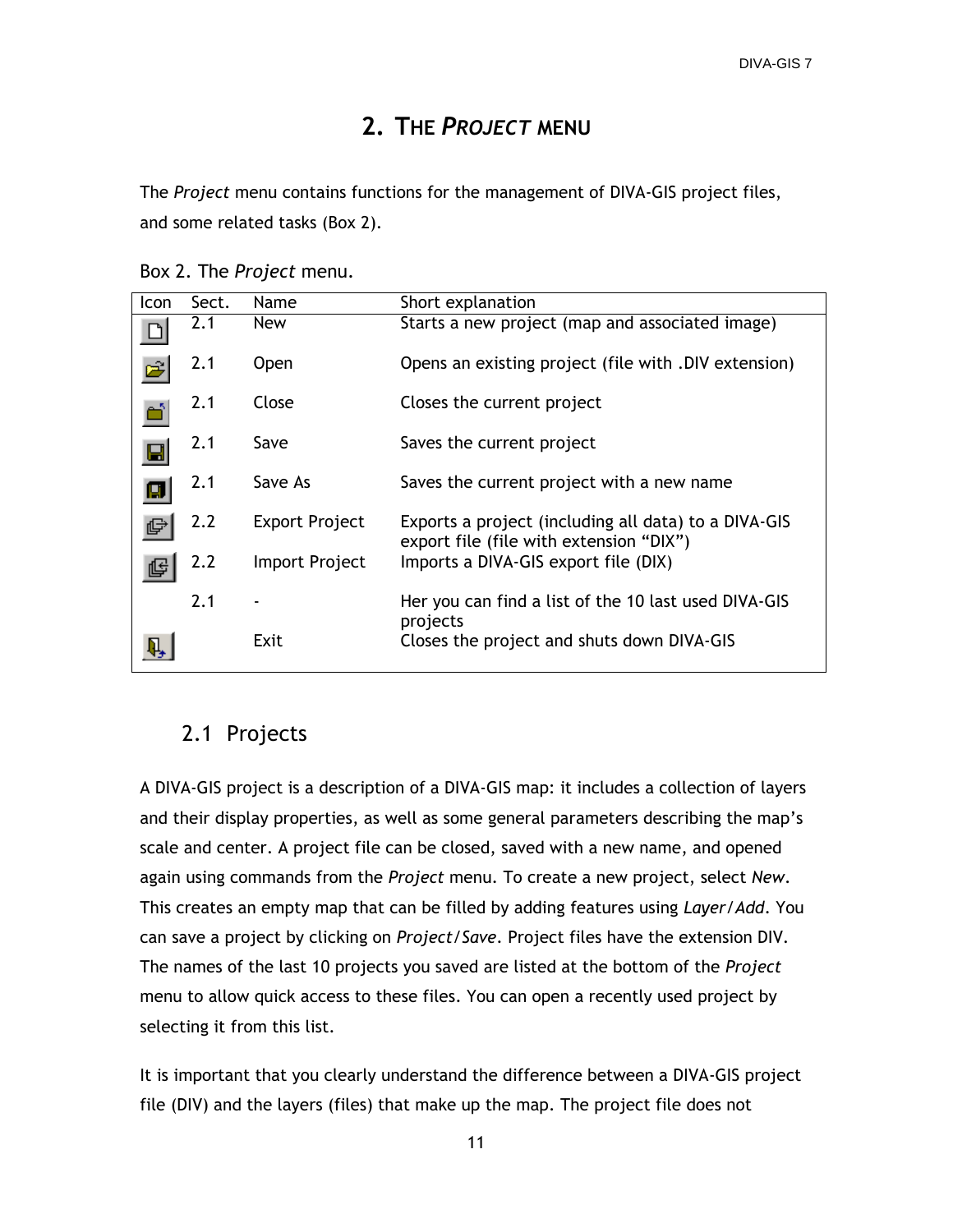contain the actual data, it only points to the files containing the data pertaining to the different layers included in the project, and stores map properties (such as scale). Relative paths (e.g.,  $\div \$ diva $\mp$ shp) are stored for data files that are below the project file in the folder structure. This allows sharing projects over a network, or saving them on a CD-ROM (different drive letters can be used). For all other files, the absolute path is stored (e.g. c:\mydata\diva\myshp.shp). It is also possible to use network paths (e.g., \\network\share\shape.shp).

This means that if you delete a project file, all your data will be still be available. However, if you delete, or rename, a data file, the project file will not be able to find it anymore, and DIVA-GIS will show a message indicating this.

#### <span id="page-17-0"></span>2.2 *Import project* and *Export project*

Another way to share a DIVA-GIS project is to place all its contents into a DIVA-GIS export file (extension DIX). In contrast to a DIV file, the DIVA-GIS export file contains the project file **and** all the layers (data files). You can send such an export file to another DIVA-GIS user, who can then import it into DIVA, or you can use it to simply store all files pertaining to a project in one location. These files are compressed, and they do not take up much disk space; they can often be sent to another user via email.

To import a project file, you must indicate where the data should be expanded, and under which project name. Typically, you would make a new directory for this, so that it is clear which files belong to a specific project that you imported.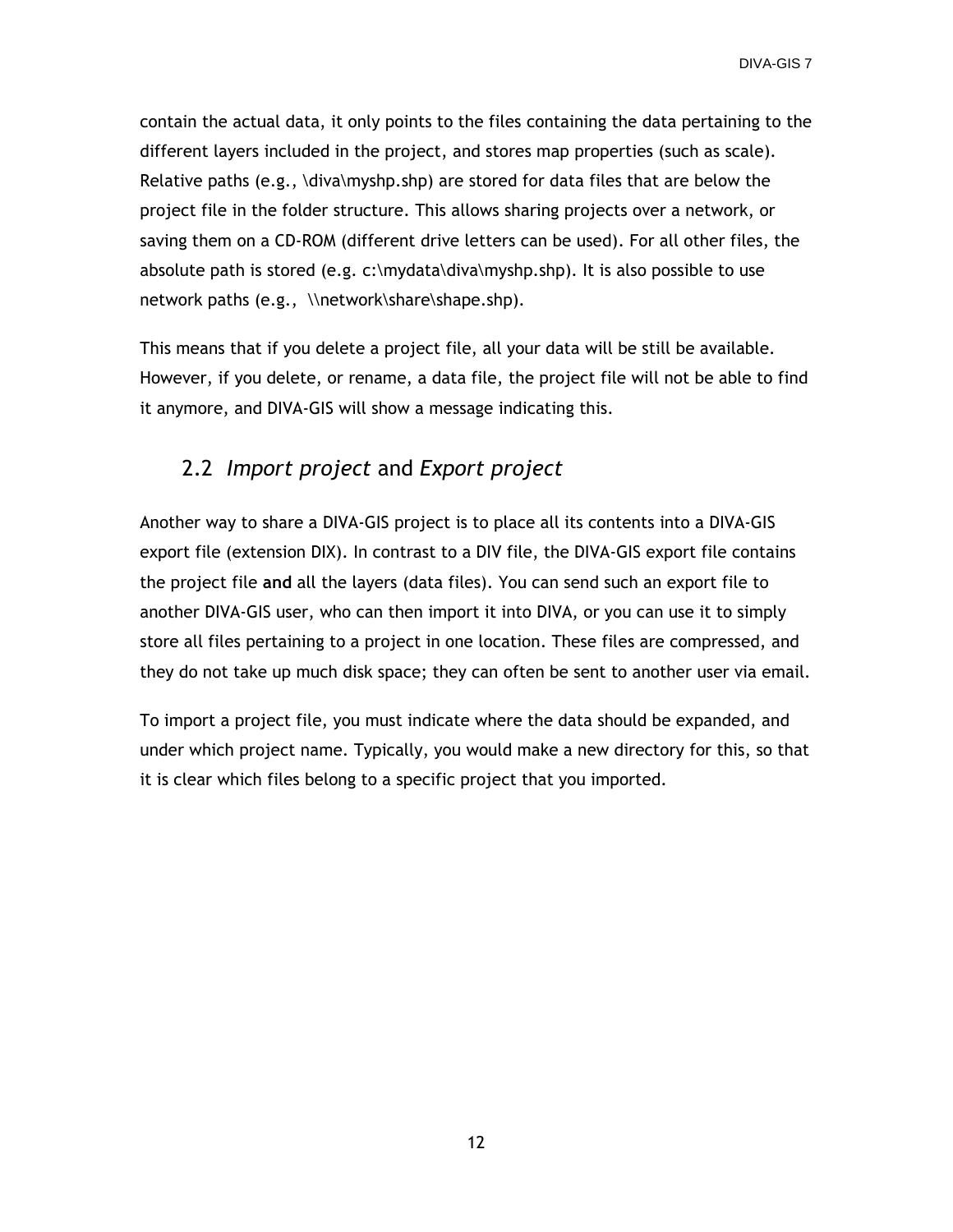# **3. THE** *DATA* **MENU**

<span id="page-18-0"></span>The *Data* menu will help you to manage your data. It includeds functions to import and export data to and from DIVA-GIS and to check or prepare coordinate data for use.

| Icon          | Sect. | Name                          | Short explanation                                                                                  |
|---------------|-------|-------------------------------|----------------------------------------------------------------------------------------------------|
|               | 3.1   | Import Points to              | Creates a shapefile of points from a text file, DBF                                                |
|               |       | Shapefile                     | file or Access database.                                                                           |
|               | 3.2   | Import Text to                | Creates a shapefile of lines or polygons from a text                                               |
|               |       | Line/Polygon                  | file.                                                                                              |
|               | 3.3   | <b>Draw Shape</b>             | Creates a shapefile of points, lines or polygons by                                                |
|               |       |                               | moving the cursor across the map                                                                   |
|               | 3.4   | Polygon to Grid               | Assigns values from a polygon shapefile to a<br>gridfile                                           |
|               | 3.5   | <b>Points to Convex</b>       | Creates a convex polygon around all points in a                                                    |
|               |       | Polygon                       | shapefile                                                                                          |
|               | 3.6   | Selection to new<br>shapefile | Saves a selected part of a shapefile, or indeed a<br>complete gridfile, to a new shapefile         |
|               | 3.7   | Extract values by             | Extracts values from a grid or a stack for all points                                              |
|               |       | points                        | in a shapefile and produces different types of text                                                |
|               |       |                               | files                                                                                              |
|               | 3.8   | Climate                       | 1. Queries a location on the map for its climate                                                   |
|               |       |                               | 2. Creates grid files of climate variables                                                         |
|               |       |                               | 3. Creates CLM files                                                                               |
|               |       | Georeference                  | There used to be a module ("Assign Coordinates")                                                   |
|               |       |                               | for this. Now this will take you to the                                                            |
|               |       |                               | <b>BioGeomancer website</b>                                                                        |
| ∜             | 3.9   | <b>Check Coordinates</b>      | Compares locality descriptions in a point shapefile<br>file with those in a polygon shapefile file |
| $\Rightarrow$ | 3.10  | <b>Export Gridfile</b>        | Exports a gridfile to a number of other grid data                                                  |
|               |       |                               | formats                                                                                            |
| 러             | 3.11  | Import to Gridfile            | Imports a gridfile from a number of other grid data                                                |
|               |       | Write VRT file                | formats                                                                                            |
|               | 3.12  |                               | Write a 'Virtual Raster' header file to open<br>gridfiles in e.g. ArcGIS or Quantum-GIS.           |
|               | 3.13  | <b>Export Shapefile</b>       | Export Shapefile to Google Earth KMZ file                                                          |
|               |       |                               |                                                                                                    |
|               | 3.14  | File Manager                  | Renames or deletes gridfiles and shapefiles.                                                       |
| ъ             | 3.15  | Download                      | Goes to the DIVA-GIS website to download data<br>(needs an Internet connection).                   |

Box 3. The *Data* menu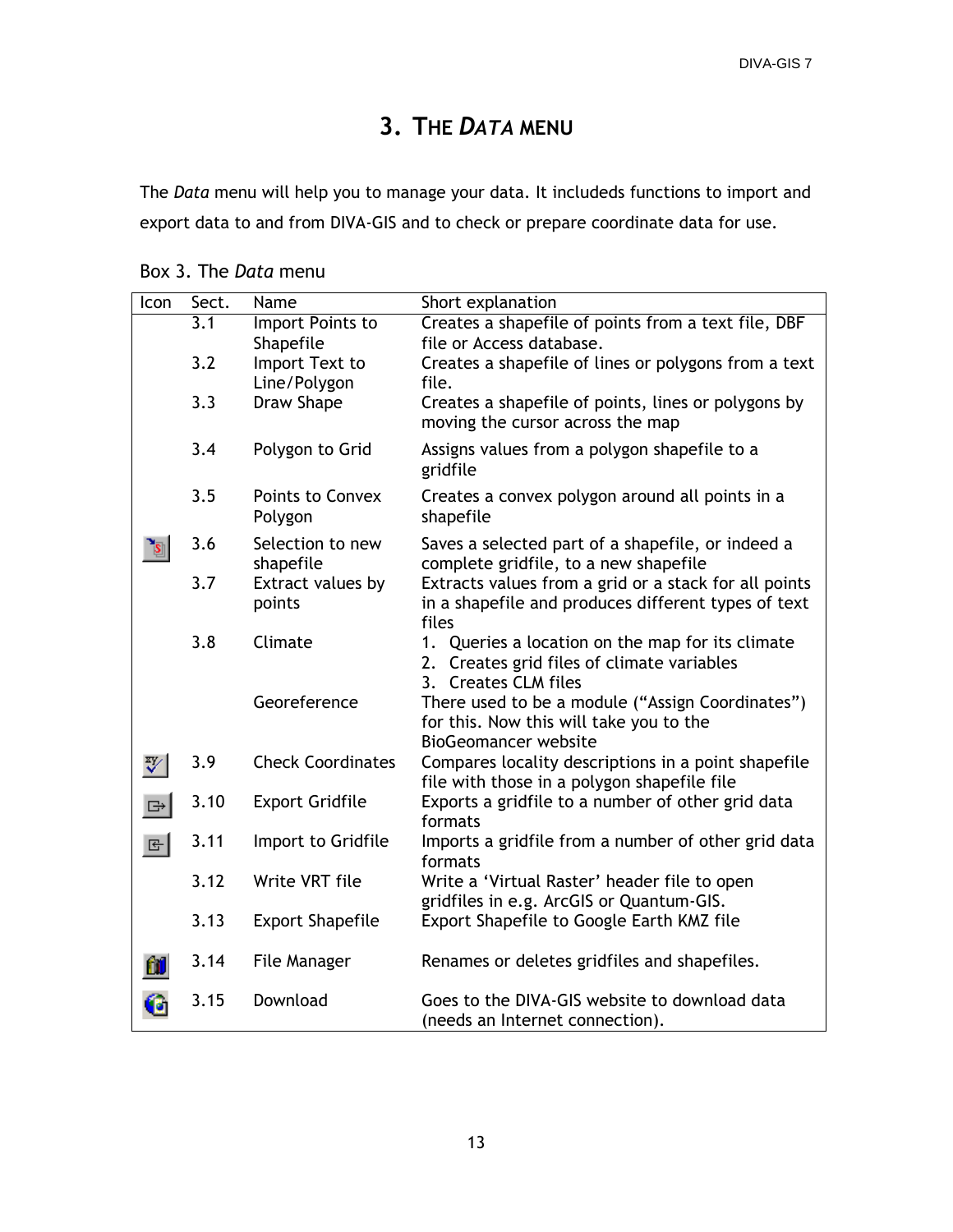#### <span id="page-19-0"></span>*3.1 Import Points to Shapefile*

With this menu you can create a shapefile of points from a text file, a DBF file or an Access database.

The TXT file must have a header row containing the variable names. It does not matter whether the columns are separated by spaces or a symbol (such as a comma or tab): the importation wizard will read your data anyway when you tick the box which specifies the separator you are using (Figure 5). However, "tab-separated" is probably best. Using commas as separators causes problems when you have a field with locality descriptions, which may well include commas (this problem can be circumvented by using "quotes" around text.

DIVA will figure out for itself what type of data is present in each column of the database: text, integer (whole) or real (decimal) numbers. But you may change this automatically generated setting if you wish. The same goes for the maximum number of spaces that a value of the variable will need. If you indicate fewer spaces than are actually used, the data will be truncated (cut off at the position that you indicated), not rounded.

With *Import Points to Shapefile/From dBase IV file (DBF)* you can make a shapefile of points from a DBF file if that DBF contains fields with latitude and longitude (both in decimal degrees). First, you must indicate the filename of your DBF file. And you must provide an output filename that is different from this input filename.

The program then reads the input file and allows you to select the fields that have the X (longitude) and Y (latitude) coordinate data. By default, only numerical fields are listed for you to choose from. However, you can check the "Include Text Fields" box to see text fields as well. If you use a text field for the X and Y coordinates, DIVA-GIS will attempt to transform the text values to numbers. Where this is not possible, or where there is no entry at all, an "empty" record is created. That is, the record is copied to the DBF table of the shapefile, but no associated point is created.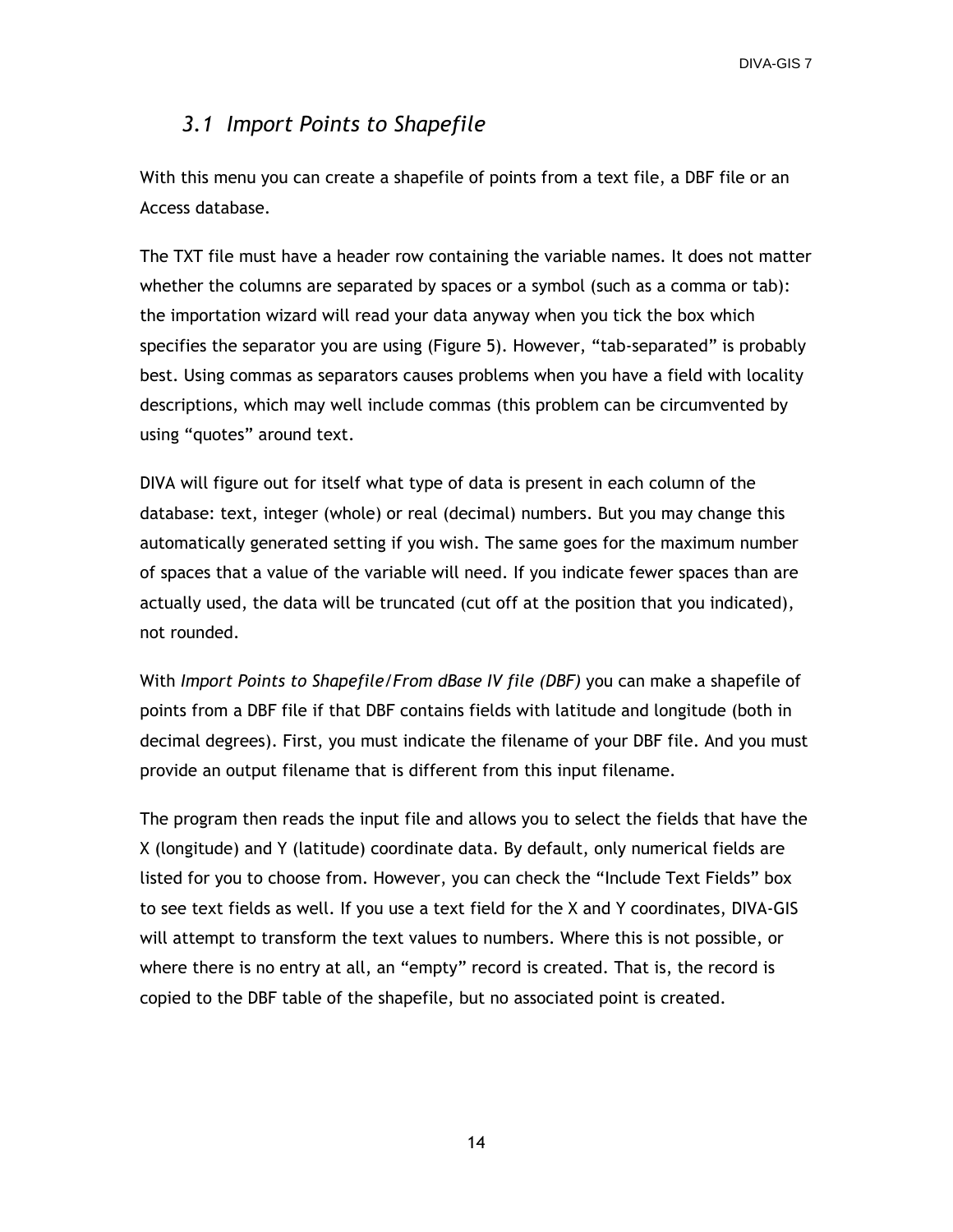| <b>Create Shapefile from Text File</b>                            |                                        |                   |  |
|-------------------------------------------------------------------|----------------------------------------|-------------------|--|
| Input File<br>D:\temp\maxent_input.csv                            |                                        |                   |  |
| Output File<br>D:\temp\maxent_input.shp                           |                                        |                   |  |
| <b>Field Delimiter</b><br>© SemiColon ⊙ Comma<br>$C$ Tab          | $C$ Space                              | <b>C</b> Other    |  |
| X / Longitude   x                                                 | ▼                                      | Text Qualifier: " |  |
| Y / Latitude<br>y.                                                | $\overline{\phantom{a}}$               |                   |  |
| <b>Field Options</b><br>Field Name species<br>599 Rows; 3 Columns | Data Type TEXT                         | 42                |  |
| species                                                           | x.                                     | ÿ.                |  |
| S. acaule Bitter                                                  | $-77.58$                               | $-8.63$           |  |
| S. acaule Bitter                                                  | $-77.35$                               | $-9.67$           |  |
| S. acaule Bitter                                                  | $-77.3$                                | $-9.82$           |  |
| S. acaule Bitter                                                  | $-77.25$                               | $-10.5$           |  |
| S. acaule Bitter                                                  | $-77.13$                               | $-10.18$          |  |
| S. acaule Bitter                                                  | $-77.033$                              | $-9.4$            |  |
| $\leftarrow$                                                      |                                        | ۶                 |  |
|                                                                   | $\mathbf{\mu}$ Close<br><b>V</b> Apply |                   |  |

<span id="page-20-0"></span>Figure 5. *Create Shapefile from Text File* window

# *3.2 Import Text to Line/Polygon*

Here you can create a shapefile of lines or polygons from a text file (for example, with coordinates obtained with a GPS, or read from a map). For each object (line or polygon) in the text file, the first line should have an ID (number) followed by a pair of coordinates (X and Y, typically longitude and latitude), all separated by spaces.

On the following rows are coordinate pairs for the nodes of the object. After the last node of an object, put END, and start again for the following object. At the end of the file there should be an additional END (Box 4).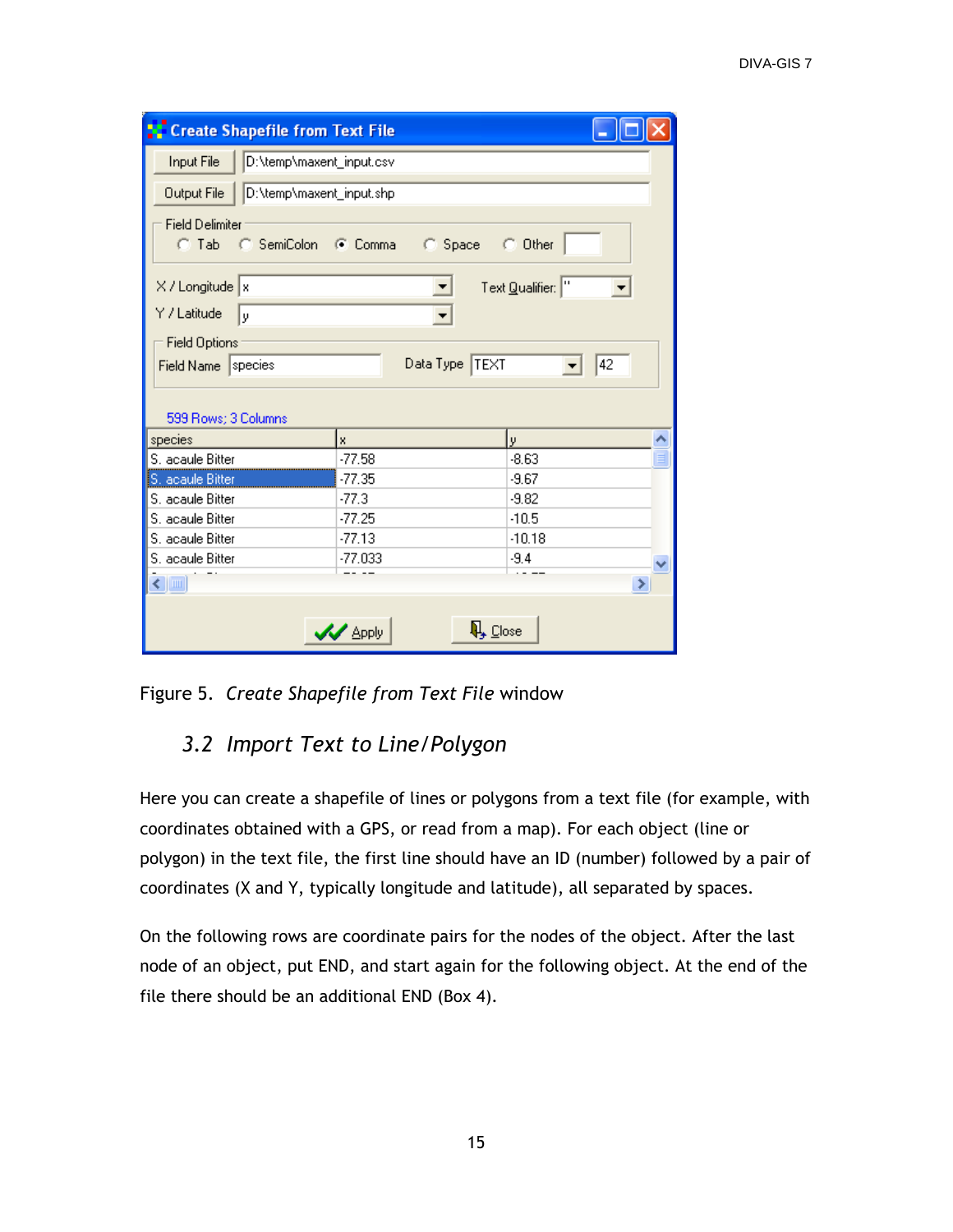Box 4. The general format and an example of a text (.txt) file that can be imported to a shapefile of lines or polygons. "(…)" stands for any number of additional pairs of x and y. The map shows the result for the example data

| Format                    | Example    |
|---------------------------|------------|
| ID<br>Х<br>y              | 1 72 21    |
| X<br>y                    | 72 22      |
|                           | 73 23      |
| ()                        | 22<br>74   |
| x y                       | 75 20      |
| <b>END</b>                | 74 19      |
|                           | 72 21      |
| ID<br>$\mathbf{X}$<br>– y | <b>END</b> |
| x y                       | 2 75 15    |
| ()                        | 76 16      |
|                           | 77 15      |
| x y                       | 78 14      |
| <b>END</b>                | 75 15      |
| <b>END</b>                | <b>END</b> |
|                           | <b>END</b> |
|                           |            |

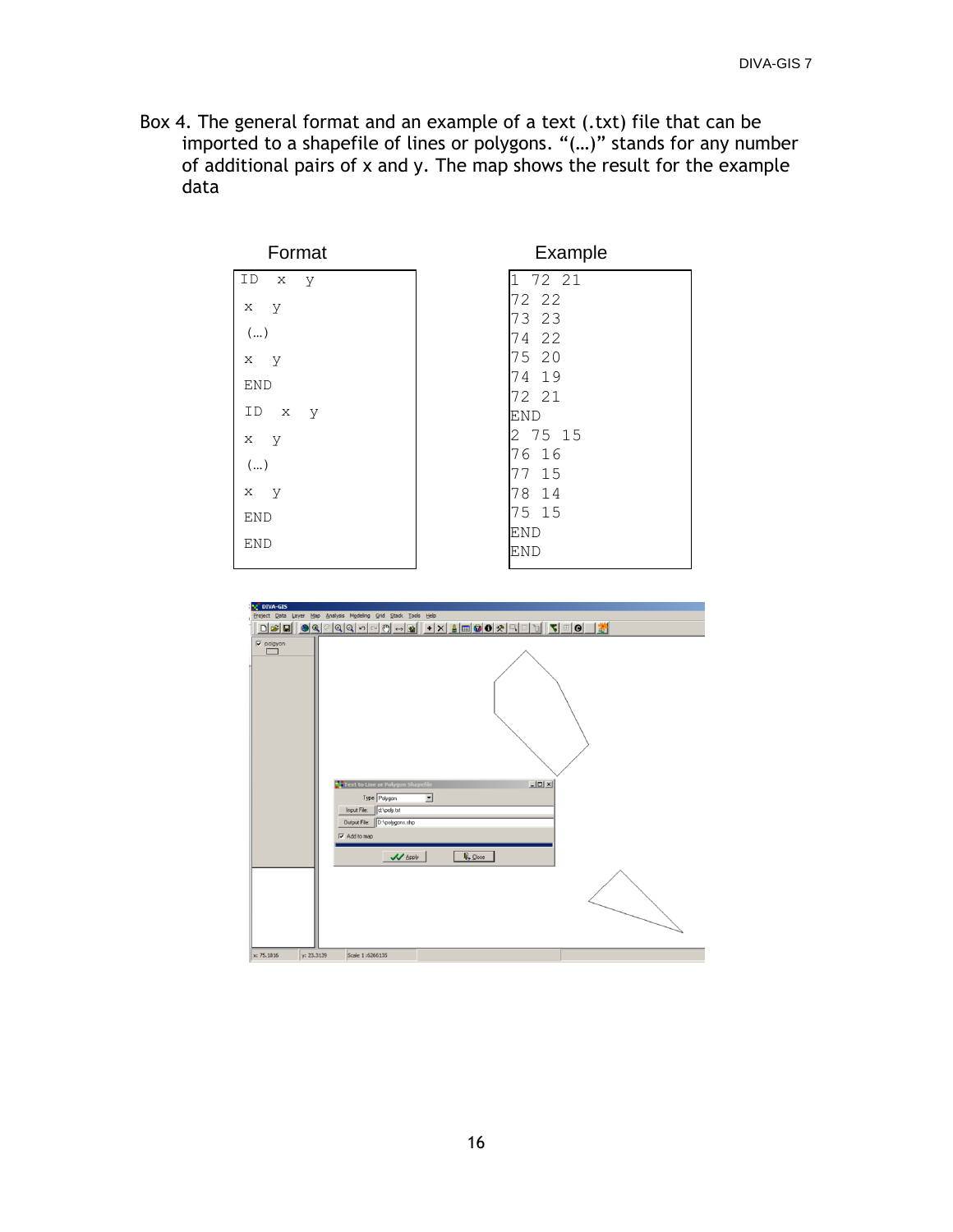#### <span id="page-22-0"></span>*3.3 Draw Shape*

You can use this function to create points, lines or polygons shapefiles by drawing (clicking) directly on the map (click on the "Draw" button). For each point, line or polygon that you have drawn, you can add two attributes that identify or describe the object. You can use a numeric attribute ("value") and/or a text attribute ("Label") by typing something in the box on the form. When you are done, press the Save button to save the results to a shapefile.



<span id="page-22-1"></span>Figure 6b. *Create Shapefile by drawing on screen*

#### *3.4 Polygon to Grid*

This function creates a grid (output file) based on the features of a polygon shapefile (input file). If you do not select a particular field from the input shapefile, the grid will have the value 1 for the area covered by the polygon, and 0 otherwise. If you select a (numeric) field, each grid cell in the output file will be assigned the value of the polygon that covers the center of the cell.

Creating a grid from polygons can be useful to, for example, create a "mask" that can be used to remove cells (set to NODATA) from an existing grid that are outside of the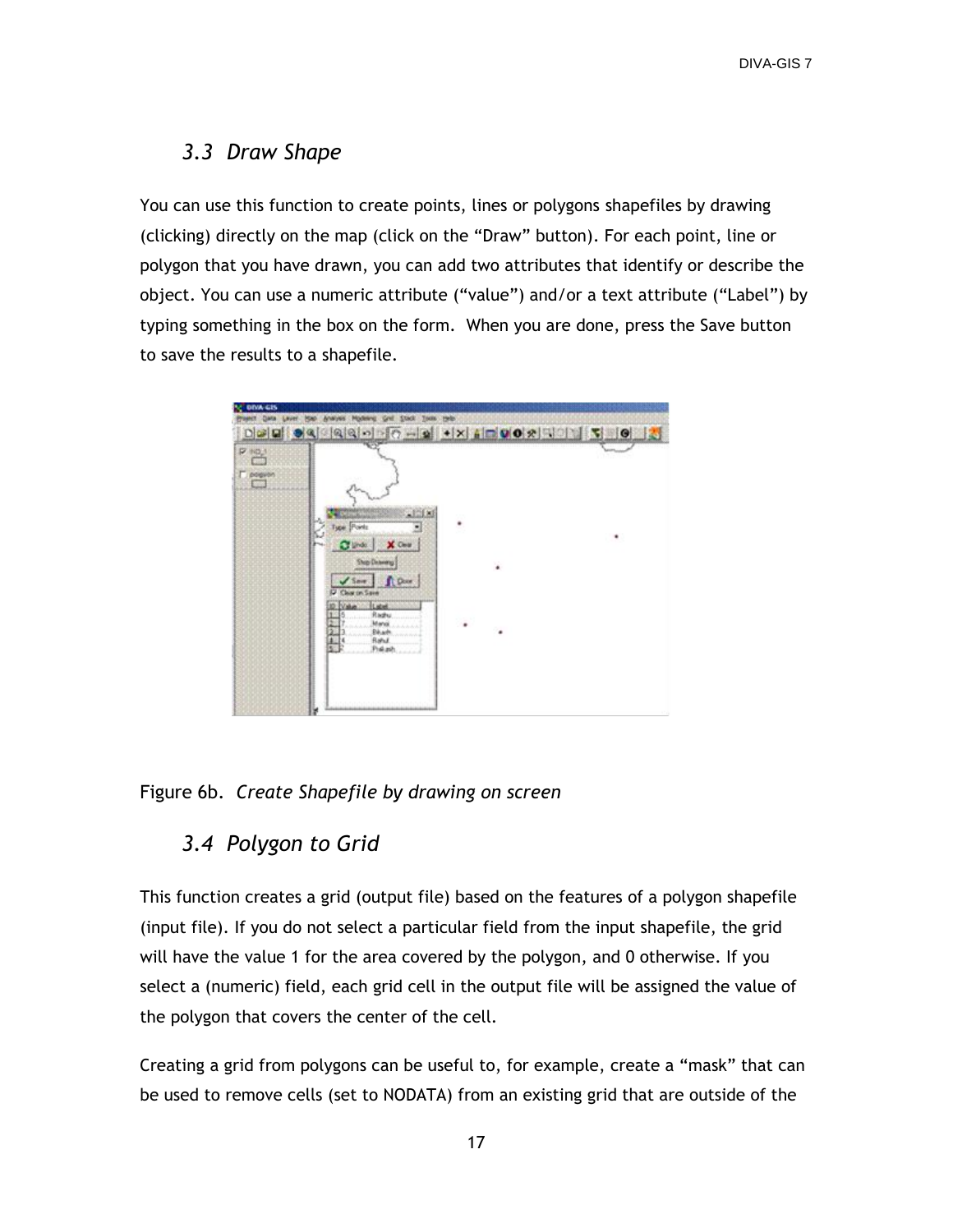area of interest (also see the Grid / Reclass and Grid / Overlay). In this case you would convert the shapefile to a raster, using the existing raster as template, do not select a field such that you get a new grid with NODATA and 1, and then multiply (overlay) the two grids to only show values for the required region (e.g., a country).

#### <span id="page-23-0"></span>*3.5 Points to Convex Polygon*

This creates a "bounding" convex polygon around a set of points. For example, you can use this to make a "range map" from a set of points representing point localities for a species. If you want to use all the points in the shapefile, use the *Single* tab. If you want to create more than one range map, use the *Multiple* tab and specify which field and which values in that field you want to use to distinguish the points that will be bounded. Once you have the polygon defining the range of an organism, you can use *Polygon to Grid* as described above to create a gridfile version of the range map.

#### <span id="page-23-1"></span>*3.6 Selection to New Shapefile*

This saves a selected part (records) of the active (elevated in legend) shapefile to a new shapefile. Parts of shapefiles can be selected graphically, right on the map, or by querying the database (see the options available in the Layer menu; as explained in Chapter 5).

#### <span id="page-23-2"></span>*3.7 Extract Values by Points*

The *Extract* tool assigns values to the locations specified in the active points shapefile. You can extract values from a polygon shapefile, a gridfile, a stack (of gridfiles) or a CLM file (see below). In all cases, the result is a text (.txt) file.

If you extract values from a stack, you can select a field in the point layer that will be used to "match the grids by class". That means that it will only extract values from a grid when the attribute of a point (for the selected field) matches the name of the grid. For example, you can use this when you have a shapefile of points with a field with species names, and a number of grids with filenames that match these species names.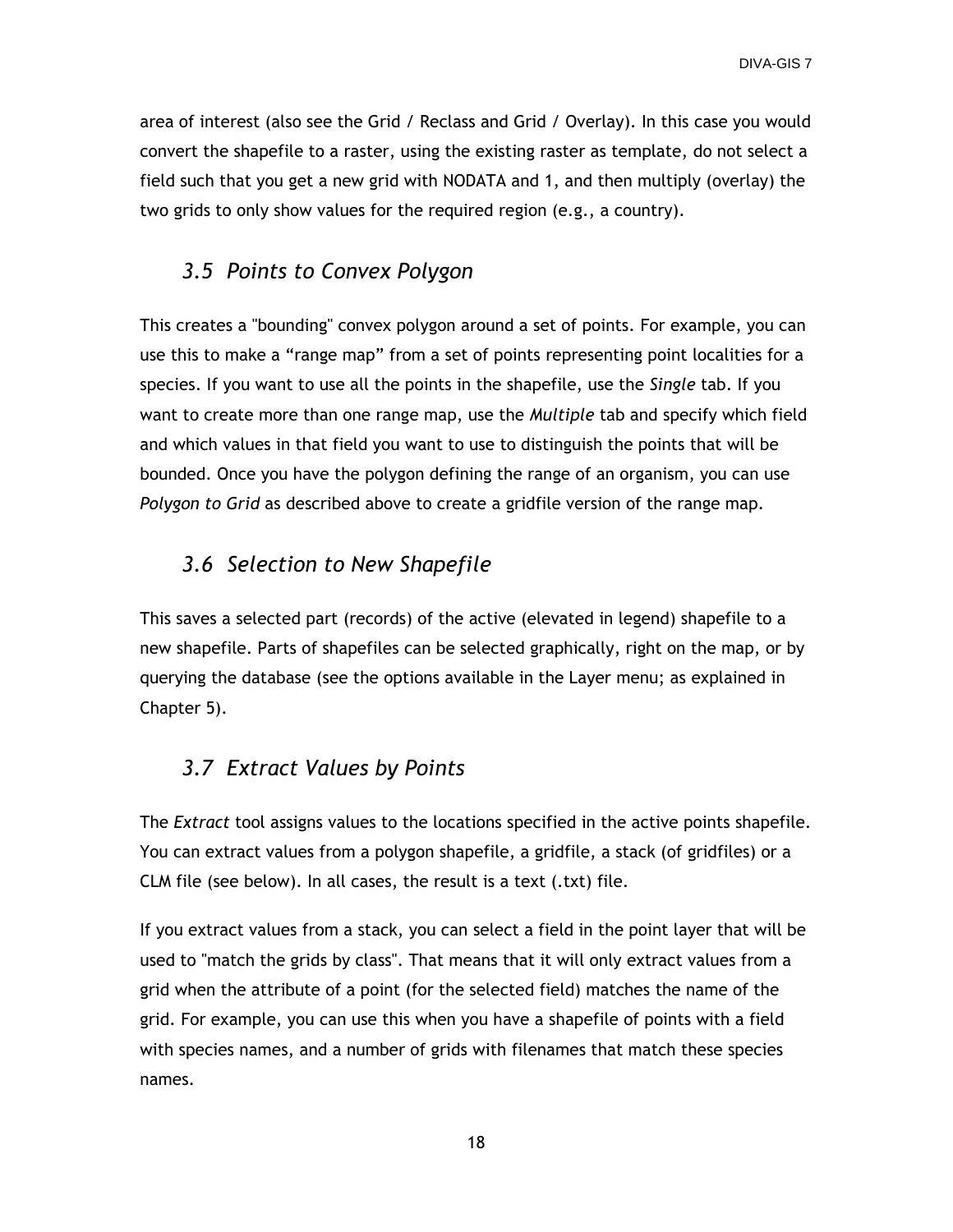#### <span id="page-24-0"></span>*3.8 Climate*

DIVA-GIS comes with a climate data set for the whole world, excluding major water bodies (oceans) and Antarctica. These data are available at different spatial resolutions, and can be downloaded from the DIVA-GIS website. The climate data are stored in a special format (CLM files) to allow quick access and reduce storage space requirements. You can also use your own climate data in DIVA-GIS.

With *Climate/Point* you can click on the map (on land!) and DIVA-GIS will show climate data for that location. The window shows the altitude (in meters above sea level) and monthly average minimum and maximum temperature  $(\degree C)$  and monthly precipitation (mm), both as tables and graphs. It also shows the values of 19 bioclimatic variables derived from these monthly data.

*Climate/Map* provides a tool to map a specified climate variable over a specified area. When you press the "Read from layer" button in the *Climate/Map* window, the dimensions of the active layer will be copied to the minimum and maximum coordinates. By clicking "Adjust"*,* the dimensions of the output gridfile are adjusted to the grid cells of the climate database. You can also draw a rectangle on the map to define the area (using the "Draw rectangle" button). Choose the variable that you need and whether you want a gridfile for the current or for the projected future climate. The result will be displayed automatically if you check "Add to map"*.*

In the *Climate/Make CLM files* window you can construct CLM files from your own climate grids. CLM files are used to store grids of monthly climate data in DIVA-GIS.

All input files (gridfiles) must have the same number of rows and columns and the same origin. You must always provide a gridfile with altitude data. If you do not have such a file, you can replace it with any other file (as long as it has data and nodata in the right places, and of course, the output altitude file should be discarded). It is important to note that cells with "nodata" in the altitude file will not be stored in the CLM files.

The output of *Make CLM files* should always include the files index.clm and a \*.cli file, without which the climate data files cannot be read properly. Store all files in a single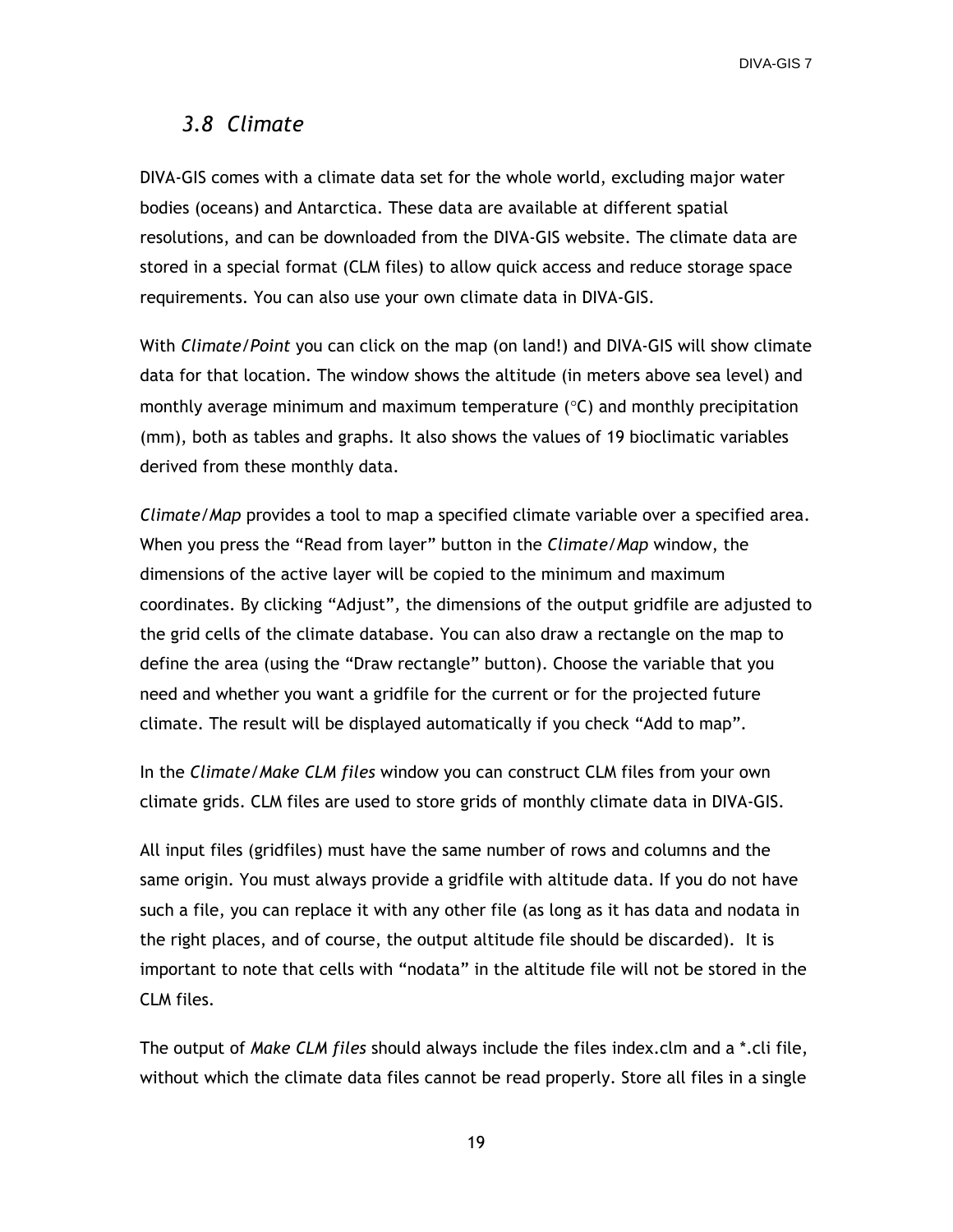folder. Set the default path for the climate data to that folder (in *Tools/General Options*).

#### <span id="page-25-0"></span>*3.9 Check Coordinates*

The *Check Coordinates* facility helps you to verify whether coordinates are correct.

The first time you make a shapefile of your database you are most likely to immediately spot some gross errors. For example, if you have a file of terrestrial bird specimen from the Solomon Islands, it is likely that some dots will fall in the ocean, and there might even be one in Siberia. These impossible or unlikely locations are easy to spot, and often also easy to correct. They may well be just typing errors. However, it is likely that there will also be other errors that cannot be spotted so easily.

The *Data/Check Coordinates* tool helps you identify such errors, using a method described by Hijmans et al. (1999). By simultaneously querying the specimen database and an administrative boundaries database, a new (temporary) database is created. For each record, this new database contains the location information according to both the specimen database *and* the administrative boundaries database. This information should be the same, and any mismatches probably reflect errors (or name or boundary changes!). This is illustrated in a simple example for an imaginary island that has three provinces, called A, B and C. Six germplasm accessions have been collected. The coordinates of the collection locations, according to the genebank"s database, have been plotted on a map of the provinces (Figure 7). By querying the two databases, Table 3 is generated, pointing at accessions 2, 4 and 6 as possible errors.

In addition, it is possible to use altitude to spot likely errors in the coordinate data. In many cases, the passport data will include altitude. This figure can be compared with an estimate of the altitude of the locality, using *Data/Extract Values by Points*. This form of checking may not be particularly effective in highly-dissected mountainous terrain, because the estimated altitude will not be very precise. More precise estimates can be obtained using the SRTM elevation database (see the DIVA-GIS website). If coordinates are changed, it will be necessary to keep a record of the original coordinates, and of the reason and way the data were altered.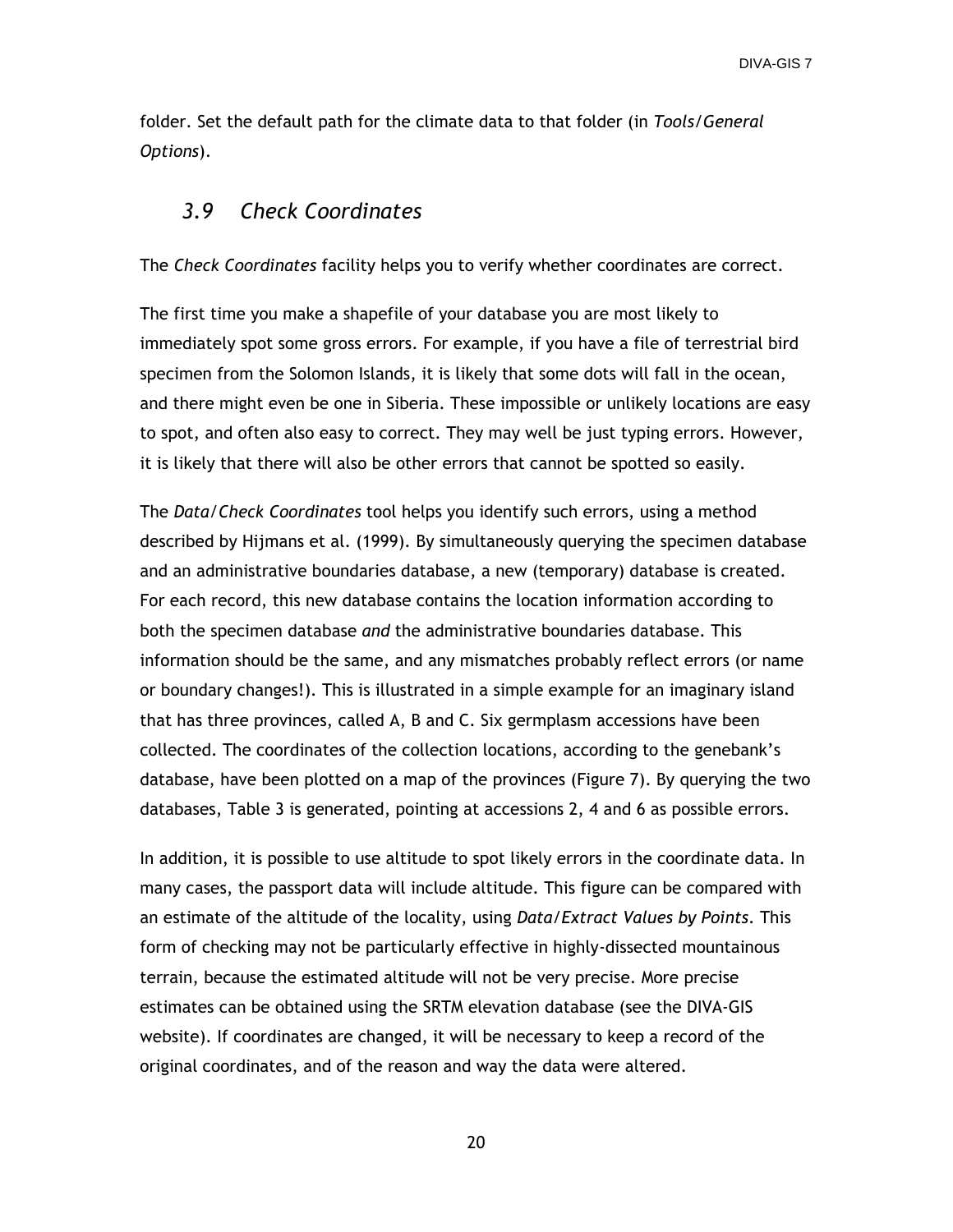

- Figure 7. Imaginary island with three provinces (A, B and C) and the location of six collecting sites.
- Table 1. The location of six imaginary collecting sites according to the genebank database and according to the administrative boundaries database

| Genebank database  |  | Administrative Boundaries |
|--------------------|--|---------------------------|
| Accession Province |  | Province                  |
|                    |  |                           |
|                    |  |                           |
|                    |  |                           |
|                    |  |                           |
|                    |  |                           |
|                    |  |                           |

# <span id="page-26-0"></span>*3.10 Export Gridfile*

With the *Export Gridfile* function you can export DIVA gridfiles to a number of different formats, listed in Table 4. You can either export a single file, or a group of files all at once.

Table 2. Export formats

| Format                         | File extension     |
|--------------------------------|--------------------|
| Text                           | тхт                |
| Generic binary                 | <b>BIL and HDR</b> |
| Shapefile (points or polygons) | SHP, SHX, DBF      |
| Google Earth                   | KMZ                |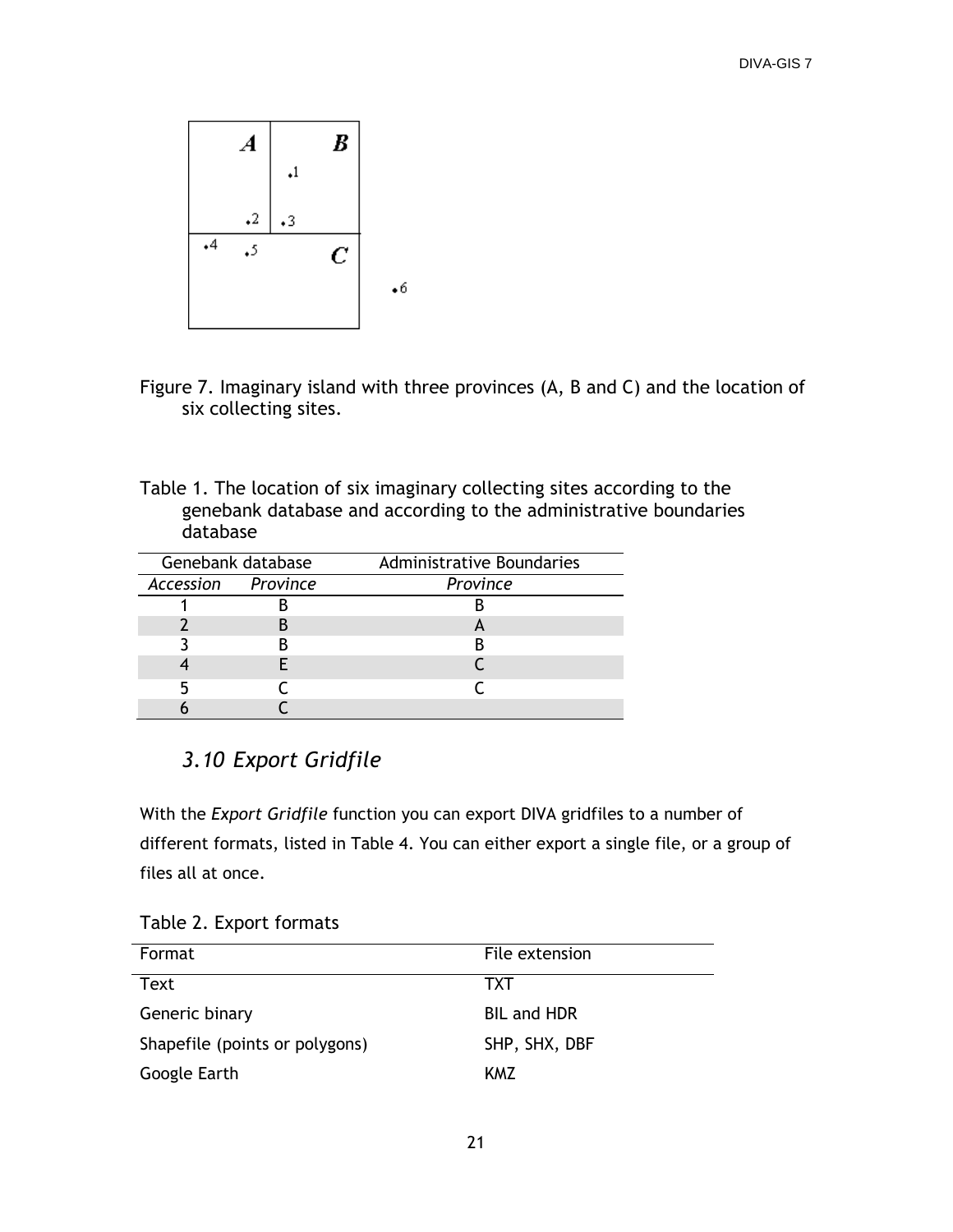| <b>IDRISI v2</b>                    | IMG and DOC       |
|-------------------------------------|-------------------|
| GRASS (ASCII)                       | GRS               |
| ESRI (Arc/Info, ArcView) shapefiles | SHP, SHX, and DBF |
| <b>ESRI ASCII grids</b>             | ASC.              |
| ESRI binary grids                   | FLT and HDR       |

- A *Text File* has lines with the number and value of each grid cell. Cells are counted from the upper-left to the lower-right corner. "Nodata" values are exported as "-9999".
- When exporting gridfiles to the generic binary format BIL ("band interleaved by line"), a data file with the extension BIL is produced, as well as a header file with the extension HDR. These files can be imported into a number of GIS programs, including IDRISI, Arc/Info (with the "imagegrid" command) and ArcView (where they can be opened as an "image"). If you need a file in the similar formats BIP or BSQ, you can rename the extension of the output file, because these are the same when only one grid (or "band") is stored in a file.
- When exporting grids to IDRISI (version 2 and earlier), the result is a data file with extension IMG and documentation file with extension DOC.
- Files in the GRASS (ASCII) format can be imported to GRASS using the command "r.in.ascii".

Grids can also be exported to shapefiles (with rectangular polygons). This can be particularly useful when you want to use the data in ArcView but do not have the Spatial Analyst extension that allows you to visualize and manipulate grids (or the grid module in ArcInfo). In other cases, it would be more appropriate to export the gridfile to an "ASCII grid" or a "floating point" grid (extension FLT and HDR).

# <span id="page-27-0"></span>*3.11 Import to Gridfile*

With the *Import to Gridfile* module, you can import one or many grid data files into DIVA-GIS from the IDRISI (IMG or RST), generic binary (BIL/BIP/BSQ), and ESRI binary export formats.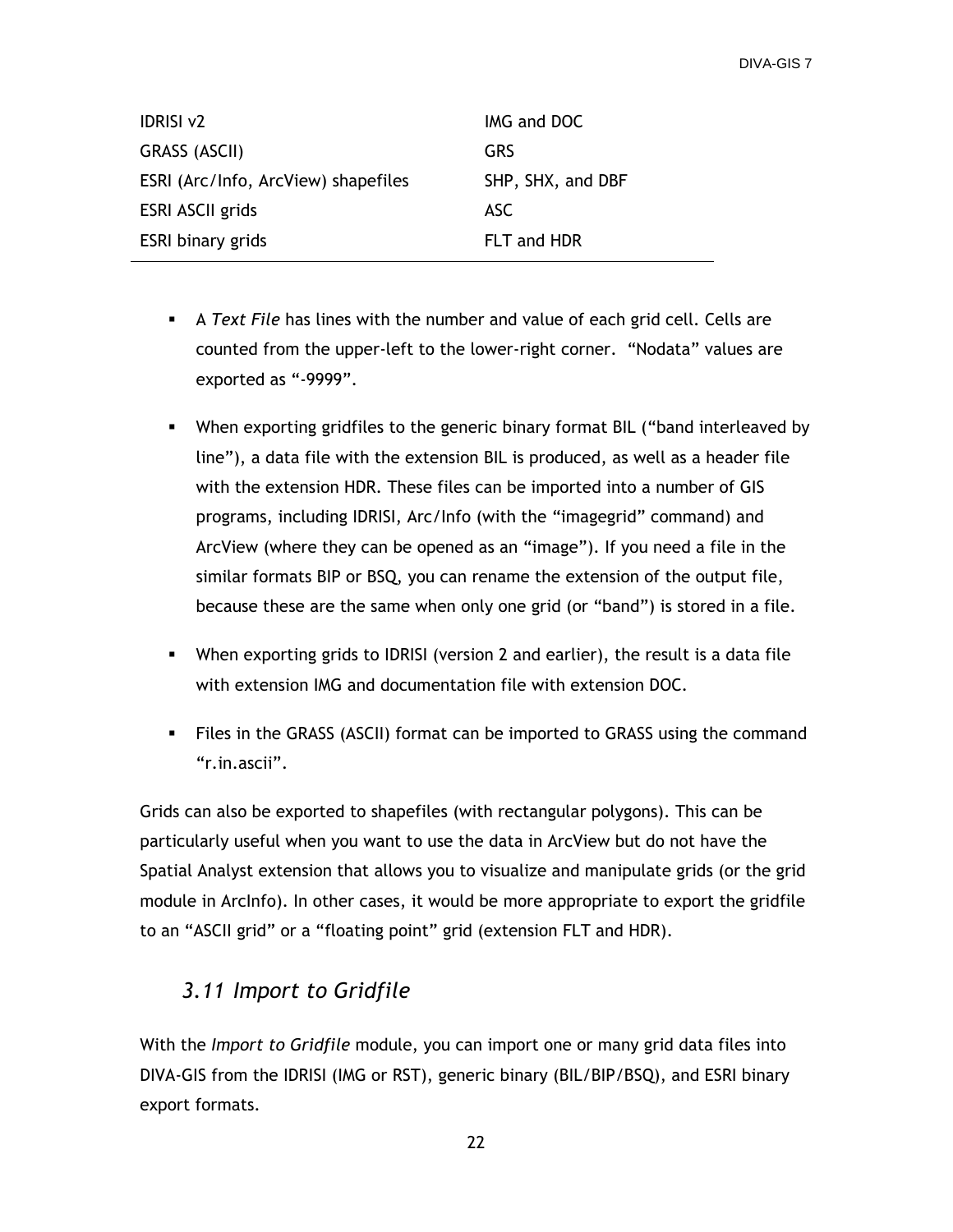#### <span id="page-28-0"></span>*3.12 Write VRT file*

This option lets you create ".vrt" header files for existing gridfiles, such that they can treated like "VRT" ("Virtual") grid (raster) format files. These files can be read by ArcGIS, Quantum-GIS and other software that used the GDAL library. See http://www.gdal.org/gdal\_vrttut.html for more info.

# <span id="page-28-1"></span>*3.13 Export Shapefile*

Save a shapefile to a Google Earth KMZ file (a compressed KML file). See above under Export Gridfile to export gridfiles rather than shapefiles.

#### <span id="page-28-2"></span>*3.14 File Manager*

With the *File Manager* you can delete, copy and rename shapefiles and gridfiles. As both shapefiles and gridfiles in fact consist of more than one file, this can be a very helpful utility.

#### <span id="page-28-3"></span>*3.15 Download*

This launches your Internet browser and the webpage [http://www.diva-gis.org/data,](http://www.diva-gis.org/data) from which you can download geo-referenced databases.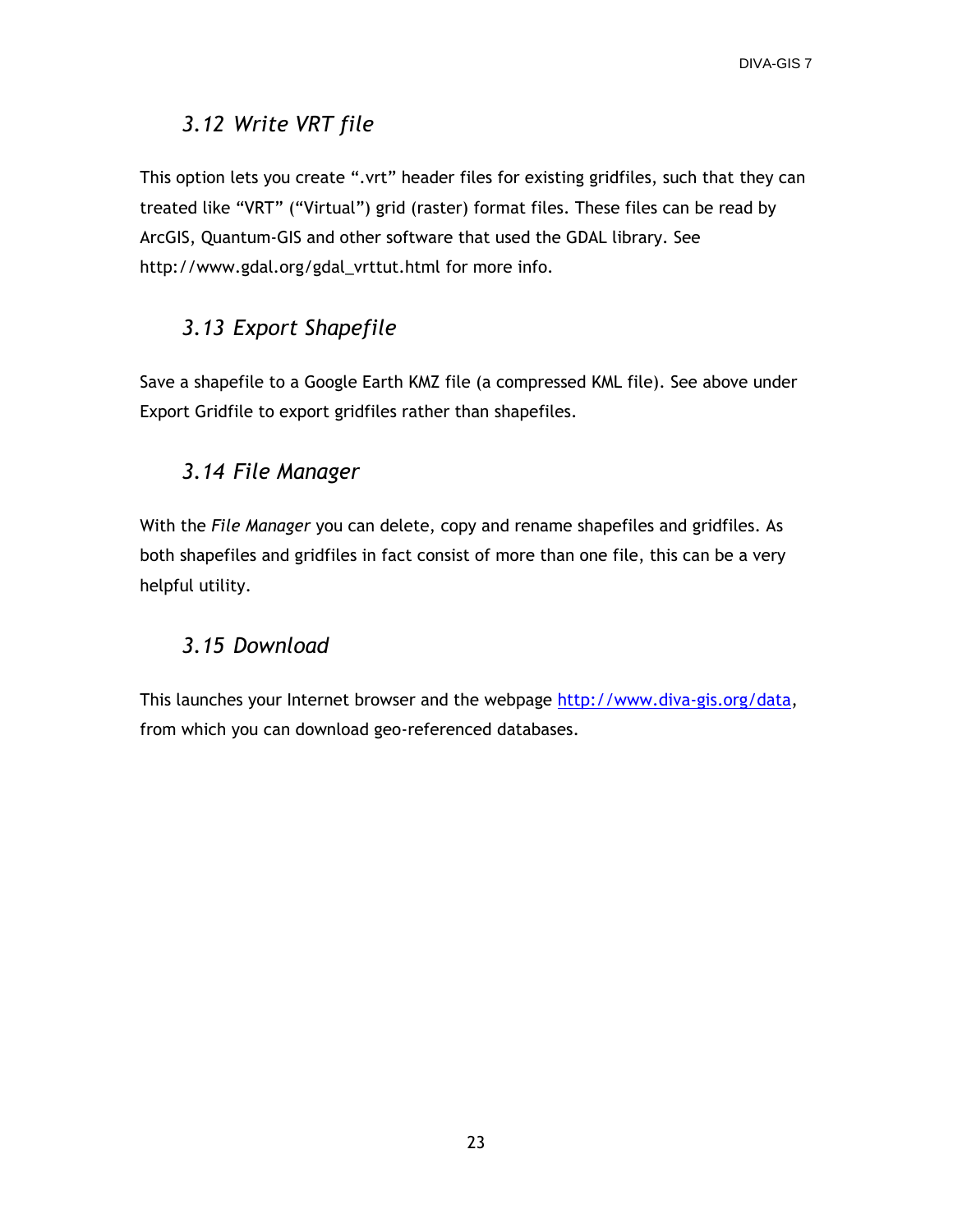# **4. THE** *LAYER* **MENU**

<span id="page-29-0"></span>The *Layer* menu (Box 5) allows you to add and delete a layer (also known as "theme") to a project, and change a layer"s properties. A layer can be a shapefile, a DIVA-GIS gridfile, or a georeferenced image (TIF, JPG or SID), but most functions in the *Layer*  menu refer to shapefiles. Gridfiles and shapefiles for all countries of the world are available from the DIVA-GIS website.

| Icon                   | Sect. | Name                    | Short explanation                                                                                                                    |
|------------------------|-------|-------------------------|--------------------------------------------------------------------------------------------------------------------------------------|
|                        |       |                         |                                                                                                                                      |
|                        | 4.1   | Add Layer               | Adds a layer to the map                                                                                                              |
|                        | 4.1   | Remove Layer            | Removes the active layer from the map                                                                                                |
|                        | 4.2   | Properties              | Changes the style, color and size of lines of the active<br>layer                                                                    |
| abc                    |       | Add labels              | Adds labels to a layer on the map, using one the<br>fields in the shapefile database (undo by resetting in<br>the Properties window) |
|                        | 4.3   | <b>Identify Feature</b> | Shows the attribute data of a geographic feature of<br>the active layer on clicking on it                                            |
| 匪                      | 4.4   | Table                   | Shows the attribute data of the active layer<br>(shapefiles only)                                                                    |
|                        | 4.5   | Filter                  | Displays a defined sub-set of the records from the<br>active layer (shapefiles only)                                                 |
| 滲                      | 4.5   | <b>Select Records</b>   | Selects records from the active layer (shapefiles only)<br>that comply with a specific condition (query).                            |
| $\Box_{\pmb{\lambda}}$ | 4.5   | <b>Select Features</b>  | Selects point features by clicking or drawing a<br>rectangle on the map                                                              |
|                        | 4.5   | <b>Clear Selection</b>  | Unselects the currently selected point features of the<br>active layer                                                               |
| lg                     | 4.6   | Copy                    | Copies the active layer to the clipboard                                                                                             |
| ê                      | 4.6   | Paste                   | Pastes a layer from the clipboard to the map                                                                                         |
|                        |       | Hide/Show<br>Legend     | Hides or shows information on the active layer in the<br>legend                                                                      |

|  | Box 5. The Layer menu one symbol missing |  |  |  |
|--|------------------------------------------|--|--|--|
|--|------------------------------------------|--|--|--|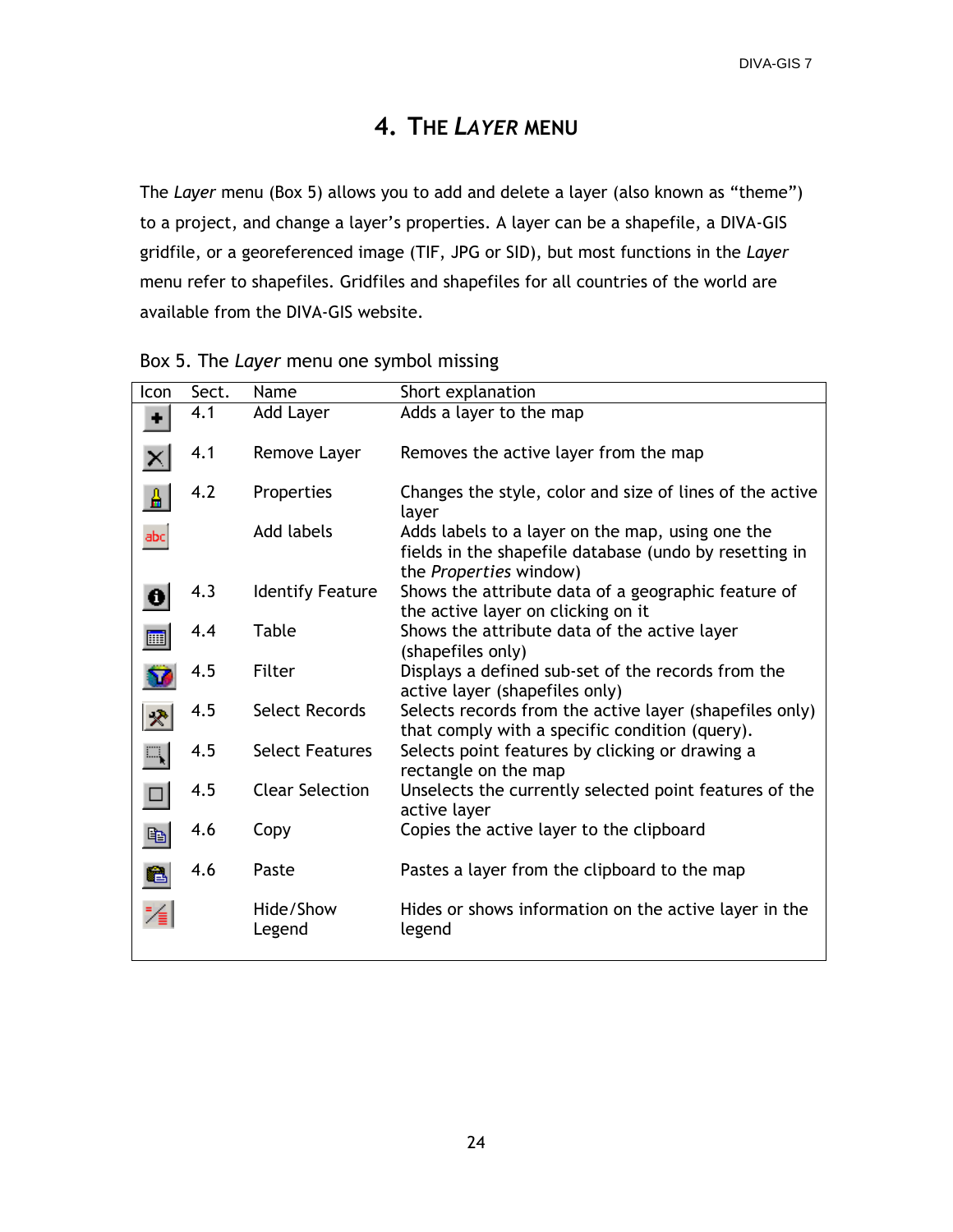#### <span id="page-30-0"></span>4.1 *Add Layer* and *Remove Layer*

Use *Layer/Add Layer* from the menu bar to add a layer to the map window. The new layer is added on top of the list of layers already in the legend. To remove a layer from the project, click on it once in the legend, to make it the active layer, and then click on *Layer/Remove Layer*. This will not delete the data; it will only remove the link to it from the current project. Multiple layers can be selected, and then removed together, by clicking on them (in the legend) while holding the down the Shift key.

#### <span id="page-30-1"></span>*4.2 Properties*

Properties of the spatial objects of a shapefile, such as the size and shape of points and the colour of polygons, can be modified using *Layer/Properties.* You should first make it the active layer by clicking on it in the legend*.* Double-clicking on a layer in the legend also activates the *Properties* window. There are three ways to change the symbols:

- 1. you can change them all at once (use the *Single* tab)
- 2. you can give every unique entity a different symbol according to one of its attributes (*Unique*) or
- 3. you can classify the numeric attributes and give a different symbol to each class.

Use the reset button every time you choose a different attribute or number of classes. Here's a useful tip: if you want all polygons transparent except for one, you should first make the polygons transparent in the *Single* tab and then go to *Unique* to change the one polygon you want with a solid fill.

#### <span id="page-30-2"></span>*4.3 Identify Feature*

When you click on an item (geographic feature) on the map"s active layer, the *Identify Feature* window shows the variables in the database and their values for that item. If you click on more than one item, e.g., a number of points with (nearly) the same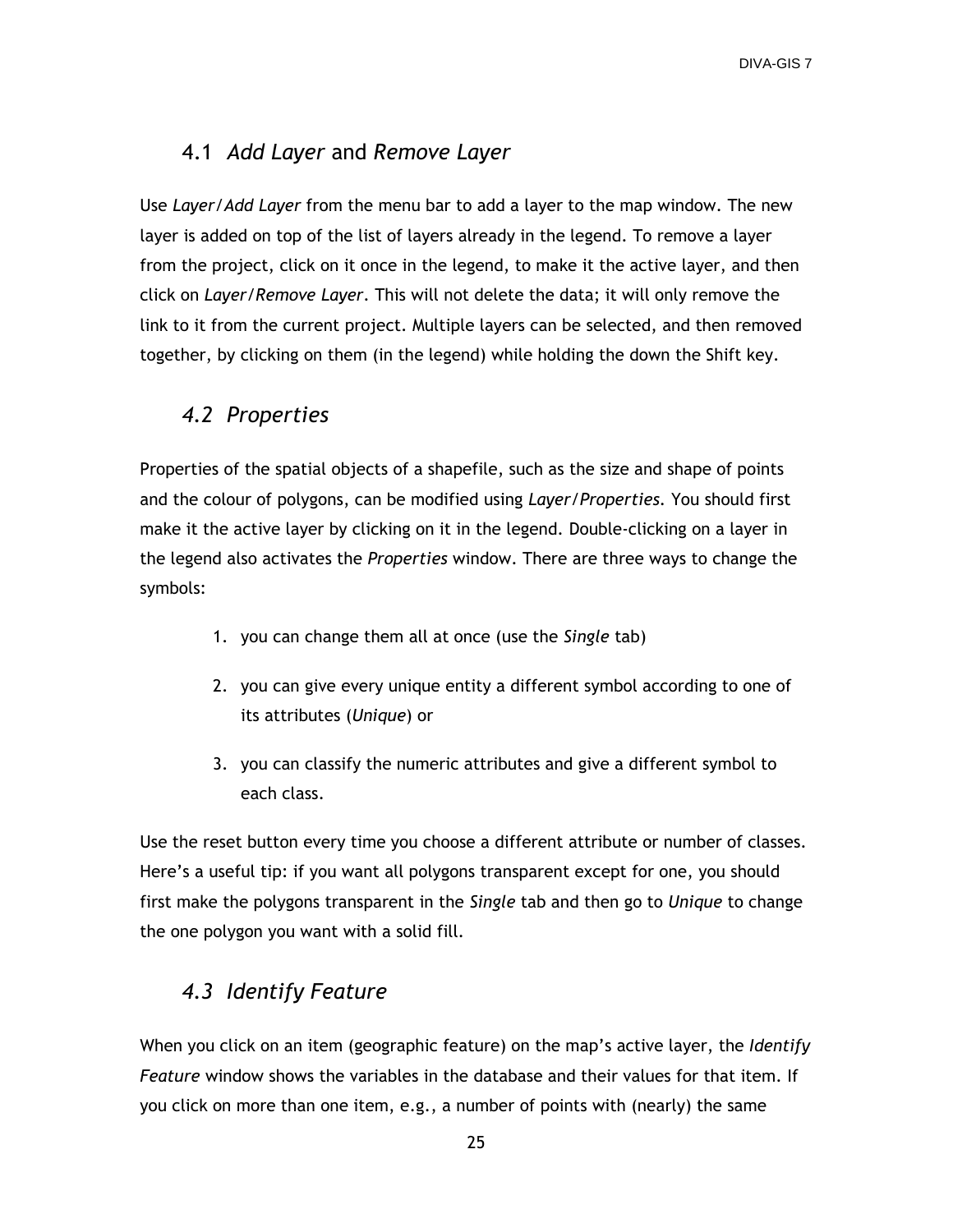location, the data for all these items are shown. The number of the visible record and the total number of records are indicated on top of the list of variables (e.g., "Rec 1 of 5"). The " $\uparrow$ " and " $\downarrow$ " buttons on the right of the list can be used to toggle between the selected records. If the active layer is a gridfile, the column, row, number and value of the grid cell that was clicked on are shown.

#### <span id="page-31-0"></span>*4.4 Table*

*Table* allows you to view the database of the active layer (shapefile). If you click on a record in the table, the location of the corresponding geographic object will be highlighted. You can also move the center of the map to that object.

#### <span id="page-31-1"></span>*4.5 Select Records*

Records can be selected for various purposes. For example, to save a subset of a layer to a new file, or to find geographic features that meet particular conditions. The selected items will be displayed in a different color (yellow is the default). You can make a selection by either making a query in the *Select Records* window, or by drawing on the map after clicking on the *Select Features* button. Only layers that are made from shapefiles can be selected from.

In the *Select Records* window you can either select by values, or by query. The first option is useful for variables with a limited number of values, which are typically nonnumerical. Select the variable and all values will be listed. Then select the values to include in the selection. When using a query, you must select a variable, a criterion and the value. Use the "Add" button to put the query in the dialog box, and continue adding additional conditions using "AND", "OR" or condition parentheses. When you are ready, click "Apply".

Selections can also be made using *Select Features*, by clicking on a map item or drawing an area (click, keep your finger down, and move the mouse). The shape of the selection window (rectangle, circle, etc.) can be set in *Tools/General Options*.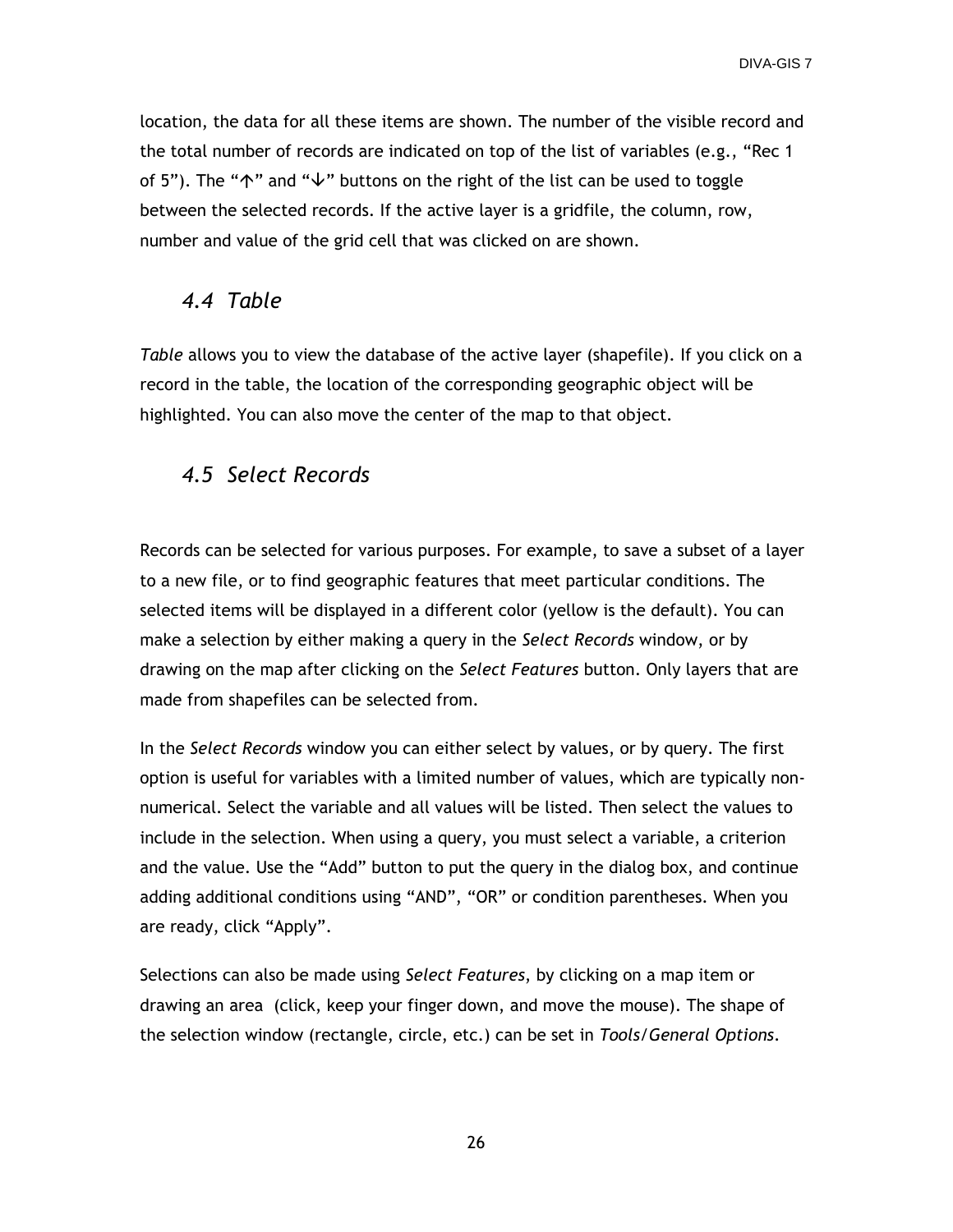Selections can be cleared using *Clear Selection*. The selection can also be converted to (saved as) a new shapefile with *Data/Selection to New Shapefile*.

The *Filter* facility also allows you to "select" features of a shapefile, but only one field at the time, and you can't save the result to a new shapefile.

#### <span id="page-32-0"></span>4.6 *Copy* and *Paste*

The *Copy* and *Paste* functions can be used to copy and paste a layer in the legend. This is useful if you want to use one layer more than once on the same map. For example, a layer of a country can be used as the lowest layer, to give a background color, and – this time with transparent polygons – as the highest layer to place departmental boundaries on top of all other layers.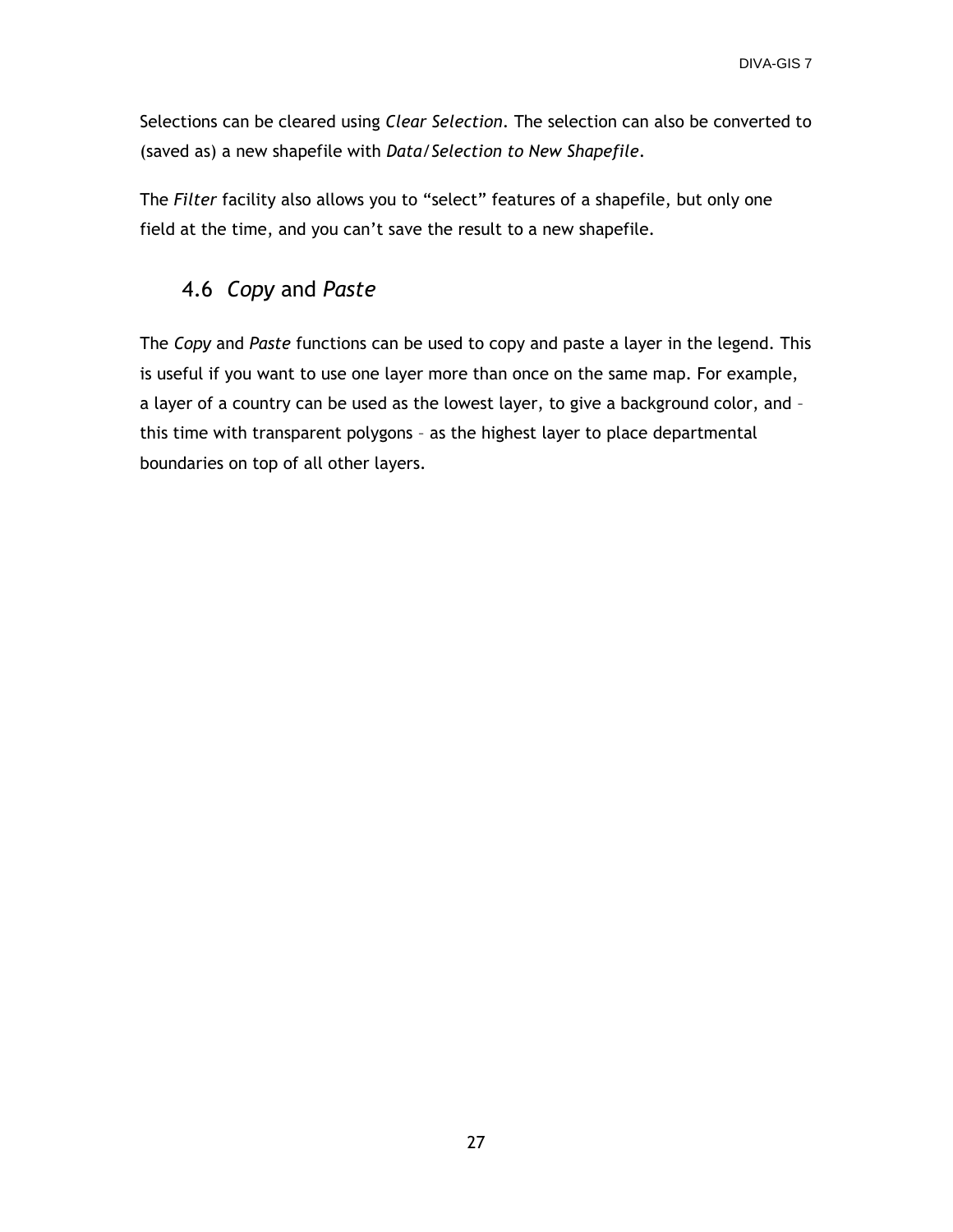# **5. THE** *MAP* **MENU**

<span id="page-33-0"></span>The *Map* menu includes functions for changing the properties of the map extent, center and scale. These are explained in Box 6.

Box 6. The *Map* menu

| Icon                    | Sect. | Name                    | Short explanation                                                                                                          |
|-------------------------|-------|-------------------------|----------------------------------------------------------------------------------------------------------------------------|
|                         |       | Properties              | Sets map properties (background color, projection)                                                                         |
|                         |       |                         |                                                                                                                            |
|                         |       | Measure                 | Measures a distance, by clicking twice or more on the                                                                      |
|                         |       | <b>Distance</b>         | map (double click to stop drawing)                                                                                         |
|                         | 5.1   | Map to Image            | Exports the map or its TOC to the clipboard or to a<br>graphics file                                                       |
|                         |       | Zoom to Full<br>Extent  | Zooms to the extent of all layers included in the TOC                                                                      |
| $\mathbb Q$             |       | Zoom to Active<br>Layer | Zooms to the extent of the currently active layer                                                                          |
|                         |       | Zoom to                 | Zooms to the extent of the current selection (if any)                                                                      |
| ${\mathbb Q}$           |       | Selected                |                                                                                                                            |
| $\overline{\mathbb{Q}}$ |       | Zoom In                 | Zooms in to a point by a mouse click or to an area by<br>drawing a rectangle (while holding the left mouse<br>button down) |
| Q                       |       | Zoom Out                | Zooms out from a point by a mouse click                                                                                    |
| kЭ.                     |       | Previous                | Goes back to the previous setting (zoom/pan)                                                                               |
| $\sim$                  |       | <b>Next</b>             | Goes to the next setting (zoom/pan) (after Previous)                                                                       |
| $\mathcal{E}$           |       | Pan                     | Moves the visible zone of the map by holding down<br>the left mouse button and moving the mouse                            |
|                         |       | Overview Map            | Show or hide the overview map                                                                                              |
|                         |       | Design View             | Switch to "design view" (from "map view") to create<br>a map (e.g., with legend, text, scalebar)                           |

#### <span id="page-33-1"></span>*5.1 Map to image*

With *Map to Image* you can export either the current map or its table of contents to the clipboard or to a graphics file, in BMP (bitmap) or EMF (enhanced metafile) format. These images can subsequently be used as an illustration in other applications, such as a word processor or presentation software. BMP is a raster image format, while EMF is a vector format. You may want to convert these to JPG format using a graphics package to save space.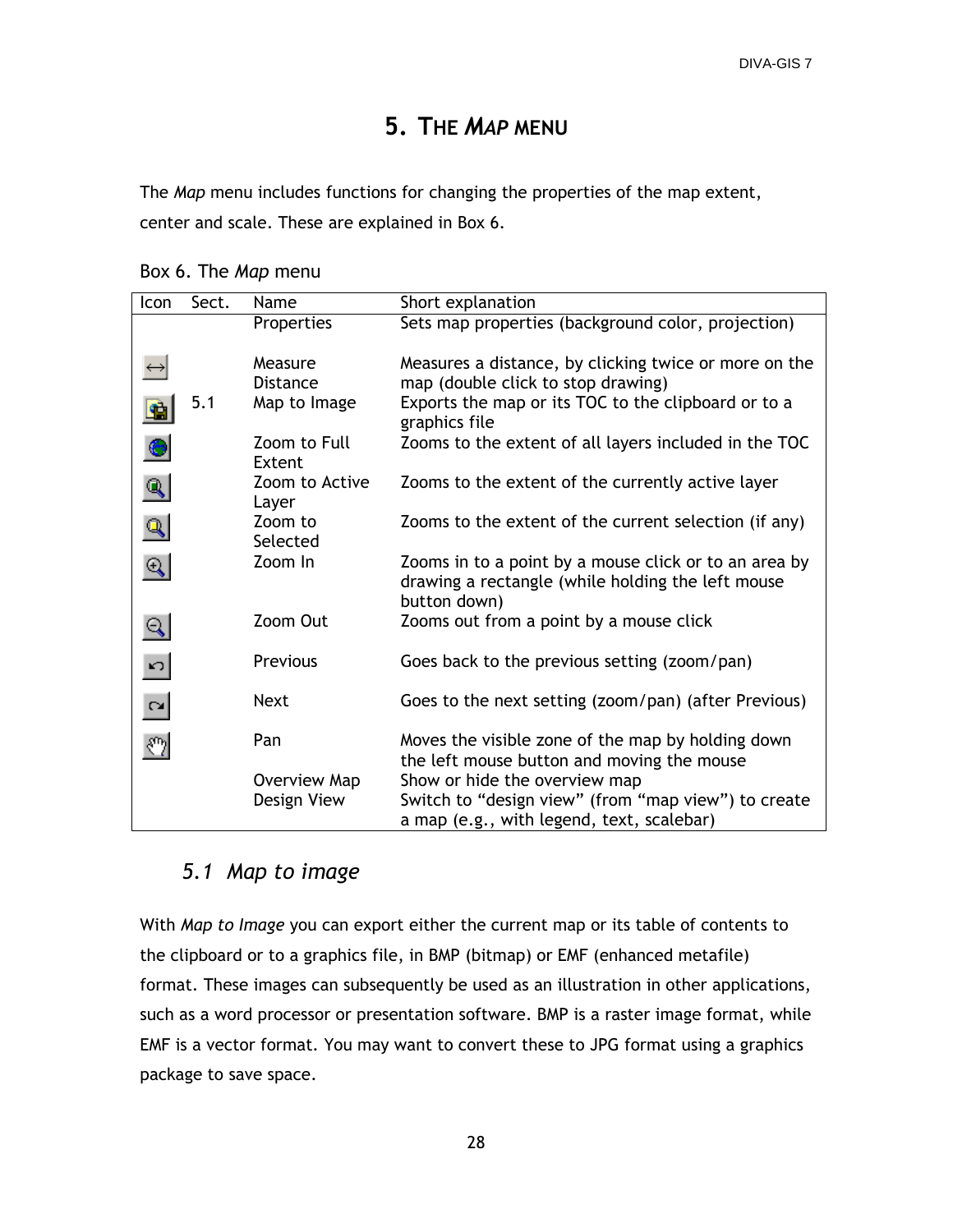# **6. THE** *ANALYSIS* **MENU**

<span id="page-34-0"></span>This chapter describes the methods for analyzing biological distribution data available in DIVA-GIS. These analyses are all based on the location (latitude and longitude) and additional attributes of point data. The points represent locations where a specimen (e.g. herbarium, museum, genebank) was collected, or where any observation of the presence of a specific biological unit (e.g., species, landrace, genotype, allele) was made. These points should be in the active (shapefile) layer in the DIVA-GIS project (to remind you: a shapefile is made active by adding it to the map and clicking on its legend entry once, which highlights it). The output of the analysis routines can be a gridfile, a shapefile, or a database file (DBF).

| Icon                | Sect.     | Name            | Short explanation                                           |
|---------------------|-----------|-----------------|-------------------------------------------------------------|
| 田                   | $6.1 - 3$ | Point to Grid   | Creates a grid with different indices (diversity, distance) |
|                     |           |                 | or statistics from a points shapefile                       |
|                     | 6.4       | Point to        | Creates a new shapefile (either from an existing one, or    |
|                     |           | Polygon         | a rectangular or pentagonal grid) with diversity indices    |
|                     |           |                 | from a points shapefile                                     |
| Ø.                  | 6.5       | Point to Point  | Calculates diversity indices for a neighborhood around      |
|                     |           |                 | each observation in a points shapefile                      |
| Þ.                  | 6.6       | Summarize       | Calculates diversity indices for all the data in the        |
|                     |           | Points          | database of a points shapefile                              |
| $\searrow$          | 6.7       | <b>Distance</b> | Calculates distribution statistics from point data          |
|                     |           |                 |                                                             |
|                     | 6.8       | Autocorrelation | Assesses the presence of spatial autocorrelation from       |
|                     |           |                 | point or grid data                                          |
|                     |           | Centroid        | Calculates the centroid for each polygon in a shapefile.    |
|                     | 6.9       | Histogram       | Makes a histogram of the frequency distribution of the      |
|                     |           |                 | data in a grid                                              |
| $\frac{d^2r}{dr^2}$ | 6.10      | Regression      | Calculates a regression of the values in a grid against     |
|                     |           |                 | those in another grid                                       |
| ţ.                  | 6.11      | Multiple        | Calculates a regression of the data in a grid against those |
|                     |           | Regression      | in two or more other grids                                  |

#### Box 7. The *Analysis* menu

#### <span id="page-34-1"></span>*6.1 Point to Grid*

Some of the main analytical functionality in DIVA-GIS is found in the *Analysis/Point to Grid* menu. As the name implies, this menu allows you to take point data in a shapefile and create gridfiles where each grid cell takes a value calculated based on the points that are found within the cell. The *Point to Grid* window is shown in Figure 8.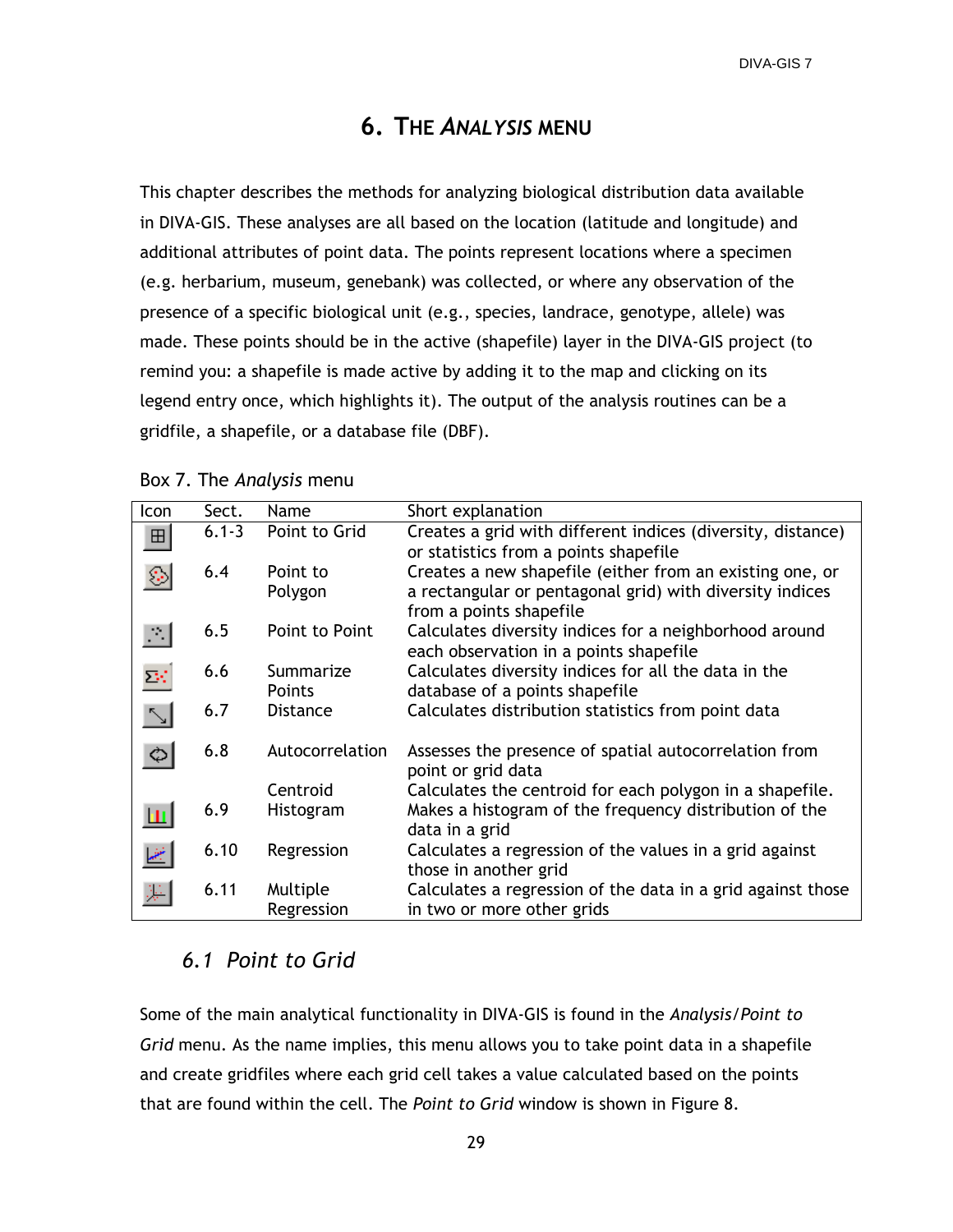| Point to Grid                          |
|----------------------------------------|
| Main Parameters                        |
| Input Shapefile                        |
| c:\temp\mex_mamm.shp                   |
| Define Grid                            |
| Options<br>Create a new Grid           |
| <b>Output Variable</b>                 |
| Richness                               |
| Number of different classes (Richness) |
| Point to Grid Procedure                |
| Simple                                 |
| Output                                 |
| $\mathcal V$ Apply<br>$\Psi$ Close     |

Figure 8. The *Point to Grid* window

#### <span id="page-35-0"></span>6.1.1 Defining grids

The first step is to define the extent and resolution of the grid that will be used to make the calculations. You can either specify this from scratch or copy the parameters from an existing gridfile.

A grid has an "extent," which refers to the geographic area it covers. As a grid is rectangular, it can be defined by two opposite corners, e.g., the upper left and the lower right corner. The "resolution" is the area of each grid cell. Resolution is always expressed in the units of the geographic reference system. For example, in the case of the latitude/longitude system, a resolution of 1 means that each cell is 1 degree by 1 degree. The vertical and horizontal resolutions of a grid are usually the same, but could be different. If the grid extent and resolution are known, the number of rows and columns in the grid can be calculated. Alternatively, the resolution can be calculated when the other variables are known.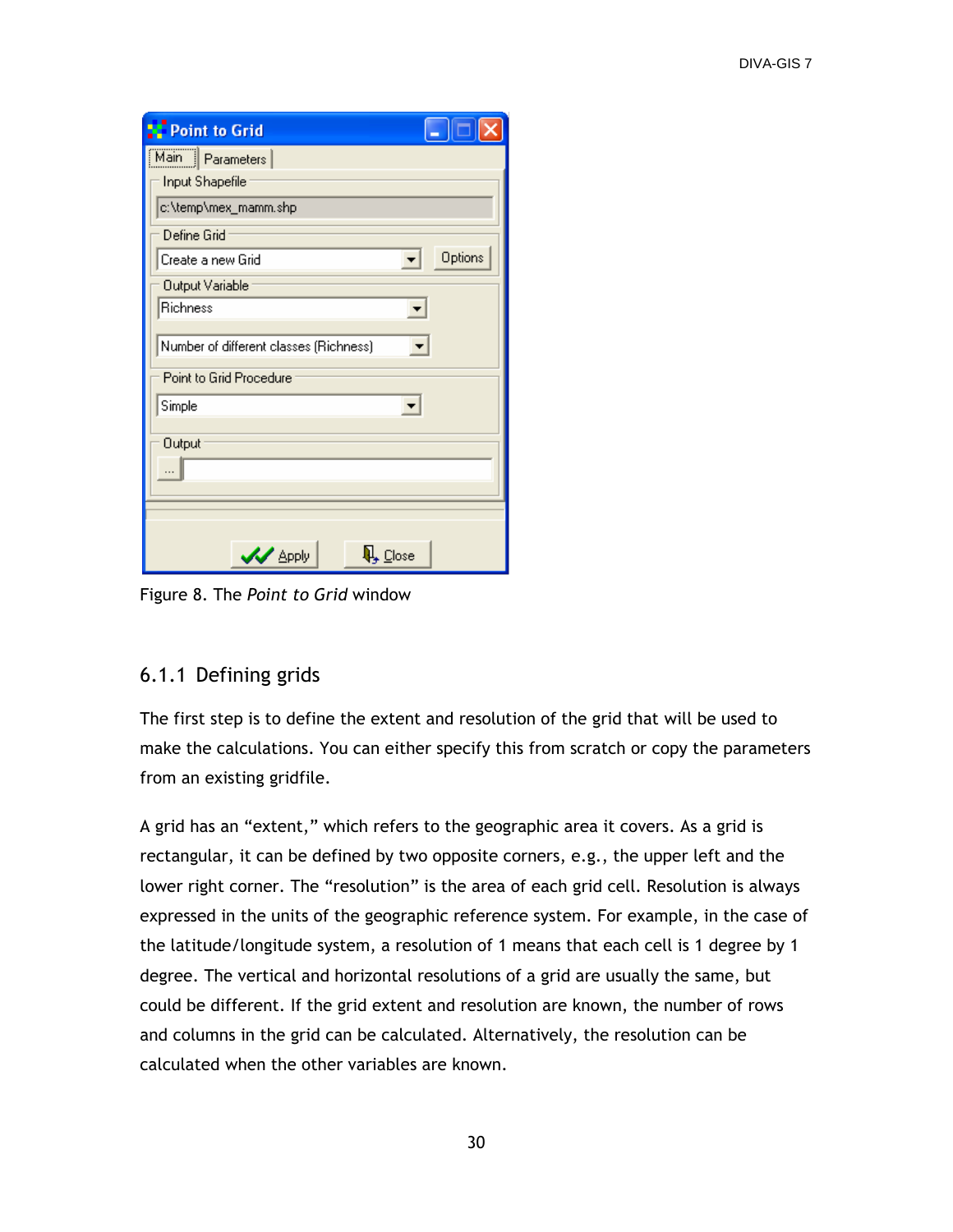To define a grid, its geographic reference system must be specified and then its extent and resolution. Because maps are flat, while the Earth is not, a geographic reference system, or map projection, has to be used that renders the three-dimensional reality in two dimensions (a flat map) with minimal distortion. You can use any projection in DIVA-GIS (see Chapter 10 for a discussion of projections).

DIVA provides default parameters for the output grid that are calculated on the basis of the extent of the active points shapefile layer, and by setting the resolution to 1 (in the units of the reference system). However, when this would lead to less than 10 or more than 100 rows or columns, the default resolution is adapted accordingly.

You can change the default parameters by selecting any statistic from the *Analysis/Point to Grid* menu and clicking on the "Options" button under "Define Grid". On the window that appears when you do so (Figure 9), you can change the default grid extent (as defined by the coordinates of the four corners), resolution and number of columns/rows. As these parameters are all interrelated, you need to specify which other parameter should also change. For example, if you want to change the resolution, you must specify whether you want the number of columns to adapt, or the grid extent. When you want to adapt the grid extent, you can fix one corner of the grid, using the "Fix Corner" box. You can also define the grid extent by drawing a rectangle on the map after pressing the "Draw Rectangle" button.

| <b>N</b> Grid Options                  |                     |               |                |                                                                           |  |
|----------------------------------------|---------------------|---------------|----------------|---------------------------------------------------------------------------|--|
| $-125$<br>Minimum<br>$-118$<br>Maximum | ×                   | Υ<br>34<br>41 |                |                                                                           |  |
| Cell size 1<br># Columns <sup>7</sup>  | # Rows <sup>7</sup> |               |                | Fix Corner Lower Right<br>Adjust With Rows/Columns<br>$\vert \cdot \vert$ |  |
|                                        |                     |               | Draw Rectangle | Default Values                                                            |  |
|                                        | 0K                  |               | Cancel         |                                                                           |  |

Figure 9. The *Grid Options* window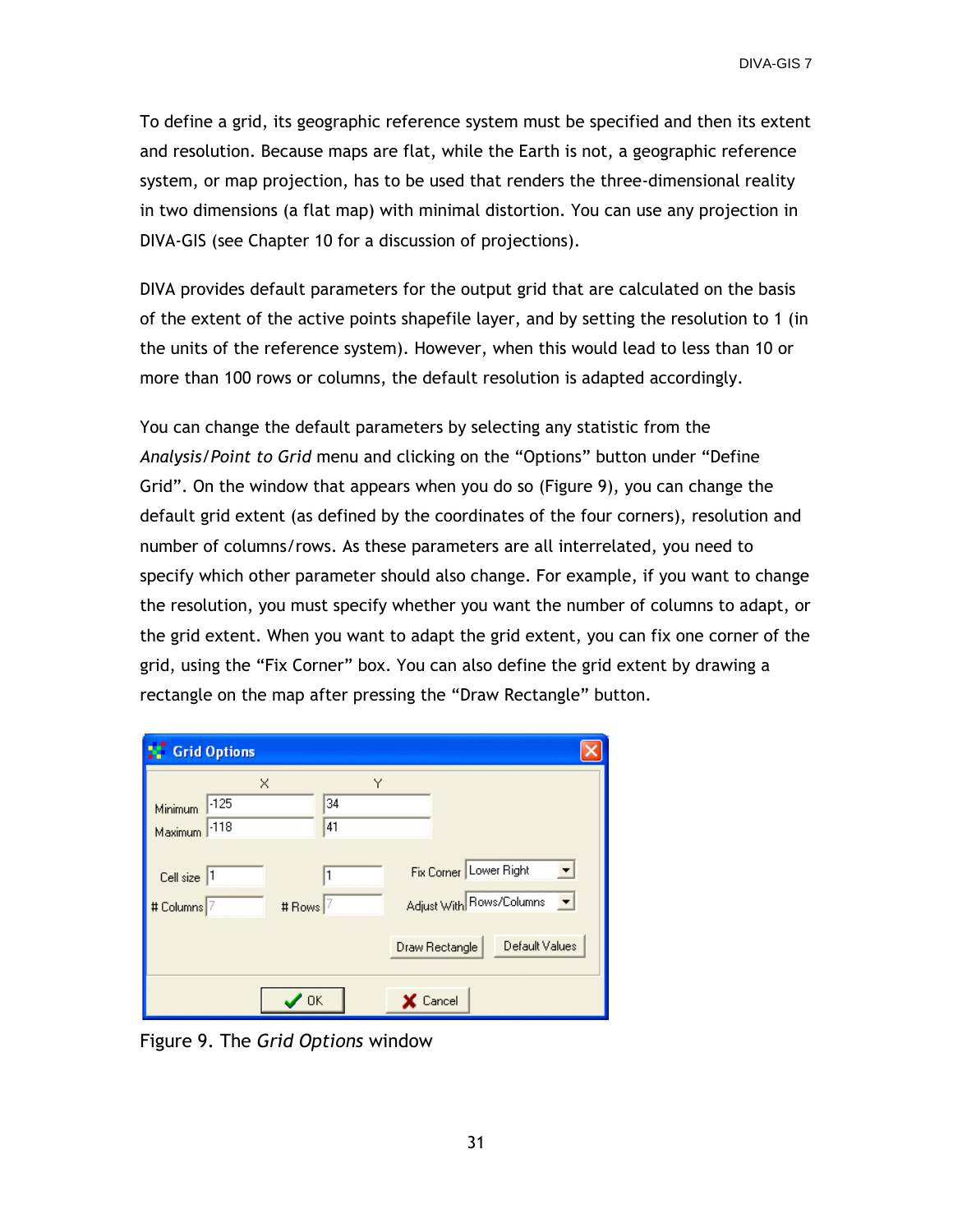# 6.1.2 Using the parameters of an existing grid

The alternative to defining manually the parameters of a grid is to use the parameters of an existing grid. You can use the parameters from a gridfile produced in a previous analysis by scrolling down in the *Define Grid* bar of the *Point to Grid* window and then pressing "Options" to specify an existing grid. An existing gridfile can also be used as a "mask" to indicate what part of the grid should be ignored, or should get special treatment in the case of the Inverse Distance Weighted method (see section 4.3). The part of the grid that should be ignored can be indicated using numerical values or ranges.

# 6.2 Choosing output variables

There are a number of different output variables that can be calculated for a grid. The output variable you want can be selected under the *Point to Grid/Main/Output Variable* menu. Output variables are grouped, and associated with a number of options that can be set on the *Parameters* tab to the right of the *Main* Tab. The different output variables are discussed in the following sections.

#### 6.2.1 Richness

In the *Richness* group there are four distinct output variables: Number of different classes, Number of observations, Presence/Absence and Rarefaction.

*Number of different classes* counts the different classes of a variable (e.g., the different species names in a dataset covering a genepool) present in each grid cell. The *Parameters* tab must be used to indicate which variable in the shapefile should be considered, and possibly to exclude irrelevant values.

The *Number of observation*s option calculates the number of points present in each grid cell. As there may be points in the shapefile that are not relevant, you may want to exclude these. In that case, you must select a variable from the database on the Parameters tab (Figure 10), and then you can exclude one or more of the values of that variable.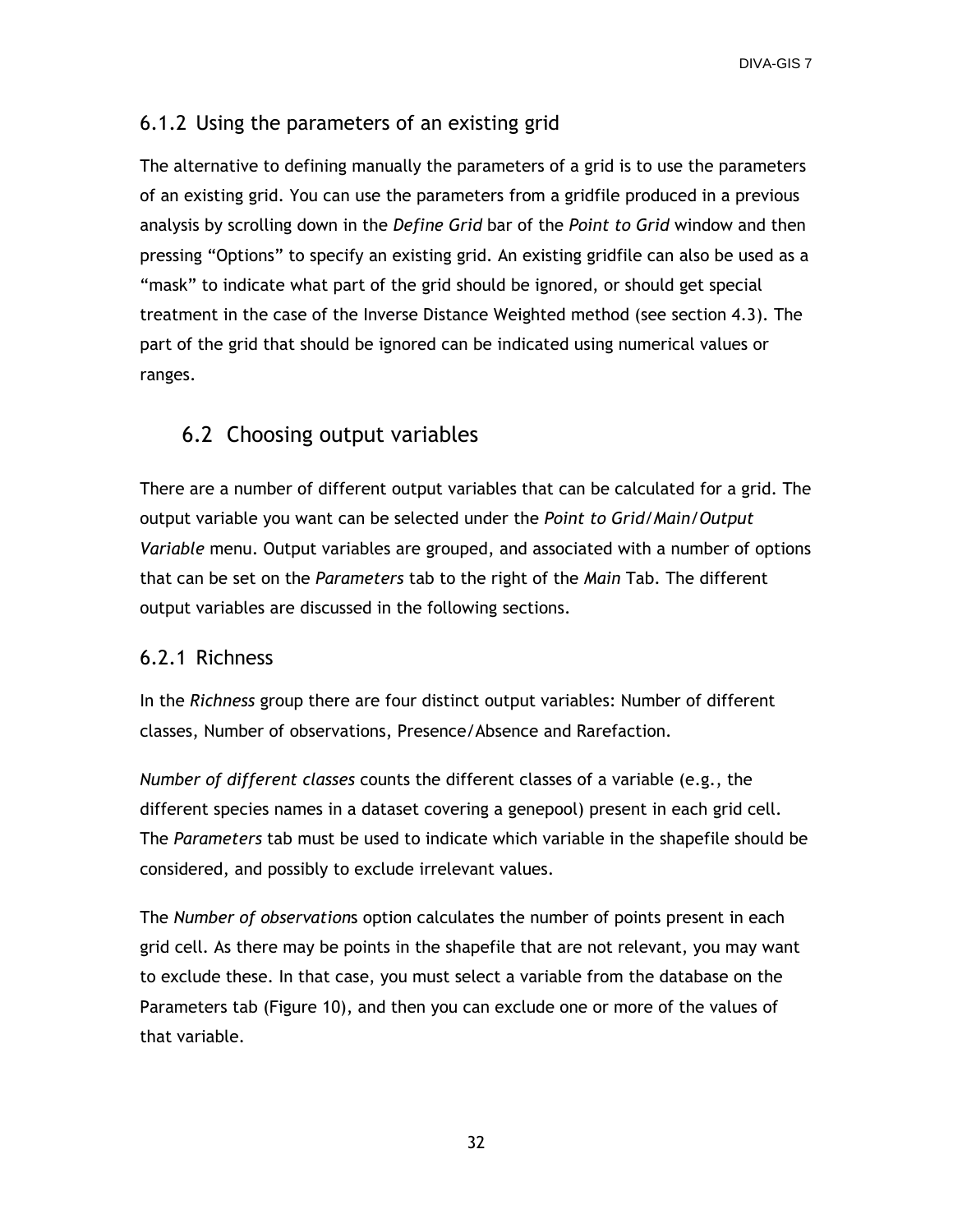*Presence/Absence* simply gives cells in which a class is found the value 1 and cells in which it is not found the value 0.

The *Rarefaction* technique estimates the number of classes (species, for example) that would have been observed given a number of observations that is specified by the user (Sanders, 1968; Hurlbert, 1971; Magurran, 1988). Equation 1 gives the formula which is used to make this calculation.

A disadvantage of this method is that the estimate can only be calculated for those cells in which the actual number of observations is higher than that for which the estimate is calculated.

$$
E(S) = \sum \left[ 1 - \left\{ \binom{N - N_i}{n} / \binom{N}{n} \right\} \right]
$$
 (Equation 1)

*E*(S) = Expected number of classes in the rarefied sample; *N* = Total number of observations per cell, in the sample to be rarefied;  $N_i$  = Number of individuals in the *i*-th class, in the sample to be rarefied; *n* = User specified standardized sample size.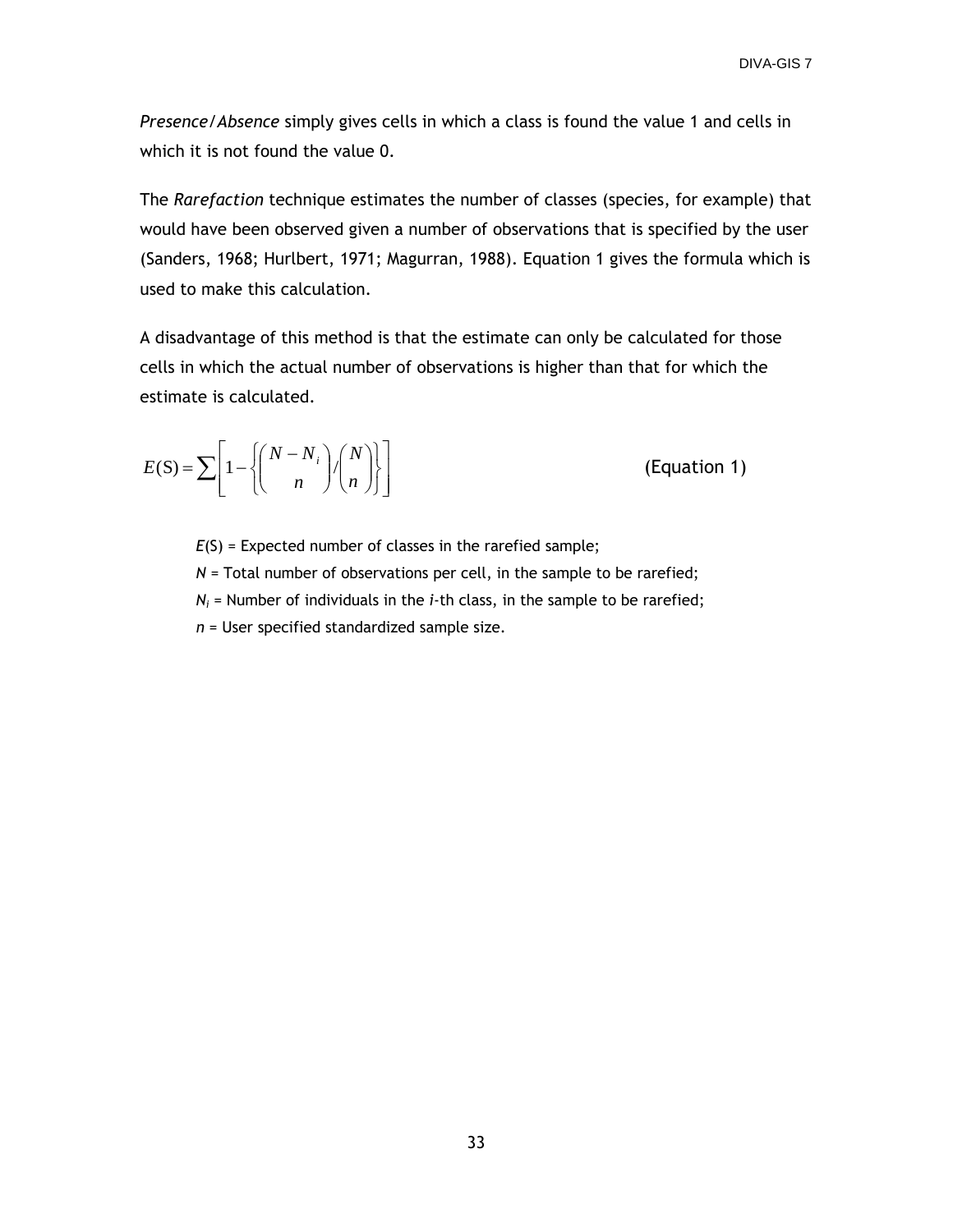|            | <b>Point to Grid</b>                                                                                                                                                                                                                                                                                                                                                                                                                  |  |
|------------|---------------------------------------------------------------------------------------------------------------------------------------------------------------------------------------------------------------------------------------------------------------------------------------------------------------------------------------------------------------------------------------------------------------------------------------|--|
|            | Main Parameters                                                                                                                                                                                                                                                                                                                                                                                                                       |  |
| Field:     | <b>SPECIES</b>                                                                                                                                                                                                                                                                                                                                                                                                                        |  |
| 87 classes |                                                                                                                                                                                                                                                                                                                                                                                                                                       |  |
| ✔<br>✔     | $\blacktriangledown$ S. acaule Bitter<br>✔ S. acroglossum Juz.<br>S. acroscopicum Ochoa<br>☑ S. albicans (Ochoa) Ochoa<br>☑ S. amayanum Ochoa<br>✔ S. ambosinum Ochoa<br>☑ S. anamatophilum Ochoa<br>✔ S. ancophilum (Correll) Ochoa<br>☑ S. ariduphilum Ochoa<br>✔ S. augustii Ochoa<br>S. ayacuchense Ochoa<br>✔ S. aymaraesense Ochoa<br>S. bill-hookeri Ochoa<br>$\blacktriangleright$ S. brevicaule Bitter<br>☑ S. buesii Vargas |  |
| Selection: | Invert<br>Clear<br>ΑI                                                                                                                                                                                                                                                                                                                                                                                                                 |  |
|            |                                                                                                                                                                                                                                                                                                                                                                                                                                       |  |
|            | $\mathcal{U}$ Apply<br>叫 Close                                                                                                                                                                                                                                                                                                                                                                                                        |  |

Figure 10. The *Parameters* tab in the *Point to Grid* menu.

#### 6.2.2 Estimators of Richness

The number of species (or whatever other units) observed in an area depends to some extent on the effort invested in recording there. Because a complete census is rarely feasible, in most cases only a sample of an area is surveyed. An important problem that then arises is to estimate the total number of species (or whatever other units), *Smax*, for the area. This estimate can give both a measure of the completeness of the inventory and also allow for better (i.e., less biased by the number of observations) comparison with the species richness of other localities. An estimate of the maximum number of species is also useful when assessing if the further information to be gained from continued sampling justifies the cost. Various different approaches have been proposed to estimate  $S_{\text{max}}$ . Some of these have been implemented in DIVA-GIS based on the review by Colwell and Coddington (1994), and later authors.

#### *Chao 1*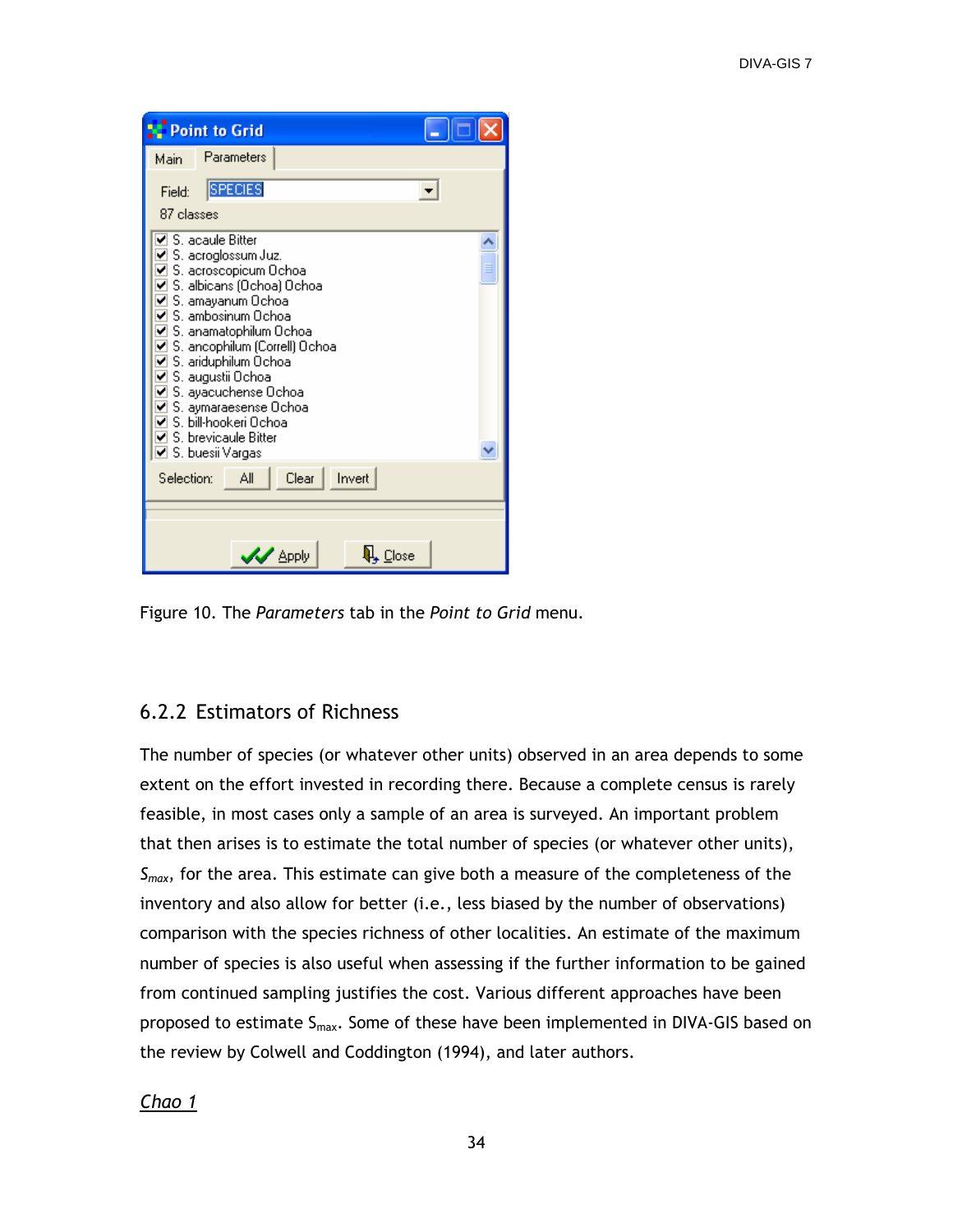Chao (1984) derived a simple estimator (S1 or "Chao-1") of the true number of species in an assemblage based on the number of rare species in the sample:

$$
S_1 = S_{OBS} + \left(a^2/2b\right)
$$

*Sobs* = the observed number of species in a sample *a* = the number of observed species that are represented by only a single individual in that sample (i.e., the number of "singletons")  $b =$  the number of observed species represented by exactly two individuals in that sample (the number of "doubletons")

#### *Chao 1 Corrected*

This corrected version replaces the original Chao estimator (which is still included to allow for comparison with studies that have used this estimator). The corrected version is less biased.

$$
\mathbf{S}_{\text{Chao1}} = \mathbf{S}_{\text{obs}} + \frac{F_1^2}{2\big(F_2+1\big)}\!-\!\frac{F_1F_2}{2\big(F_2+1\big)^2}
$$

*Sobs* = the total number of species observed  $F_i$  = the number of species that have exactly *i* individuals ( $F_1$  is the frequency of singletons,  $F_2$  the frequency of doubletons)

#### *Chao 2*

Chao 2 is an incidence-based estimator of species richness (Chao 1987). Chao 2 and the Jacknife estimators are based on the number of samples for an area. To create samples, DIVA-GIS divides each grid-cell into 4 or 9 sub-areas.

$$
S_{\text{Chao2}} = S_{\text{obs}} + \frac{Q_1^2}{2Q_2}
$$

 $S_{obs}$  the total number of species observed in all samples pooled  $Q_i$  = the number of species that occur in exactly j samples ( $Q_i$  is the frequency of uniques, *Q<sup>2</sup>* the frequency of duplicates)

#### *Jacknife*

"Jacknife 1" is the first-order jacknife estimator of species richness (incidencebased) (Burnham and Overton 1978,1979; Heltshe and Forrester 1983)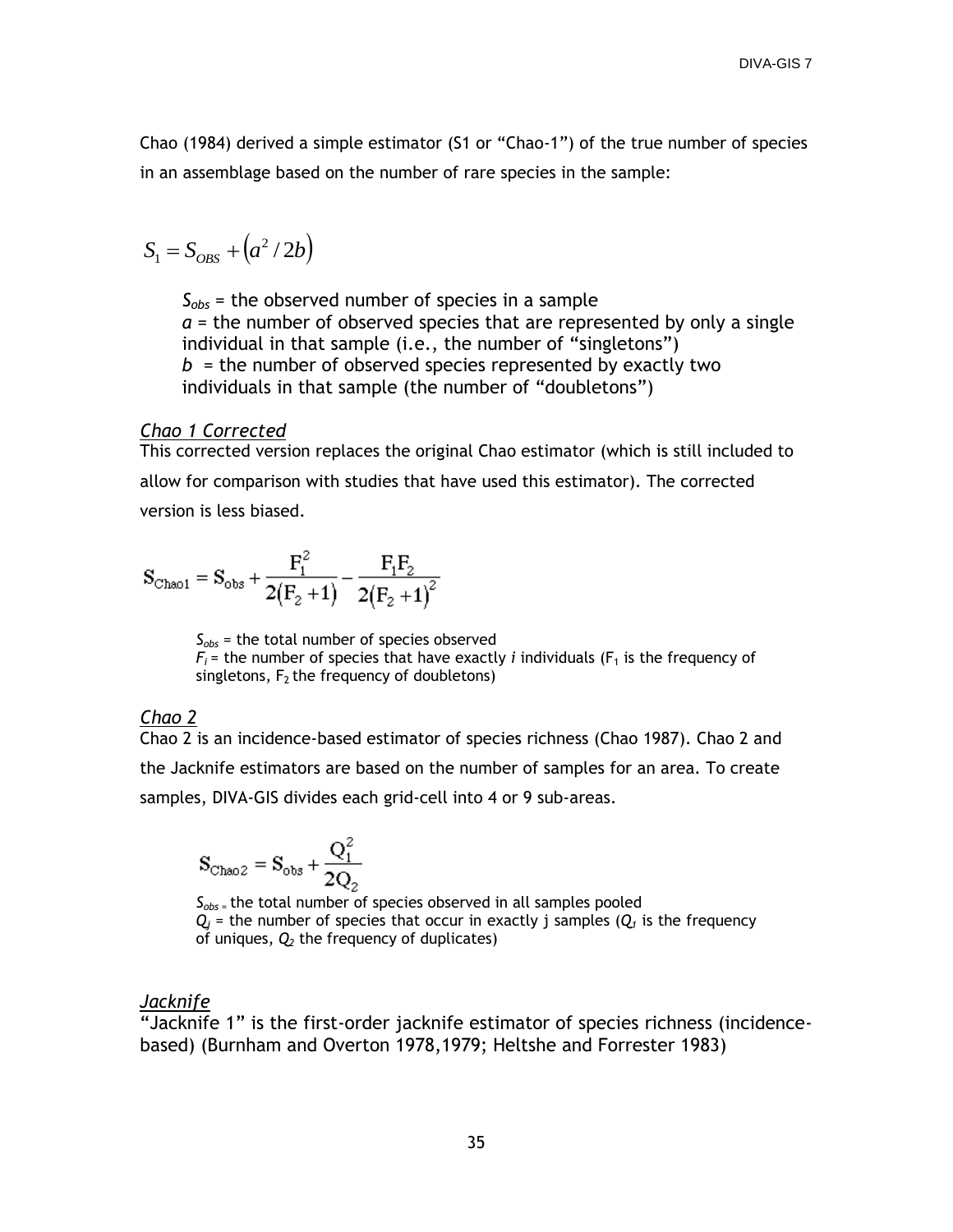$$
\mathbf{S}_{\text{jack1}} = \mathbf{S}_{\text{obs}} + \mathbf{Q}_1 \bigg( \frac{\mathbf{m} - \mathbf{1}}{\mathbf{m}} \bigg)
$$

"Jacknife 2" is the second-order jacknife estimator of species richness (incidence-based) (Smith and van Belle 1984)

$$
S_{\text{jack2}} = S_{\text{obs}} + \left[ \frac{Q_1(2m-3)}{m} - \frac{Q_2(m-2)^2}{m(m-1)} \right]
$$

 $S<sub>obs</sub>$  = the total number of species observed in all samples pooled

 $Q_i$  = the number of species that occur in exactly *j* samples ( $Q_1$  is the frequency of uniques,  $Q_2$  the frequency of duplicates)

.

*m* = the total number of samples

#### *Michaelis-Menten*

This estimator is calculated by repetitive random sampling and fitting an asymptotic model, following the method of Raaijmakers (1987). For each sample size (from 2 to the number of observations –1), the average number of species in the sample is calculated over the random samples (the default is 100 samples for each sample size, but a higher number may be better for some data). The number of species is estimated from this generated species accumulation curve.

This asymptotic model assumes that the probability that the next individual captured will be a new species declines linearly with species number, and thus the species accumulation curve is the negative exponential function:

$$
S(n) = S_{\text{max}}\left(1 - e^{-kn}\right)
$$
 (Equation 2)

k is a fitted constant

n = the number of samples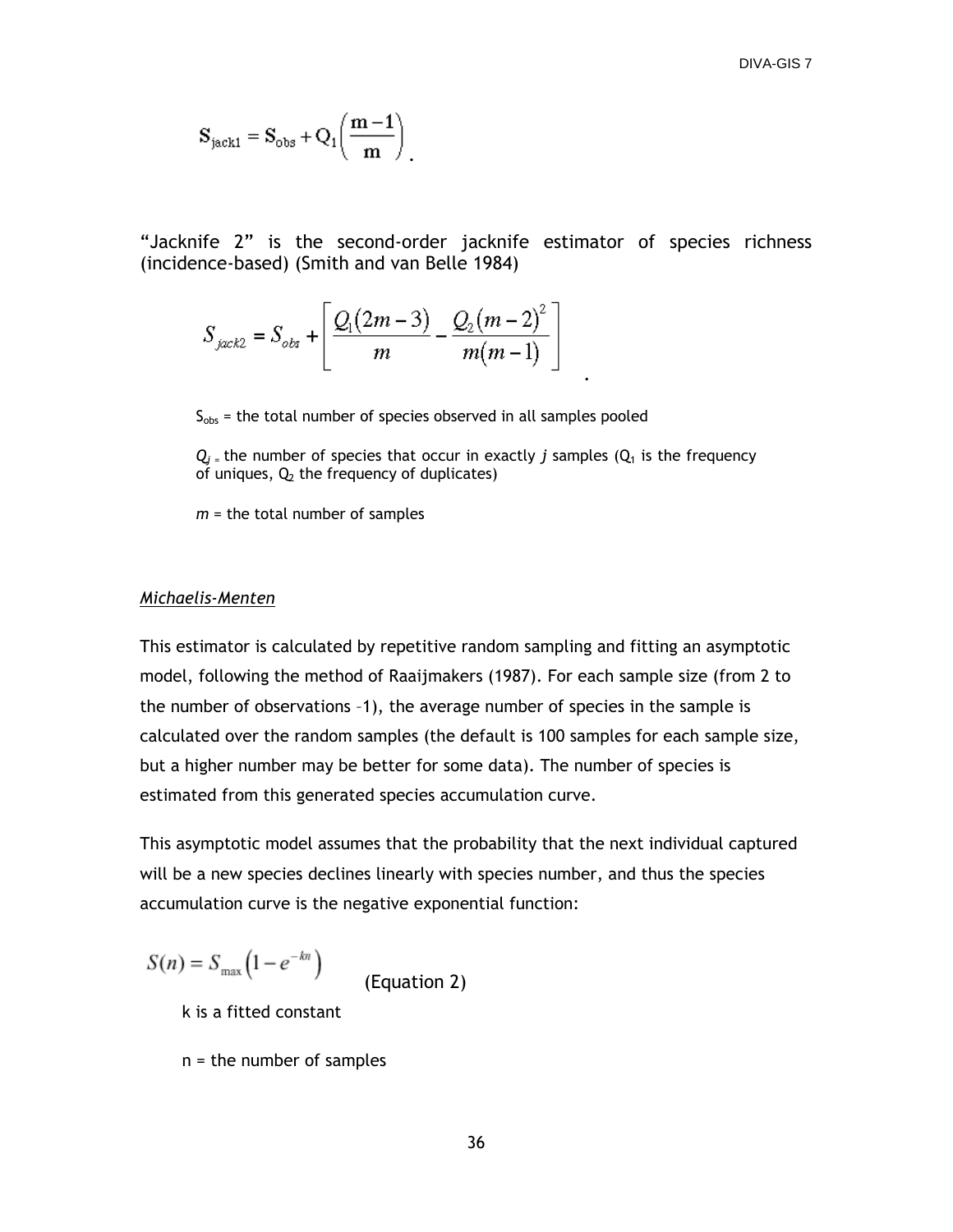The asymptotic behavior of the accumulation curve can also be modeled as the hyperbola:

$$
S(n) = \frac{S_{\text{max}}n}{B+n}
$$
 (Equation 3)

 $S<sub>max</sub>$  and B are fitted constants

This is the Michaelis-Menten equation used in enzyme kinetics and thus there is an extensive literature discussing the estimation of its parameters, which unfortunately presents considerable statistical difficulties (Colwell and Coddington, 1994). The method implemented in DIVA-GIS, favored by Raaijmakers (1987), is to calculate  $S_{max}$ and B using their maximum likelihood estimators as follows:

If 
$$
X_i = \frac{S(n)}{n}
$$
 and  $Y_i = S(n)$  then  
\n
$$
\hat{B} = \frac{\overline{X}S_{yy} - \overline{Y}S_{xy}}{\overline{Y}S_{xx} - \overline{X}S_{xy}}
$$
 and  
\n
$$
\hat{S}_{\text{max}} = \hat{Y} + \hat{B}\overline{X},
$$
 (Equation 4)

 $S_{yy}$ ,  $S_{xx}$  and  $S_{xy}$  = the sums of squares and cross products of the deviations Y Y i and  $X X_i$ 

#### *S-obs*

This is simply the actual number of species observed per grid cell.

#### 6.2.3 Turnover

Turnover (or beta-diversity) is a measure of the rate at which species assemblages change in space. It indicates how different a number of nearby areas are. Imagine two large areas with similar numbers of species overall, but one with different species in all its grid cells and another with the same species in all its grid cells. The first area would have a high turnover, the second area a low turnover.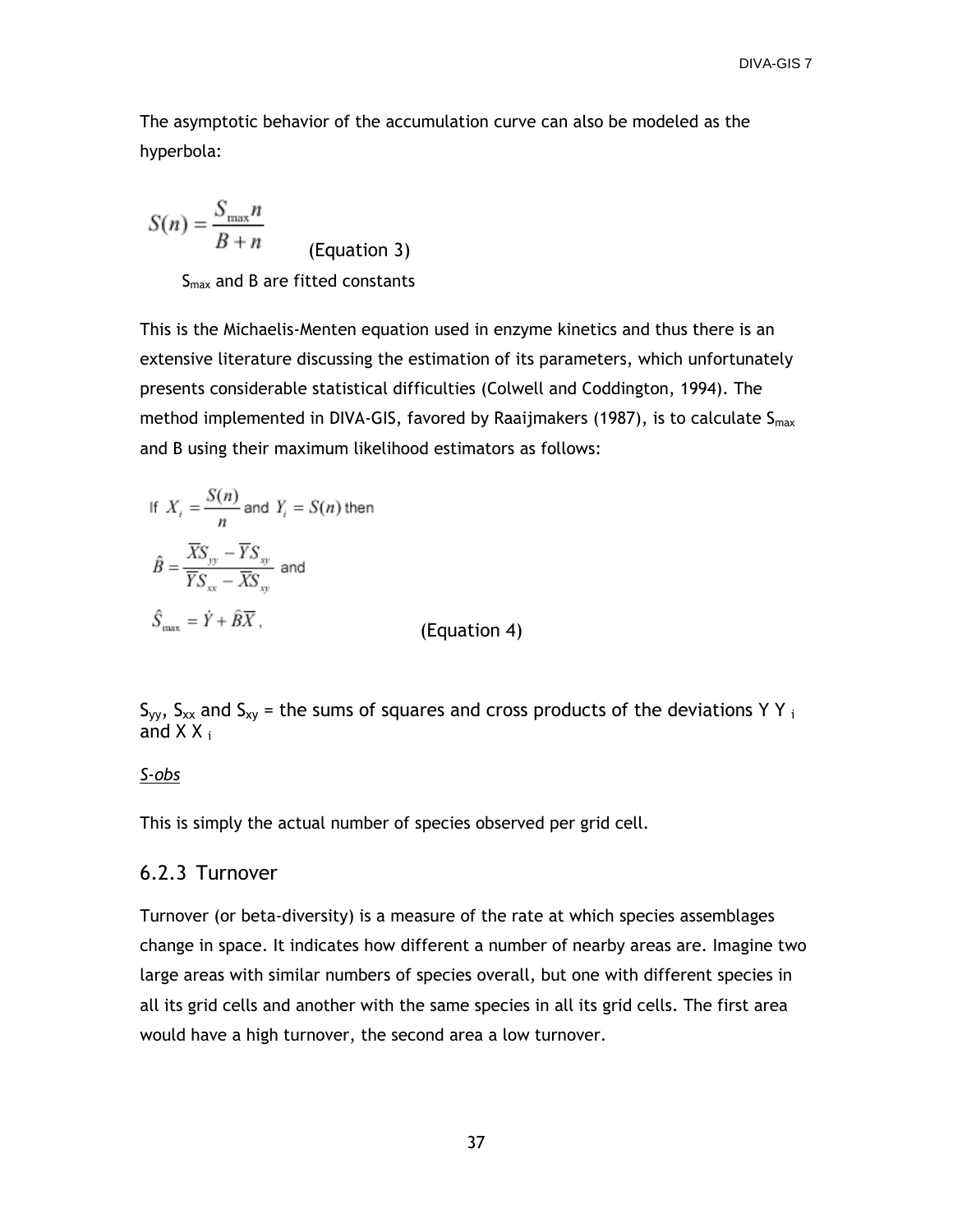At this point, only Whittaker"s (1960) measure of beta-diversity is implemented in DIVA-GIS (Equation 9). It can be calculated for each grid cell considering its 8 neighbors (2 horizontal, 2 vertical, and 4 diagonal; "Queen"s case") or considering its 4 closest neighbors (2 vertical and 2 horizontal; "Rook"s case").

$$
\beta_{w} = (S/\alpha) - 1
$$

(Equation 5)

*S* = the total number of species over the grid cells considered α = the average number of species in the grid cells considered

#### 6.2.4 Diversity indices

DIVA-GIS can calculate a number of different diversity indeces for each grid cell. You must select a variable (field) from the input database for which you want to calculate an index, e.g species name. The formulas for all indices were taken from Magurran (1988), who provides a detailed description of their properties. See Table 5 for the mathematical description of the different diversity indices.

#### Table 3. Diversity indices

| Index            | Formula                                |
|------------------|----------------------------------------|
| Margalef         | $D_{Mg} = (S - 1) / ln(N)$             |
| Menhinick        | $D_{Mn} = S / \sqrt{N}$                |
| Shannon          | $H' = -\sum p_i \ln p_i$               |
| Simpson          | $D = \sum (n_i (n_i - 1) / N/(N - 1))$ |
| <b>Brillouin</b> | $HB = (\ln N! - \sum \ln n_i!) / N$    |

*S* = number of unique classes (species) per cell

*N* = number of observations per cell

*n<sup>i</sup>* = number of individuals in the *i*-th class

*p<sup>i</sup>* = proportional abundance of the *i* th class = *ni* / *N*

The Simpson index, *D*, decreases with increasing diversity, and hence it is usually expressed as 1*–D* or 1/*D*. In DIVA-GIS it is expressed as 1-*D*. You can use *Grid/Scalar* to calculate *D or* 1/*D* from this (see Chapter 9).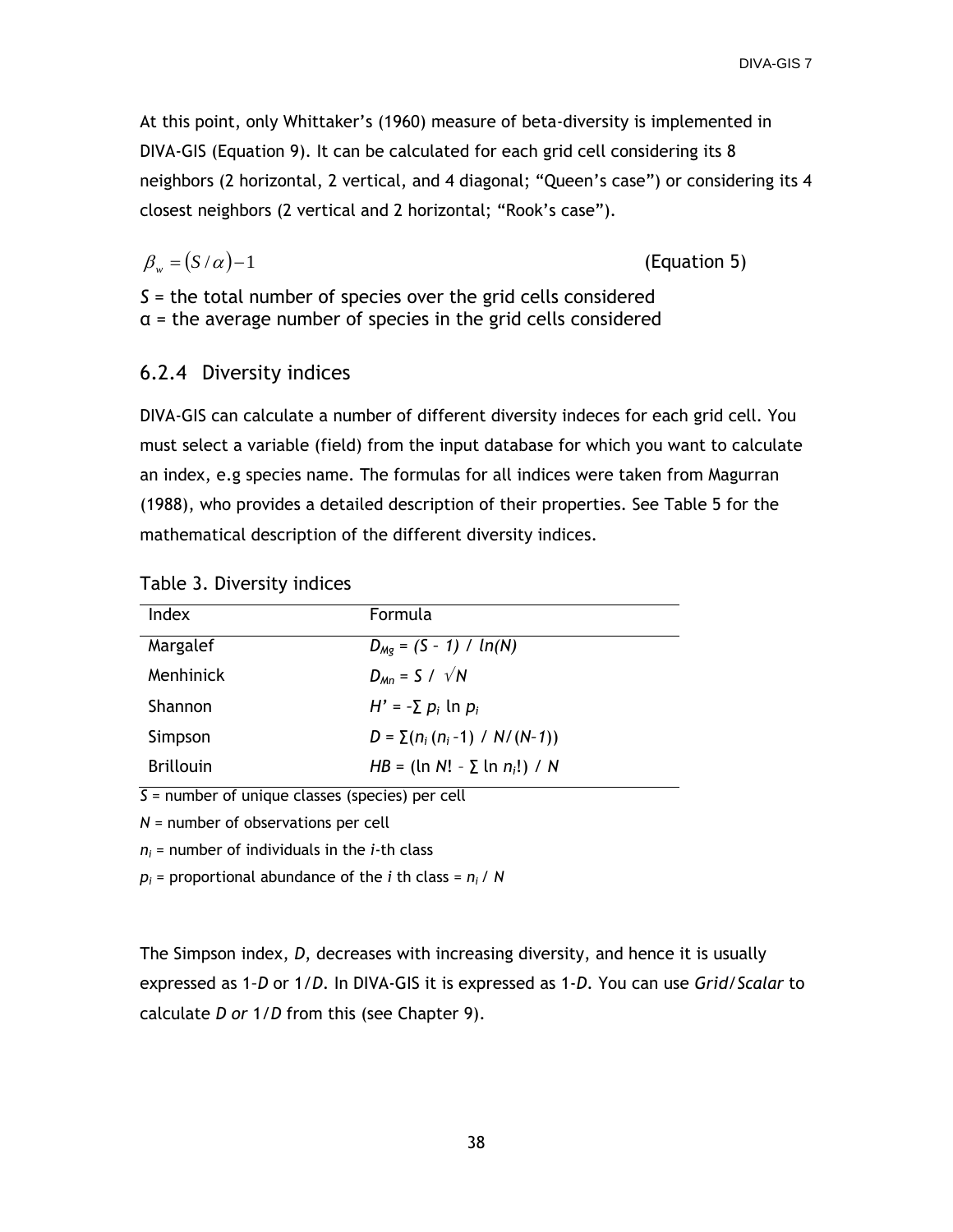#### 6.2.5 Molecular marker data

Molecular markers data associated with point localities can also be analyzed in DIVA-GIS. At this moment, only absence/presence data (e.g., of bands on an electrophoretic gel) can be analyzed. Molecular distance, molecular diversity and number of haplotypes can be calculated.

The fields that have the data must be selected using the *Parameters* window. The values in these fields can be checked in the "Values" tab. A band can either be "present" (value = 1 in the database), "absent" (value = 0 in the database), or "missing" (any other value).

Average or maximum molecular distance between the observations in a grid cell can be calculated using either Jaccard's (1908) distance (J), Nei and Li's (1978) distance (NL), and Sokal and Michener's (1958) distance (SM) (Equations 5-7).

| $J_{xy} = 1 - \frac{n_{11}}{n_{11} + n_{10} + n_{01}}$                    | Equation 6 |
|---------------------------------------------------------------------------|------------|
| $NL_{xy} = 1 - \frac{2 \times n_{11}}{2 \times n_{11} + n_{10} + n_{01}}$ | Equation 7 |
| $SM_{xy} = 1 - \frac{n_{11} + n_{00}}{n_{11} + n_{10} + n_{01} + n_{00}}$ | Equation 8 |

Where:

 $n_{11}$  = the number of bands shared by the genotpyes x and y (positive matching)  $n_{10}$  = the number of bands present in x and absent in y  $n_{01}$  = the number of bands present in y and absent in x  $n_{00}$  = the number of bands absent both in x and y (negative matching)

Alternatively, molecular diversity can be calculated using Nei"s diversity index (Equation 8).

$$
NDI = \sum_{ij} x_i \cdot x_j \cdot NDI_{ij}
$$

Equation 9

Where:

 $x_i$  = the frequency of the *i*-th allele in the population and *NDIij* = the number of allele differences per locus between the the i-th and j-th loci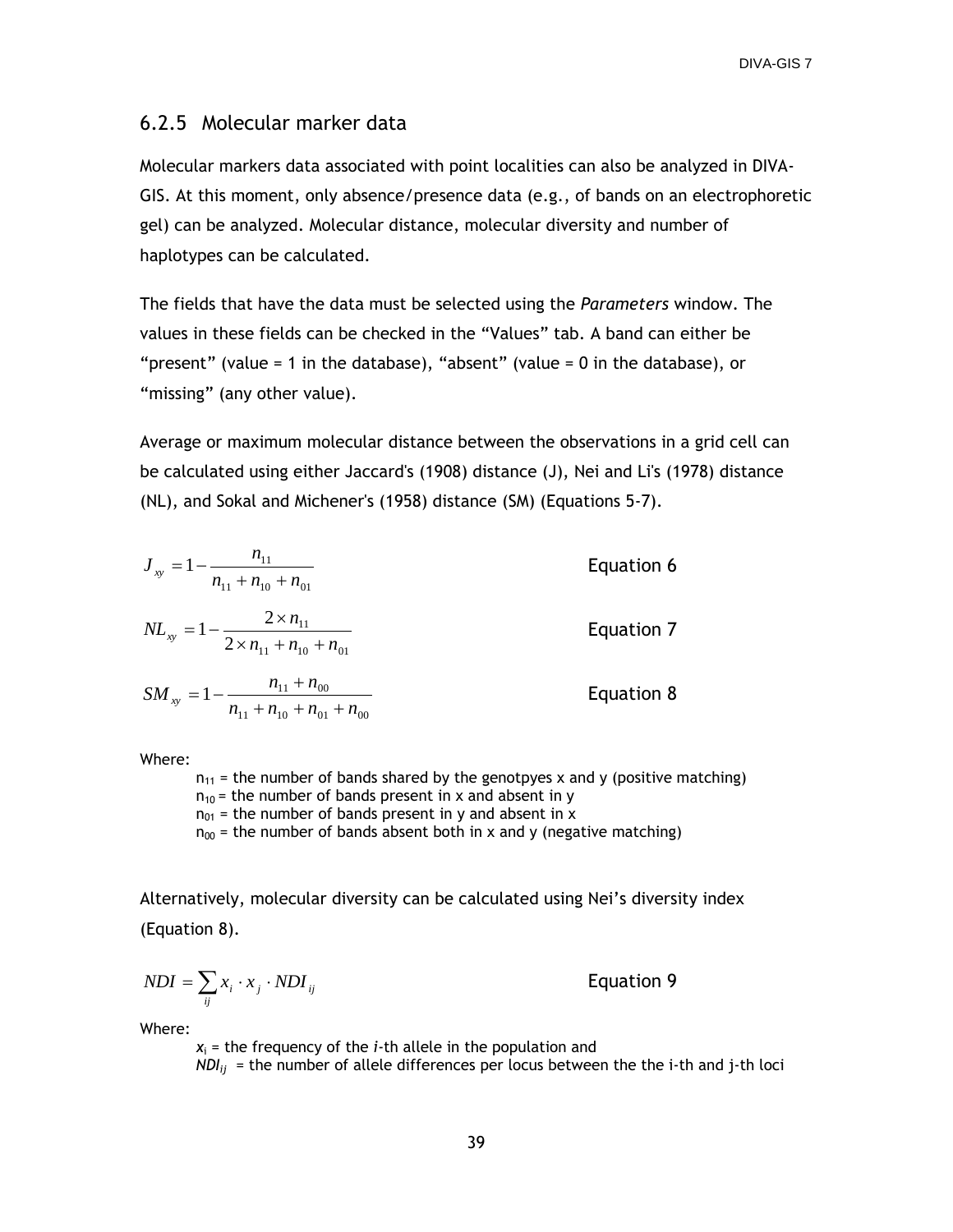#### 6.2.6 Choosing complementary areas

The *Reserve Selection* procedure aims to identify sets of grid cells that are complementary to each other, i.e. that capture a maximum amount of diversity in as few cells as possible. Instead of using simple richness, an adjustment can be made in which rare observations get a higher weight.

The procedure is based on the algorithm described by Rebelo (1994) (see also Rebelo and Sigfried (1992)). It has, for example, been used to determine priority areas for *in situ* conservation of species in a family of flowering plants in South Africa. The following discussion refers to species, but any multi-state variable could be used. The procedure is less straightforward than it might seem. Whereas the selection of the first cell is easy – it is the cell with highest species richness (or a random choice between ties if there are any) – the choice of the next cell depends on the previously selected cell. This is because the species in the cell with the second highest number of species may also be present in the first cell. In other words, the cell with the second highest number of species may not contribute very much to the overall number of species selected. To maximize the total number of species selected in as few cells as possible is a non-linear optimization problem. Rebelo (1992) developed a procedure that calculates an approximate optimal solution, and this is what has been implemented in DIVA-GIS.

An iterative procedure is used. In each iteration, the "value" of each grid cell is calculated, based on the observations in that cell, and in relation to the observations in the cells already selected. If there are two or more cells with the same "value", one is selected at random. Hence, this procedure can lead to slightly different results every time it is run.

Several options need to be selected under the *Parameters* tab. The first step is to select a variable, and possibly exclude some of the species (e.g., missing values) from the analysis. The second step is to choose a scoring approach. There are two options: "Equal weight" and "Rarity". With the "Equal weight" option, each category (e.g. species) has the same weight. With the "Rarity" option, the value of a cell is calculated using the "rarity value" for each observation. The rarity value equals the number of observations of a category divided by the total number of observations.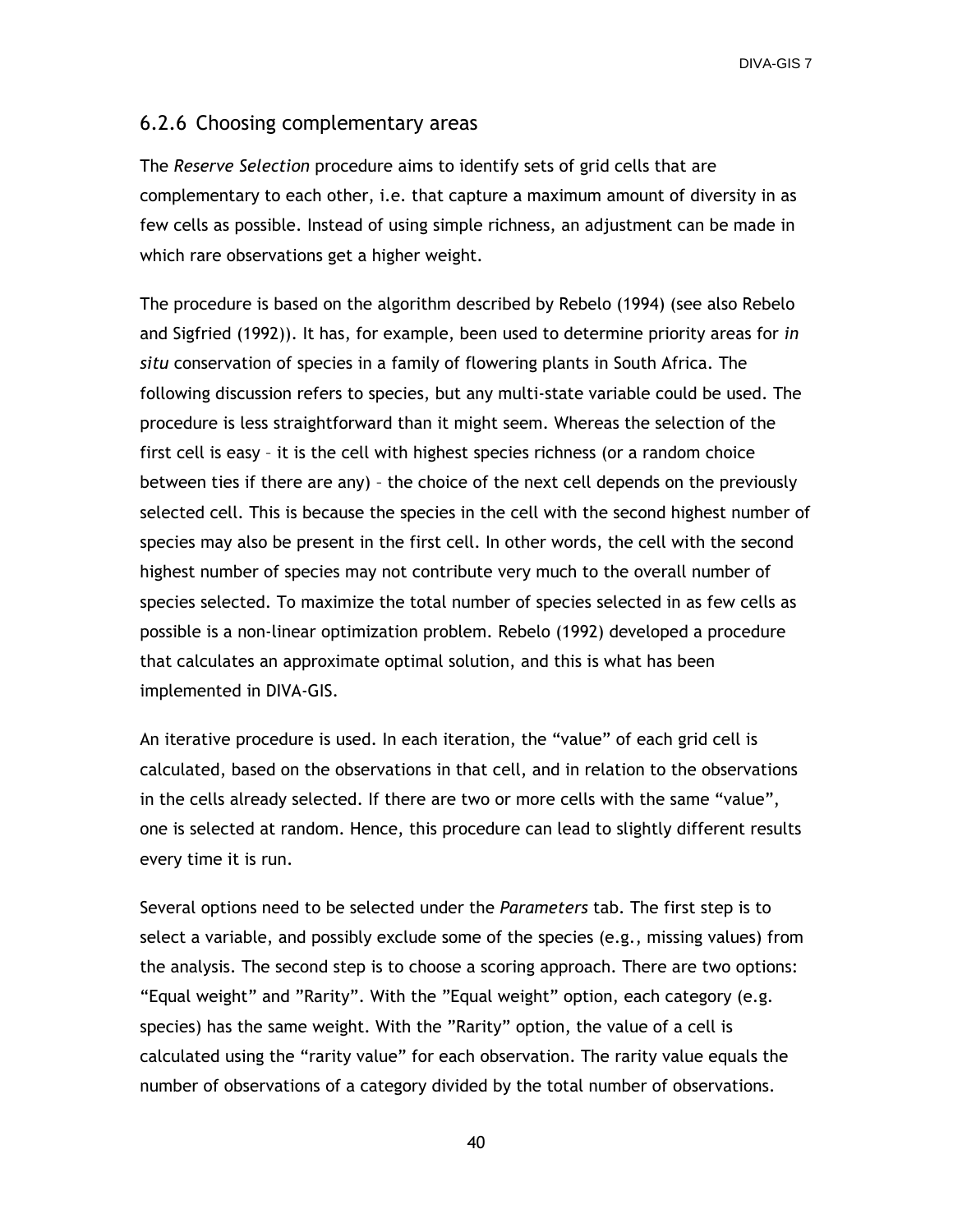There are two ways in which you can limit the number of iterations. This is important because the procedure can take a long time with large databases (or a grid with many cells). You can indicate the "Minimum number of records per cell". This value should be 1 or higher. It allows you to exclude cells with what is, for your purposes, too low a number of observations. You can also indicate the maximum number of iterations that you want the procedure to cycle through.

When the process finishes, a "Process Report" appears, that tells you how many iterations were used (and hence the number of cells selected) and how many distinct observations are present in those cells.

Three new grids are created and added to the project, labeled "Sequence", "Classes" and "Additional Classes".

- The Sequence grid indicates in which order cells were selected. The cell with most species is selected first, and has a value of 1. The next cell has a value of 2, etc.
- The Classes grid indicates how many different classes (typically species) are in each selected cells.
- The Additional Classes grid indicates how many *new* classes (species) are in that cell. These species were not present in any of the previously selected cells.

#### 6.2.7 Statistics

If a numerical variable is selected, some basic statistics can be calculated for that variable, for each grid cell. The statistics included are listed in Table 6.

| Coefficient of variation | Coefficient of variation of values |
|--------------------------|------------------------------------|
| Maximum                  | Maximum value                      |
| Mean                     | Mean value                         |
| Median                   | Median value                       |
| Minimum                  | Minimum value                      |
| Mode                     | Mode (most frequent) value         |
| Range                    | Difference between Max and Min     |

Table 4. Statistics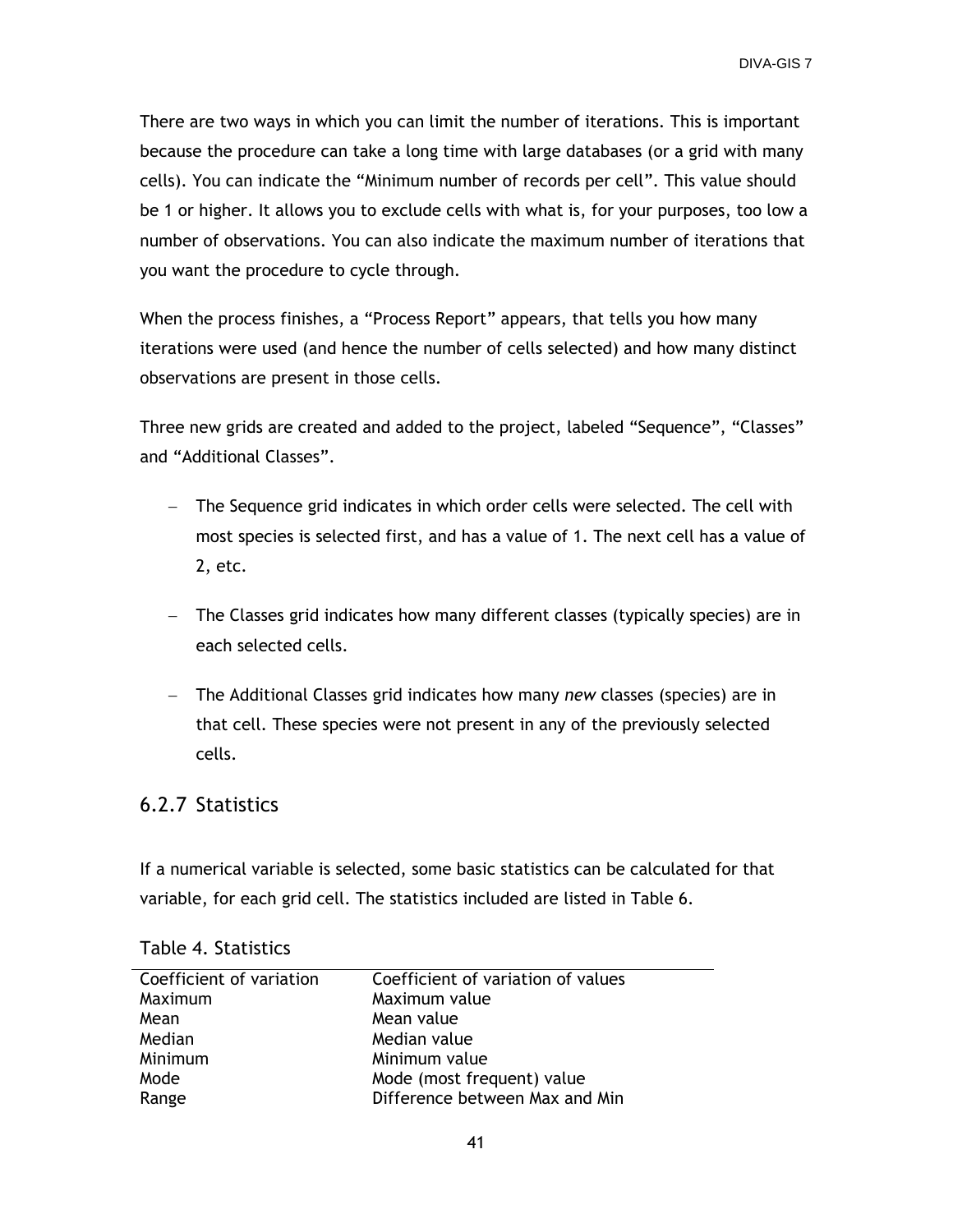Sum Sum of all values

Range/Mean Range divided by the mean Standard deviation Standard deviation of values Variance Vriance of values

# 6.3 Methods of converting point data to grid data

At the core of DIVA-GIS is the conversion of the point data represented by the accession localities to the raster data represented by the diversity and other values of the different grid cells. Several GIS programs allow the conversion of point data to raster data. However, the way that this is generally done (as in the "Simple" procedure in DIVA-GIS) has the following important shortcomings:

- A point that is on a border between grid cells is assigned to one of those cells arbitrarily..
- The value of a point that falls within a grid cell is assigned to that cell only, irrespective of the proximity of the point to other cells.
- The origin of the grid (i.e. its bottom left-hand corner) is arbitrary. Given a coordinate system and resolution of the grid, slightly different origins could lead to quite different results of the point-to-grid conversion.
- Uncertainty about the location of points is not taken into account.

These shortcomings can largely be overcome with the "Circular Neighborhood" as implemented in DIVA-GIS for the *Point to Grid* analysis and described below.

## 6.3.1 Circular neighborhood

When the *Circular Neighborhood* option is chosen in *Analysis/Point to grid/Main*, calculations are made based not on the observations within each grid cells but rather on the observation found within a circle of specified radius with its center in the middle of each grid cell. The advantage of this method is that it produces a smoother surface. To avoid some observations not being used at all, the radius should not be smaller than the distance between the center of a square grid cell and its corners. A disadvantage may be that a number of observations (or even all, if the radius is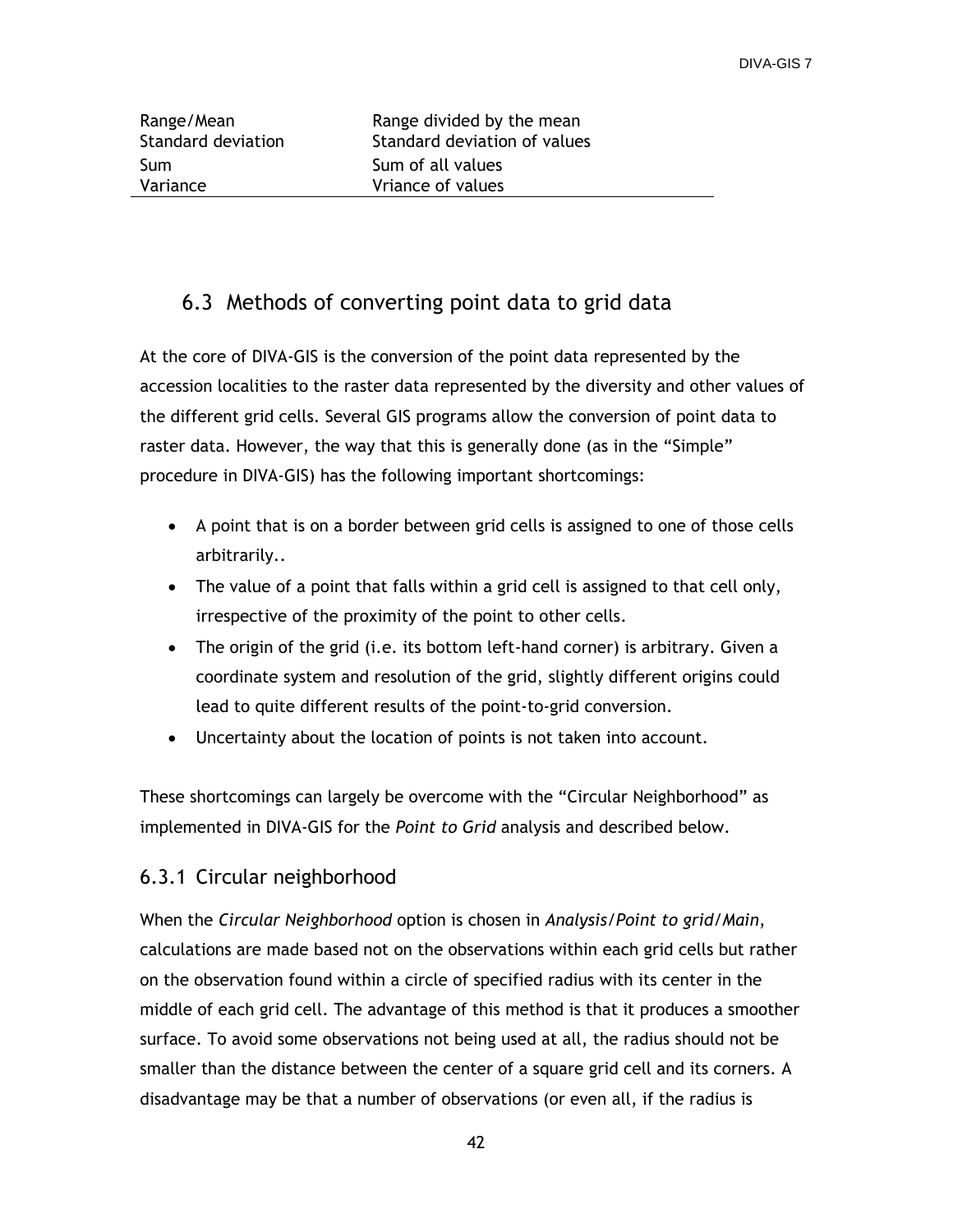sufficiently large compared to the size of the grid cells) will used more than once in the calculations. See Bonham-Carter (1994) and Cressie (1991) for more information on circular neighborhoods.

When this method is used, you must specify in the *Options* tab the size of the neighborhood (i.e., the diameter of the circle), and indicate if you want to scale the result. Scaling means you correct the results for the difference between the size of the grid cell and that of the neighborhood.

# *6.4 Point to Polygon*

Polygons, or closed lines that enclose an area, can also be used to summarize point distribution data. For example, you may want to make calculations for different countries.

Make a shapefile of points the active theme and click on *Analysis/Point to Polygon/Diversity.* Then specify which polygons are going to be used to make the calculations. You can either select an existent shapefile (e.g. with administrative boundaries or ecoregions) or define a new shapefile of squares (i.e., a grid) or hexagons. Note that if you define a grid of squares you will get the same output as with *Point to Grid*, except for minor differences due to the way points that fall on the borders between two cells are treated.

The output consists of a shapefile with the following fields:

- DIVAID and ORDER: these can be ignored
- OBS, the number of observations
- SPP, the number of different classes, typically species
- four diversity indices: Margalef, Menhinick, Shannon, Simpson (see section 7.3.3; Table 5)

The value "-1" in the Simpson column means "missing value" (i.e., the index could not be calculated).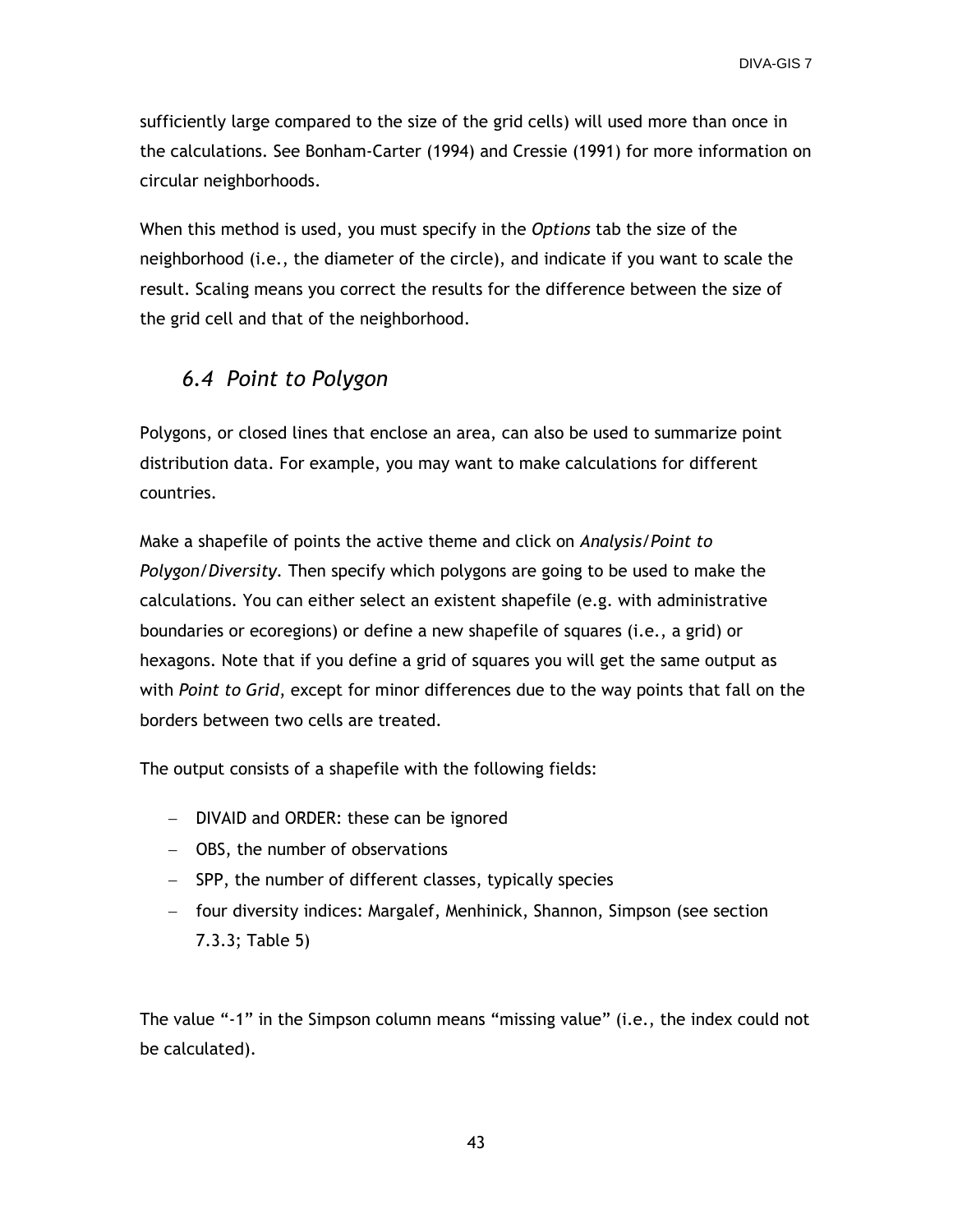As the size of polygons may vary, unlike that of grid cells, the results may need careful interpretation. Nevertheless, this can be an interesting option that allows summarizing the data by pre-defined, and often well-known, areas.

## *6.5 Point to Point*

An alternative to the use of grids is the kind of point–based approach that was used by the Spatial Intra-specific Diversity (SID) software described by Nelson et al. (1997). The same procedure is also implemented in DIVA-GIS. Calculations are done for all observations lying within a user-defined circle around each observation point. The result is assigned to the location of the observation for which the calculation was done. For such a point-based analysis, you have to specify the variable in the points shapefile to be used. Unlike when creating a grid, you cannot choose the output variable. By default, the following variables are included in the output file:

- longitude
- latitude
- number of observations (NOBS)
- $-$  number of distinct values (NDIST)
- $-$  the diversity indices listed in Table 5

If you want, you can add to these any of the fields that are in the input shapefile. The results are stored in a shapfile.

## *6.6 Summarize Points*

This calculates diversity indices, diversity estimators and basic statistics for the whole dataset in an input shapefile.

#### *6.7 Distance*

With the *Analysis/Distance/Statistic by Class* procedure, you can calculate distance statistics for each unique class of a multi-state variable; for example, for each species in a database. Currently, the following statistics area available: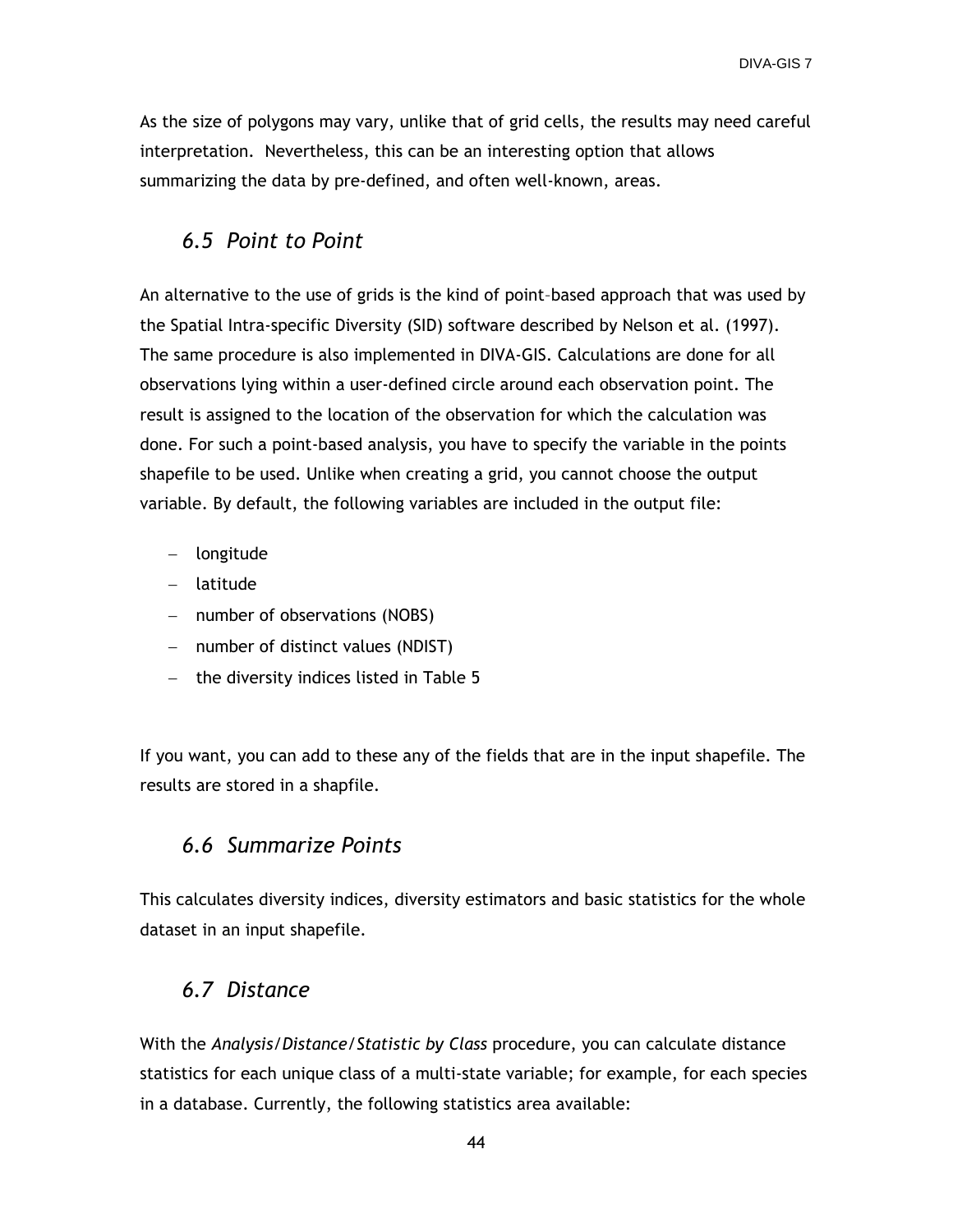- $-$  number of observations
- minimum distance between two points of each class (MinD)
- maximum distance between two points of each class (MaxD)
- average distance between two points of each class (AverageD)

Distances are expressed in meters. For correct calculations, you must specify whether the shapefile is in decimal degrees or projected (with meters as unit). The output is written to a DBF file.

The same calculation can be done for all points (i.e. without distinguishing among classes), and a complete distance matrix will be the produced (*Analysis/Distance/Matrix*).

# *6.8 Autocorrelation*

Spatial autocorrelation exists when the values of nearby geographical objects are more similar than those of objects that are further away. For example, an altitude grid has a high spatial autocorrelation. The *Autocorrelation* option in DIVA-GIS calculates this relationship by using two common statistics, the Geary and Moran indices, the values of which may be interpreted as in Table 7. You can calculate the autocorrelation on a grid or a points shapefile. The spatial autocorrelation functionality implemented in DIVA-GIS is based on the "Rookcase" software by Sawada (1999).

| Table J. Autocorretation statistics. |         |                                            |  |  |
|--------------------------------------|---------|--------------------------------------------|--|--|
| Geary                                | Moran   | Interpretation                             |  |  |
| 0 < c < 1                            | i > 0   | Autocorrelation exists, data are clustered |  |  |
| $c = 1$                              | $i = 0$ | Independent, at random                     |  |  |
| C > 1                                | i < 0   | Negative autocorrelation                   |  |  |

Table 5. Autocorrelation statistics.

#### 6.8.1 For points

When calculating autocorrelation for points, and you need to define which neighboring points to consider. This is done by specifying the lag (or neighborhood) distance. Only points within the lag distance are considered for calculation.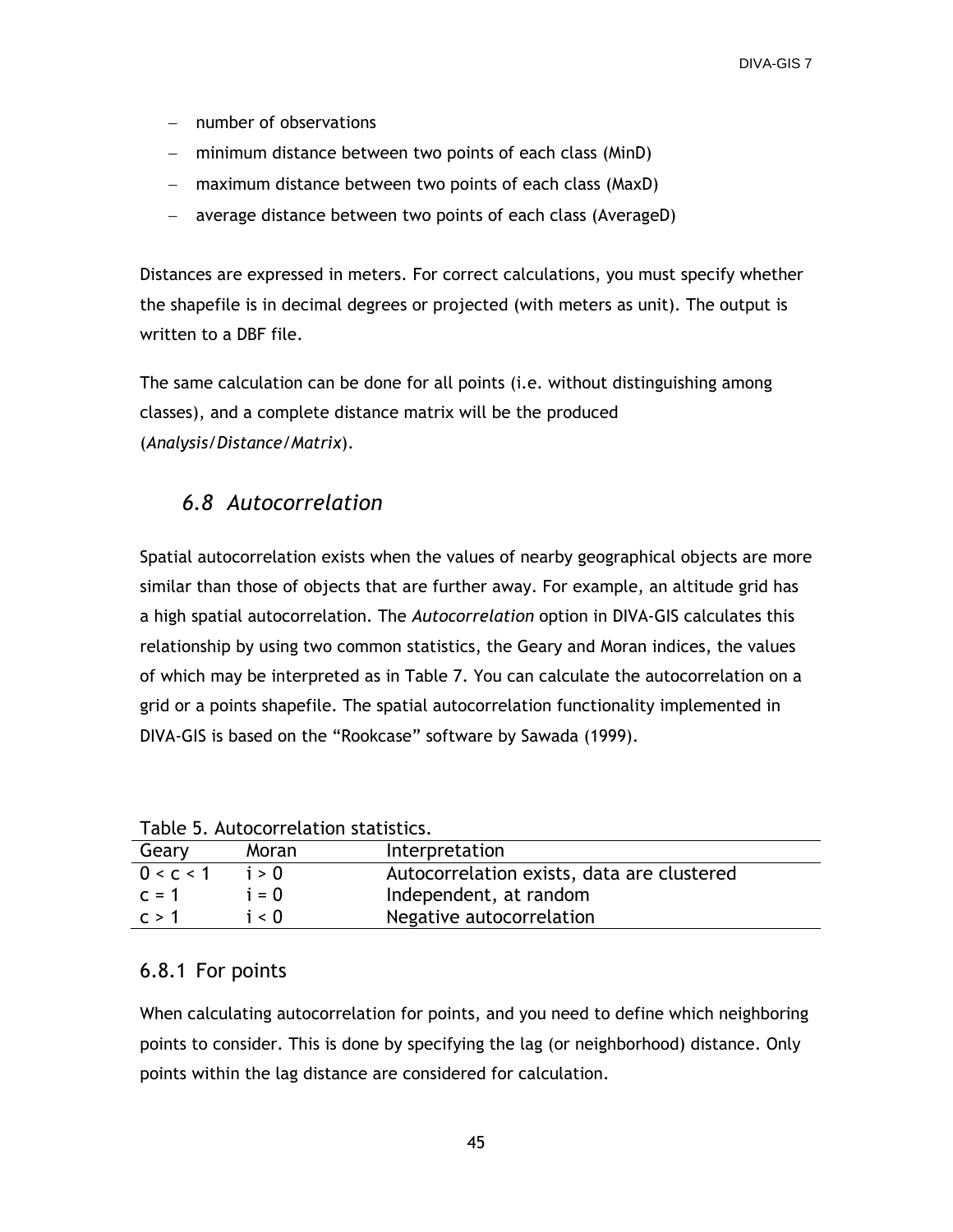To determine a reasonable lag distance, a number of statistics are shown in the *Options* tab of the *Analysis/Autocorrelation/Points* window. These statistics include the number of observations (points) and statistics describing the distances among all pairs of points (min, max, mean, median and first and third quartile).

You must select a quantitative field from the shapefile"s database to calculate autocorrelation. After selecting a field you can deselect individual values that you want to exclude. If you do that you need to recalculate the statistics, which will have changed, because you do no longer consider all points. The results will appear on clicking "Apply"

| Point Autocorrelation                               | $   \times$ $-$ | <b>D</b> Point Autocorrelation    |                |                        | $\Box$ D $\Box$ $\times$ |
|-----------------------------------------------------|-----------------|-----------------------------------|----------------|------------------------|--------------------------|
| Options   Result                                    |                 | Options Result                    |                |                        |                          |
| <b>Input File</b>                                   |                 | <b>Global Summary Statistics:</b> |                |                        |                          |
| c:\program files\diva-gis\tutor\pe_cultsweetpot.shp |                 | # Observations 2206               |                | # Pairs                | 596                      |
| <b>Nearest Neighbour Statistics</b>                 |                 |                                   | 847.42747      |                        |                          |
| Observations 2206<br>Mean 0.10607                   | Becalculate     | Mean                              |                | <b>STD</b>             | 836.29782                |
| 1st Quart.<br>Median<br>3rd Quart.<br>Min.          | Max             | Geary                             |                |                        |                          |
| 0.03606<br>0.0728<br> 0.13928 <br>m                 | 0.92049         | $\mathbb{C}$                      | 0.12512        |                        |                          |
| Parameters and filter                               |                 | z - Normal                        | 9.15514        | z - Random             | 12.134168                |
| Neighbor Lag Distance 0.0728                        |                 | Var. Normal                       | 0.009132       | Var. Random 0.005199   |                          |
| ALT<br>Field:                                       |                 |                                   |                |                        |                          |
| Values:                                             |                 | Moran                             |                |                        |                          |
| $\sqrt{910}$<br>$\boxtimes$ 920                     |                 |                                   | 1.24382        |                        |                          |
| $\triangledown$ 95<br>$\triangledown$ 950           |                 | z - Normal                        | 30.44187       | z - Random             | 30.434622                |
| ■ 965<br>$\sqrt{980}$                               |                 | Var. Normal                       | 0.001671       | Var. Random   0.001671 |                          |
|                                                     |                 |                                   |                |                        |                          |
| $\Box$<br>Clear<br>Invert<br>Selection:             |                 |                                   |                |                        |                          |
| $\Pi$ . Close<br>$\mathcal{L}$ Annie                |                 |                                   | <b>X</b> Apply | <b>Q</b> Close         |                          |

Figure 11. *Autocorrelation/Point* window (*Options*, left and *Results*, right)

#### 6.8.2 For gridcells

No lag distance needs to be specified to calculate autocorrelation of grids. Only adjacent cells are considered, either 4 horizontally and vertically adjacent cells ("Rook"s case"), or also including the 4 diagonally adjacent cells ("King"s case").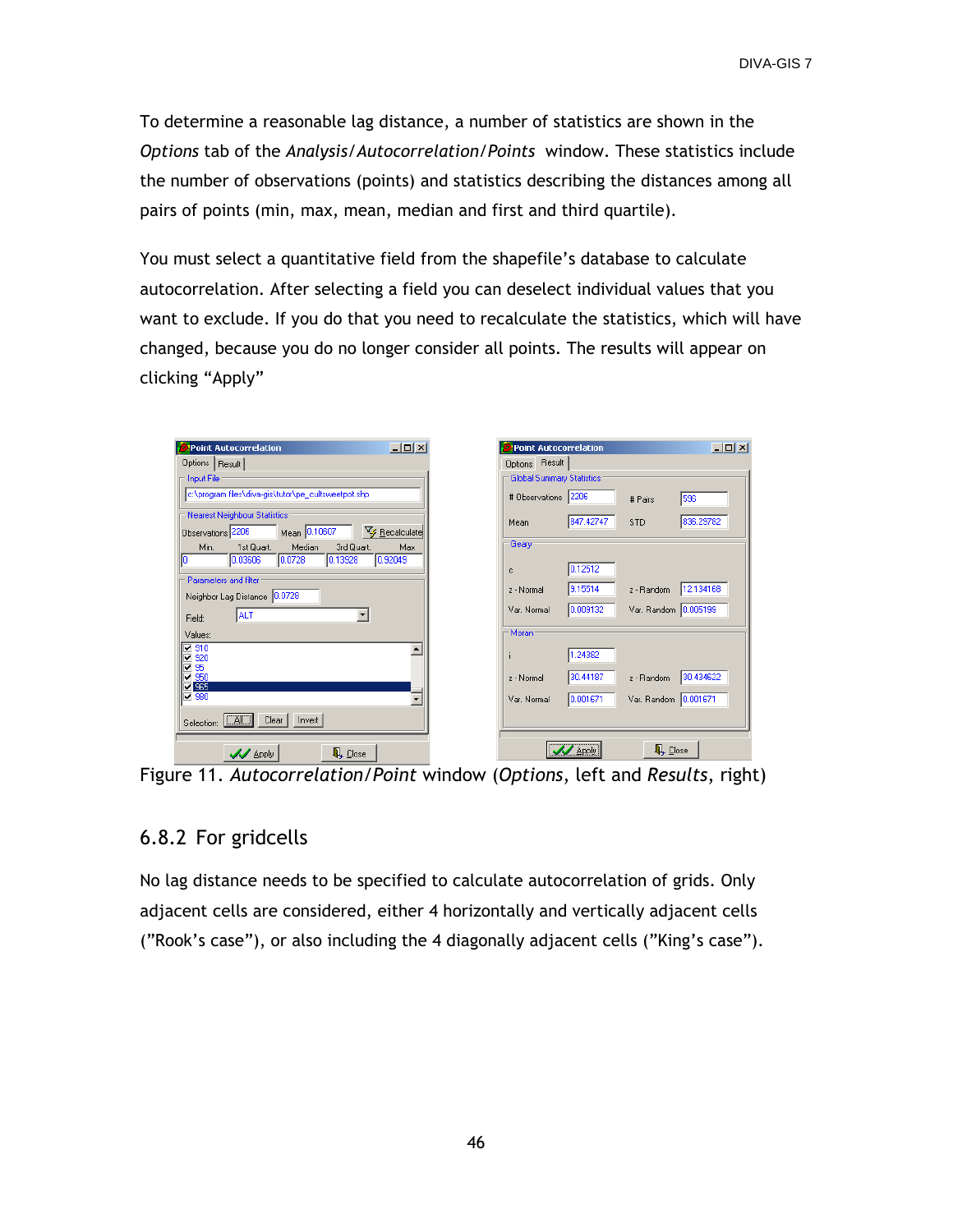## 6.9 *Histogram*

With the *Histogram* option your grid data are arranged in classes. The program offers you some common tools to improve the histogram (titles, show grid, etc.) and the result can be copied to the clipboard.

# 6.10*Regression*

With the *Regression* tool, you can regress one grid against another (cell by cell) and plot the results. Choose one gridfile for X and another for Y, making sure that the grid extents and resolutions coincide. You can use linear, logarithmic, or exponential regression. For multiple regression and more advance statistical methods, it is convenient to use the *R* program (with raster package).

# 6.11*Multiple Regression*

You can regress one grid against several others using the *Multiple regression* tool. If you find a satisfactory (statistically significant) model, you can use it to **predict** values for the same area, or for another area (by changing the independent variables).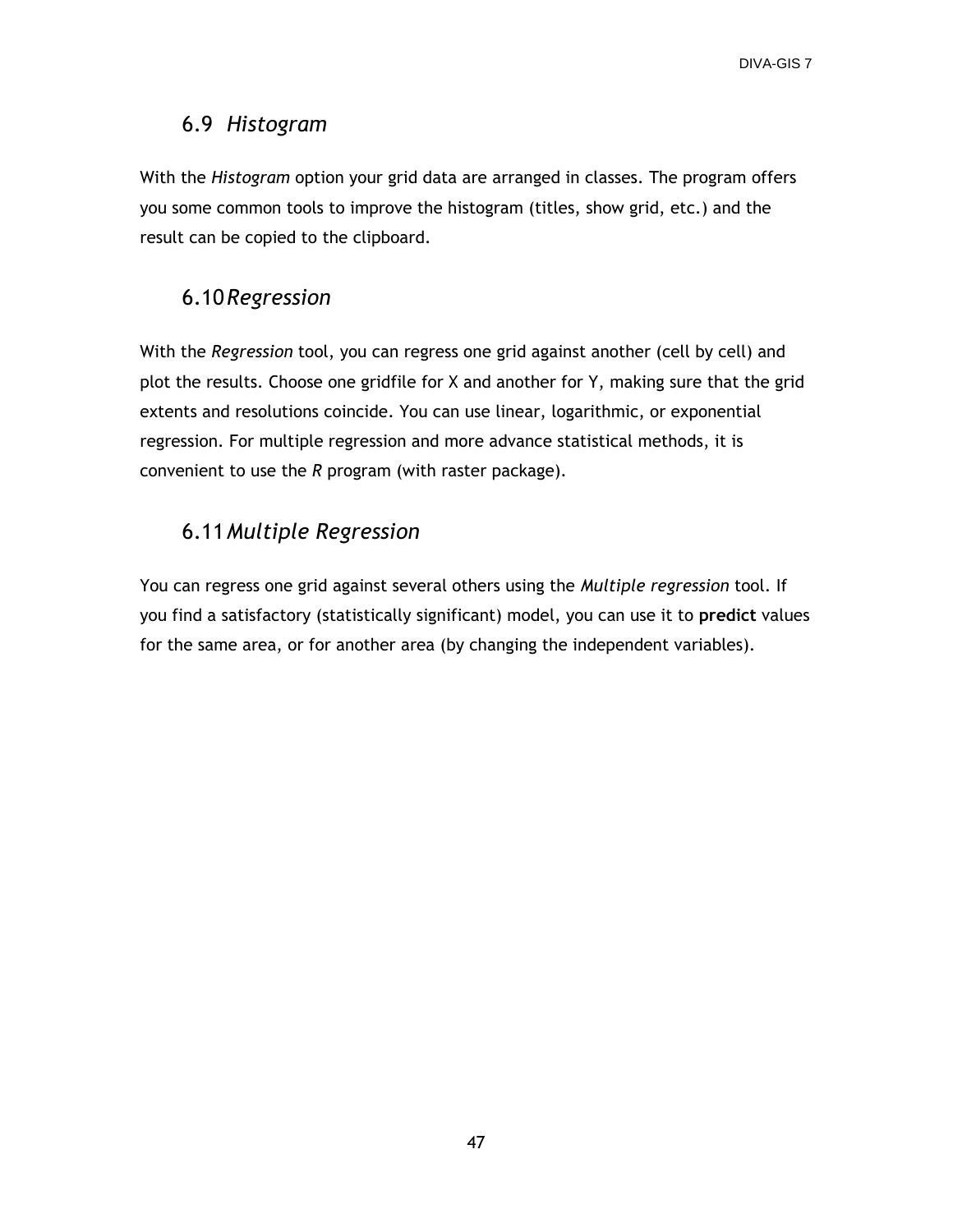# **7. THE** *MODELING* **MENU**

The *Modeling* menu provides various options for niche modeling, or the prediction of species distribution patterns (Box 8).

Box 8. Functions in the *Modeling* menu

| Icon | Sect. | <b>Name</b>            | Short explanation                                          |
|------|-------|------------------------|------------------------------------------------------------|
|      | 7.1   | Bioclim / Domain       | Runs the BIOCLIM and DOMAIN models for predicting          |
|      |       |                        | the presence of species                                    |
|      | 7.2   | <b>External Models</b> | Uses other models to predict the presence of species       |
|      | 7.3   | Evaluation             |                                                            |
|      | 7.5   | <b>EcoCrop</b>         | Predicts the adaptation of a crop for a selected area      |
|      | 7.6   | Terrain Modeling       | Creates grids of aspect or slope from an elevation<br>grid |

# 7.1 Bioclim / Domain

With the *Bioclim / Domain* tool you can extract data from the climate database for point locations (in the active points shapefile), make graphs of these data and use the extracted data for predictive niche modeling using the BIOCLIM (Busby, 1991; Nix, 1986) and the DOMAIN (Carpenter et al., 1993) approach.

You can only open this window when a points shapefile is the active layer on your Table of Contents. There are six tabs in this window:

## 7.1.1 *Input*

Here you can choose to run a model with the standard climate data (DIVA climate data) or with a stack of layers of your choosing.

You can also choose to consider all points as one class or distinguish different classes (e.g., species) by selecting an appropriate field. Duplicate points (with exactly the same coordinates and species) are removed from the analysis. You can choose whether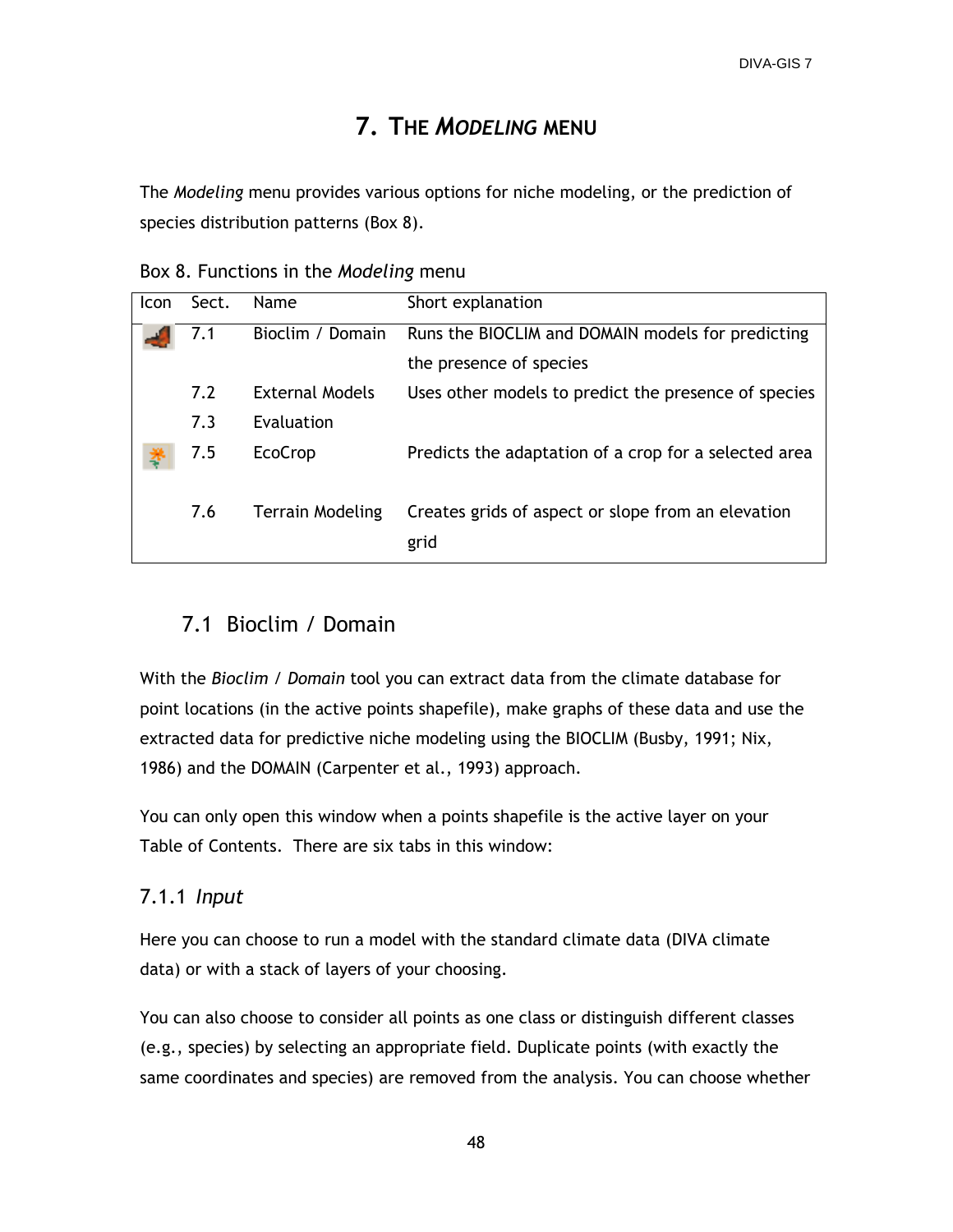you want to also remove points that fall within the same grid cell (this is recommended).

#### 7.1.2 *Frequency*

You can make cumulative frequency distribution plots for various climatic variables, for up to two classes (e.g., species), which are shown in different colors on the graph. This can be very useful in spotting outliers, which may be due to errors in the data. Click on a point on the graph (for the second class only) to see where the corresponding locality is on the map, and display attribute and/or climate data for that point. You can show percentiles and the 1.5 inter-quartile range (IQR; points within this range are not considered outliers) on the graphs, and change the size of the dots. You can save the graph to the clipboard with the "Copy" button at the top left hand corner (and then paste it into a document or presentation) and counts of the number of observations per class to a TXT file ("Save Stats" button in the bottom right hand corner).

# 7.1.3 *Outliers*

Here you can look for outliers in environmental space. You can include 1 to n variables in the evaluation (n being the number of variables in your stack; if you use DIVA-GIS climate files n =19). Suspect records are colored red (as opposed to black). You can click on a line on the graph to see where the corresponding locality is on the map, and display attribute and/or climate data for that point.

#### 7.1.4 *Histogram*

Another way to explore the climate data for a points shapefile is to make histograms. Select a class, a variable and either an appropriate bar width or number of bars. You can restrict the minimum and maximum values to be shown. As usual, you can save the histogram to the clipboard.

## 7.1.5 *Envelope*

In this menu, you must choose a class (e.g., species) and two climatic variables. On pressing the "Apply" button, a graph will be drawn in which each point on the graph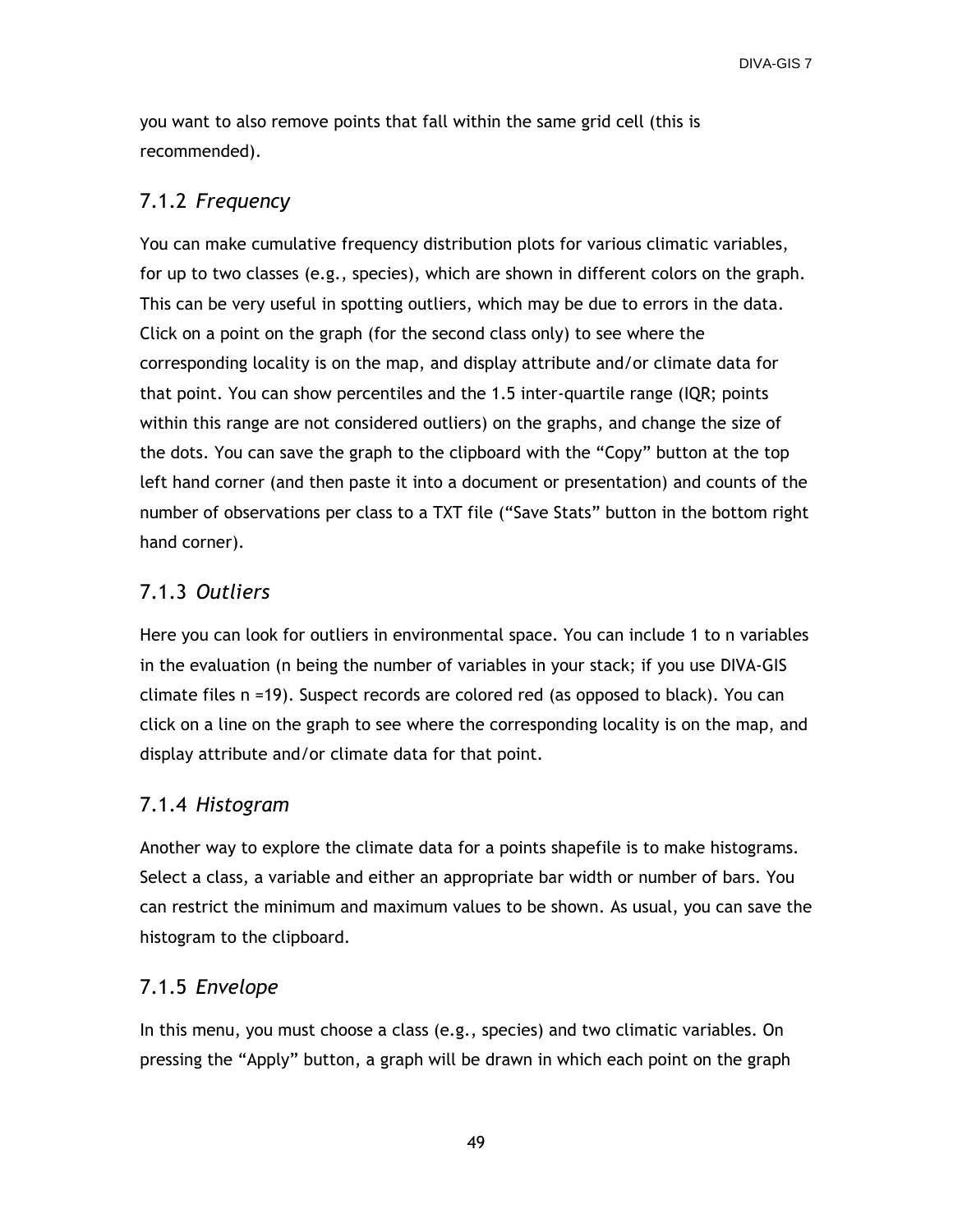represents the climate of a point on the map, each axis representing one of the climate variable that you chose.

You can set a percentile value to find out which are the extreme observations in terms of climate. The percentile is used to exclude the extreme values of all climate variables. A box is drawn on the graph to indicate, for the two climate variables selected, which points are within, and which points are outside the climatic "envelope" defined by the specified percentiles. These points will be different for each pair of variables.

The points that fall within the envelopes for *all* the climate variables are colored green on the graph. The points that fall outside one or more envelopes are shown in red. All the points inside the two-dimensional envelope shown on the graph are "selected" (highlighted in yellow) on the map. You can of course save the graph to the clipboard in the usual way. The "Extract" button saves a TXT file with the average values of each bioclimatic variable for each class.

#### 7.1.6 *Predict*

This is the business end of this menu. The extracted climate data can be used to predict where a species is likely to occur, or would survive if it was brought there (this could be on a different continent, for example).

To select an area for mapping, you can enter the coordinates manually, or use "Draw rectangle", or you can press the "Read from layer" button, and the dimensions of the active layer will be copied. These may need to be adjusted a little to coincide with those of the climate database. This is done automatically, but you can also do it by pressing the "Adjust" button.

You can select the climate variables you want to use in the analysis. The fewer variables you select, the larger the predicted areas of suitability will be. You can also choose either the current climate or the future climate.

If you selected "Many classes" on the *Input* tab, you can use the "Batch" option under *Predict* to run the model for all different classes (typically species). Or you can select a single class and run the model for that only.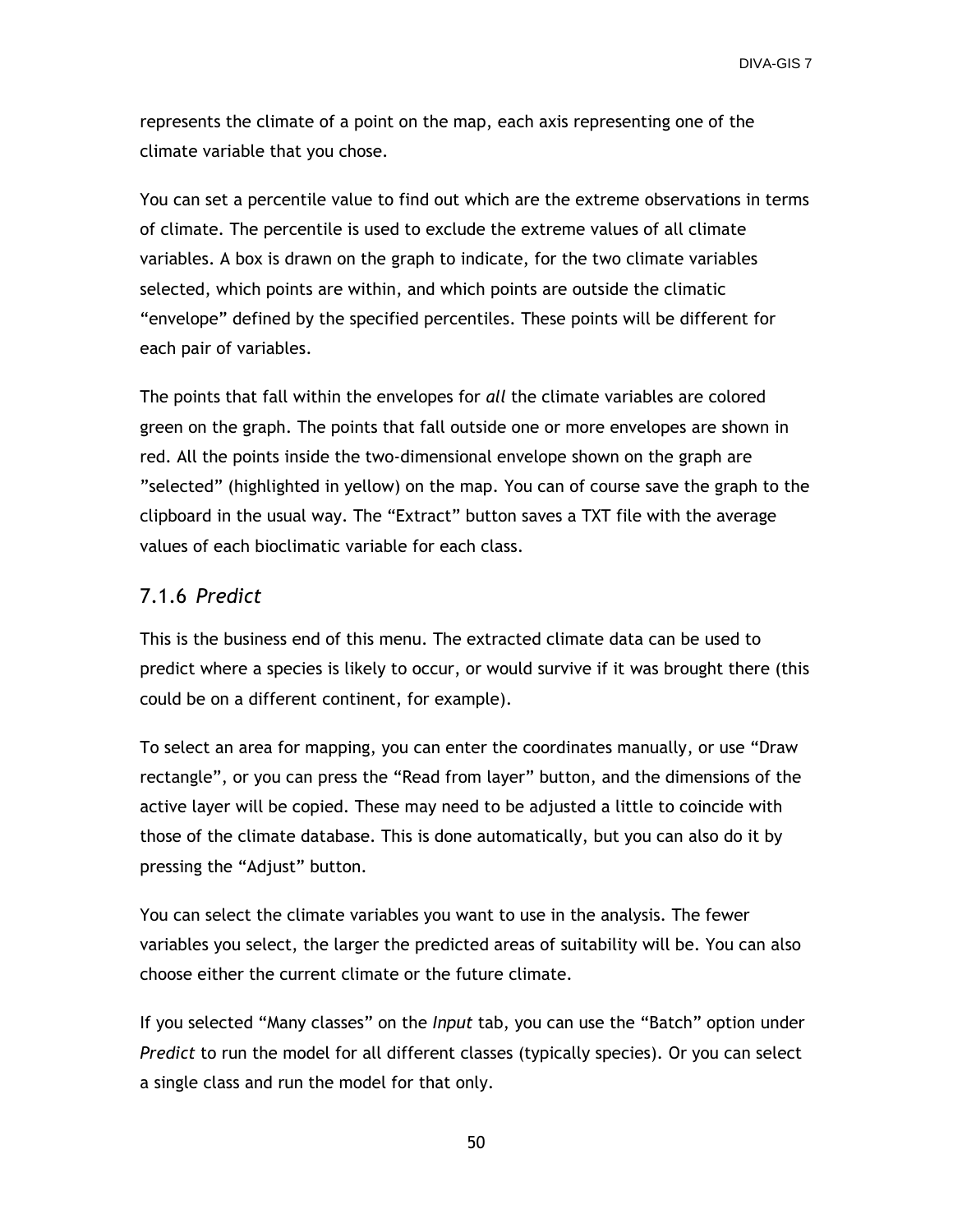You must select an output grid. You have a choice of six different output variables for this grid:

**Bioclim** - Four types of areas are mapped. Areas completely outside the 0-100 percentile envelope for one or more climate variables get a code "0". The cells within the 5-95 percentile get a code "3", those outside this range but within the 2.5-97.5 percentile get a code "2", and the ones outside this but within the 0 -100 percentile for all climate variables get a code "1".

**Bioclim True/False** – All areas that are within the envelope described by the data points, cut off beyond a certain user defined percentile, are mapped as "true" (1); all other areas are mapped as "false" (0).

**Bioclim Most Limiting Factor** – For the cells that fall within the 0-100 percentile, the variable for which the percentile score was lowest (or highest) is mapped. The value in each grid square is a number that corresponds to the variables on the *Predict* tab.

**Domain** - The Domain procedure calculates the Gower distance statistic between each cell on the map and each point, using the values of the 19 climate variables. The distance between point A and grid cell B for a single climate variable is calculated as the absolute difference in the values of that variable divided by the range of the variable across all points. The Gower distance is then the mean over all climate variables.

$$
d_{AB} = \frac{1}{p} \sum_{k=1}^{p} \frac{|A_k - B_k|}{range(k)}
$$

The Domain similarity statistic is calculated as

$$
D=1-d_{AB}
$$

The maximum similarity between a grid cell and all points is mapped. In DIVA, this value is then multiplied by 100. A good match is thus a high number (e.g., above 95).

**Domain (Mean Distance)** - This is the same as above, but the mean distance to all points is used instead of the minimum distance.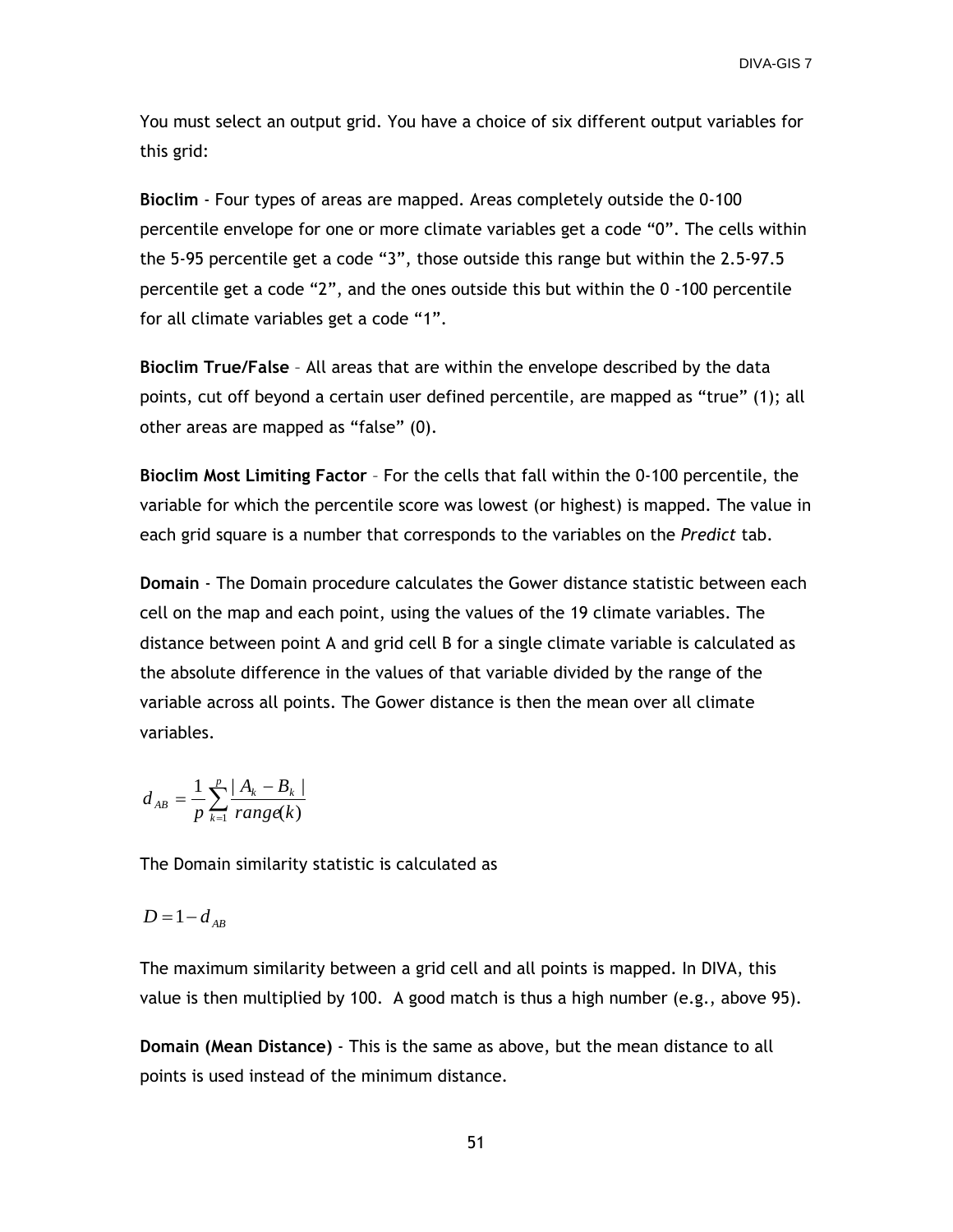**Domain True/False** - All areas that are within the specified threshold are mapped as "true" (1); all other areas are mapped as "false" (0).

**Domain Most Limiting Factor** - The variable with the lowest score (largest distance) is mapped. The value in each grid square is a number that corresponds to the variables on the *Predict* tab.

## 7.2 *External Models*

With this module you can export points from a shapefile to prepare input files for "external" distribution models, i.e. ones not supported directly by DIVA-GIS. In some cases, such as for MAXENT and GARP, this is in fact not very difficult, because they just use a list of species with coordinates. However, for programs that need a site by species matrix (such as GRASP), the preparation of input files is far from trivial. For GRASP, 3 files are made (YYY, XXX, and XXXpred).

Some models will produce grids in a format that DIVA can import via the *Data / Import to Gridfile* menu. GRASP, however, produces LookUp Tables, or LUT files, that can be imported in this module. You must select the LUTs you want, together with the stack that was used to make the input files (or another, but compatible, stack, if you study climate change).

#### 7.3 Evaluation

Using this menu you can evaluate the performance of a niche model. It is a three step process, as described below, a sub-menu for each step.

#### 7.3.1 Prepare points

This tool allows you to split point distribution data into a number of subsets that you can use to test a distribution model. You can specify what percentage of the points you want to use to "train" (i.e., run) the model (as a percentage of the total number of points: "Sample size training data (%)"), and how many separate times you want to do the sampling ("# Repetitions"). You can also sample the background environment to create "pseudo-absence" points ("Include Random Absence Data"). The output is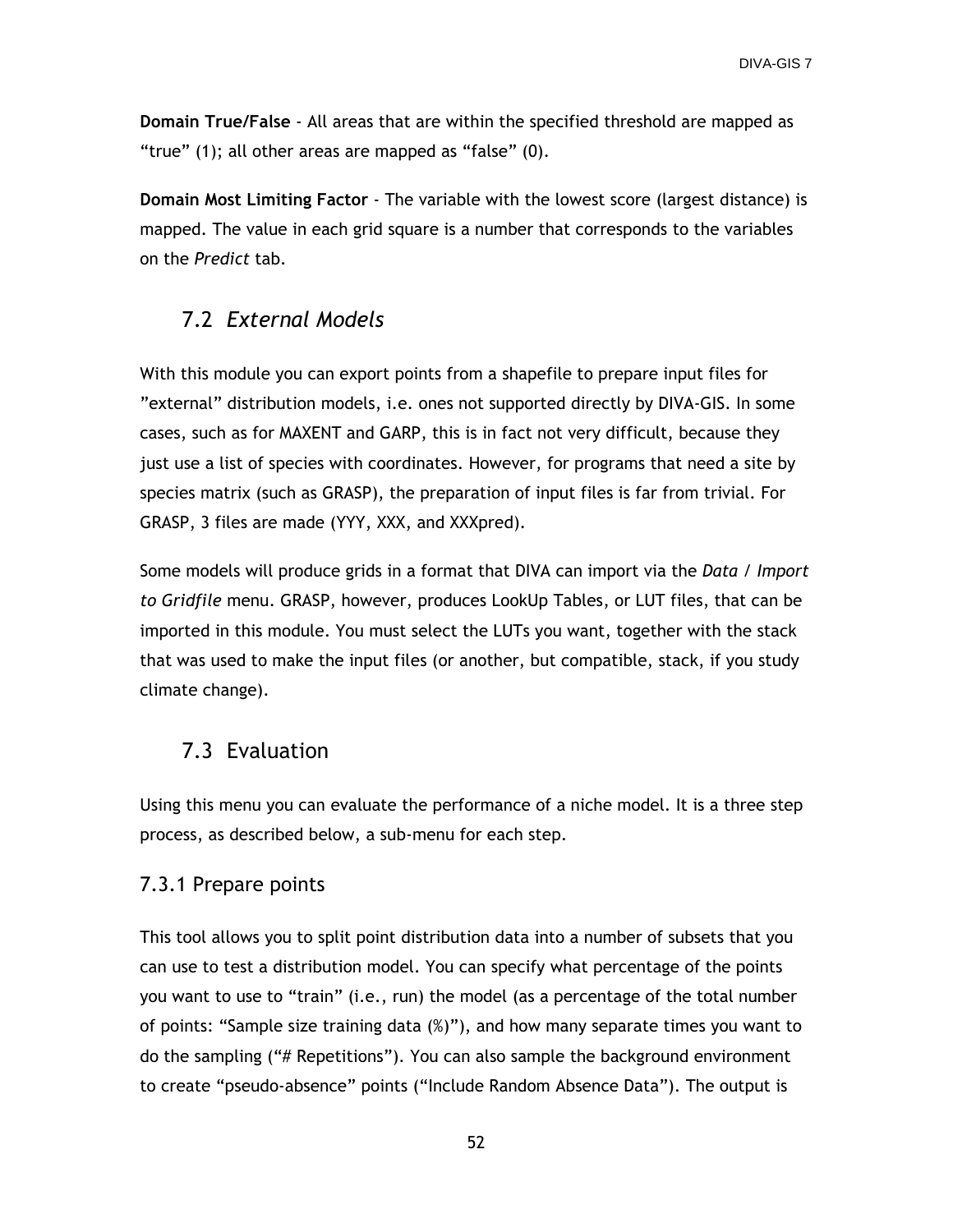two shapefiles of points, the name of one ending with "\_train" (the model training data, and the other with "\_test" (the model testing data). Use the training data to run a model (see previous sections in this chapter), and the test data to evaluate the models (see below), using the "class" (e.g., species) field and the "presence/absence" field.

#### 7.3.2 *Create Evaluation File*

Use a "\_test" shapefile from the process described above to create a ROC file. You must provide a shapefile that has a "presence / absence" field. The field name does not matter, but the contents must be words that start with a "p" or with an "a" e.g., "pres" and "abs". A ROC file is a text file with values extracted for each species (grid) for the absence and the presence points. You can calculate kappa and ROC statistics with these (see below).

#### 7.3.1 *Show ROC / Kappa*

You can visualize the results of model testing here. The input file is the ROC file generated above. You can asses the quality of a prediction by inspecting the ROC curve and you can find the optimal threshold for presence/absence by inspecting the kappa/threshold plot. The area under the ROC (Receiver Operating Characteristic) curve is commonly used to evaluate models in species distributional modeling. A ROC curve is created by plotting the true-positive fraction against the false-positive fraction for all test points across all possible probability thresholds (Fielding and Bell 1997). The curve goes from (0,0) to (1,1) and a model that produces a curve with a high true-positive fraction at low values of the false-positive fraction is considered good. This is commonly quantified by calculating the area under the curve (AUC). AUC ranges from 0 to 1 where a value of 0.5 indicates that a model is no better than random and a value of 1 indicates that the model can discriminate perfectly between presence and absence records.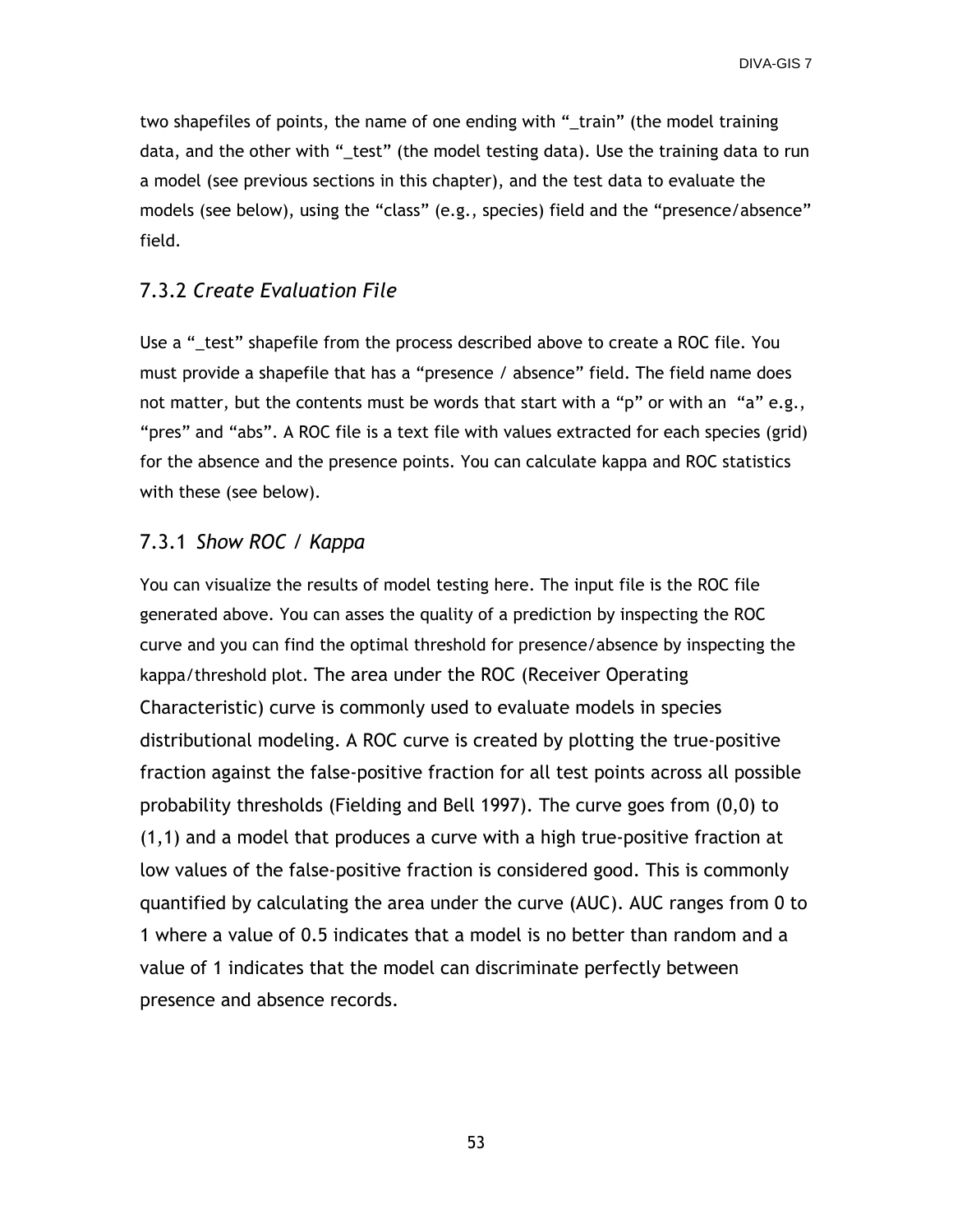# 7.4 *EcoCrop*

This module uses FAO"s EcoCrop database of the environmental requirements of a long list of plant species, whichcan be used to identify possible crops to grow in a particular environment. In DIVA-GIS, we implement EcoCrop to predict the adaptation of a crop over geographic areas. Currently, only temperature and precipitation data are used to make this prediction.

In EcoCrop, the growing period is defined in days between Gmin and Gmax (start of growth and end of growth, respectively). The length of the growing season is defined as the average of Gmin and Gmax.

In DIVA-GIS, 12 possible growing seasons are considered, starting on the first of each month. To determine the suitability of a growing season for a certain crop, the following temperature parameters are used:

KTMP: absolute temperature that will kill the plant TMIN: minimum average temperature at which the plant will grow TOPMN: minimum average temperature at which the plant will grow optimally TOPMX: maximum average temperature at which the plant will grow optimally

TMAX: maximum average temperature at which the plant will cease to grow

The suitability of a location (grid cell) for a crop is evaluated for each of the 12 potential growing seasons. If the average minimum temperature in one of these months is 4  $\degree$ C or less above KTMP, it is assumed that, on average, KTMP will be reached on one day of the month, and the crop will die. The temperature suitability of that month is thus 0%. If this is not the case, the temperature suitability is evaluated for that month using the other temperature parameters. See the example for maize in Figure 12 for how this is done. The overall temperature suitability of a grid cell for a crop, for any growing season, is the lowest suitability score for any of the consecutive number of months needed to complete the growing season.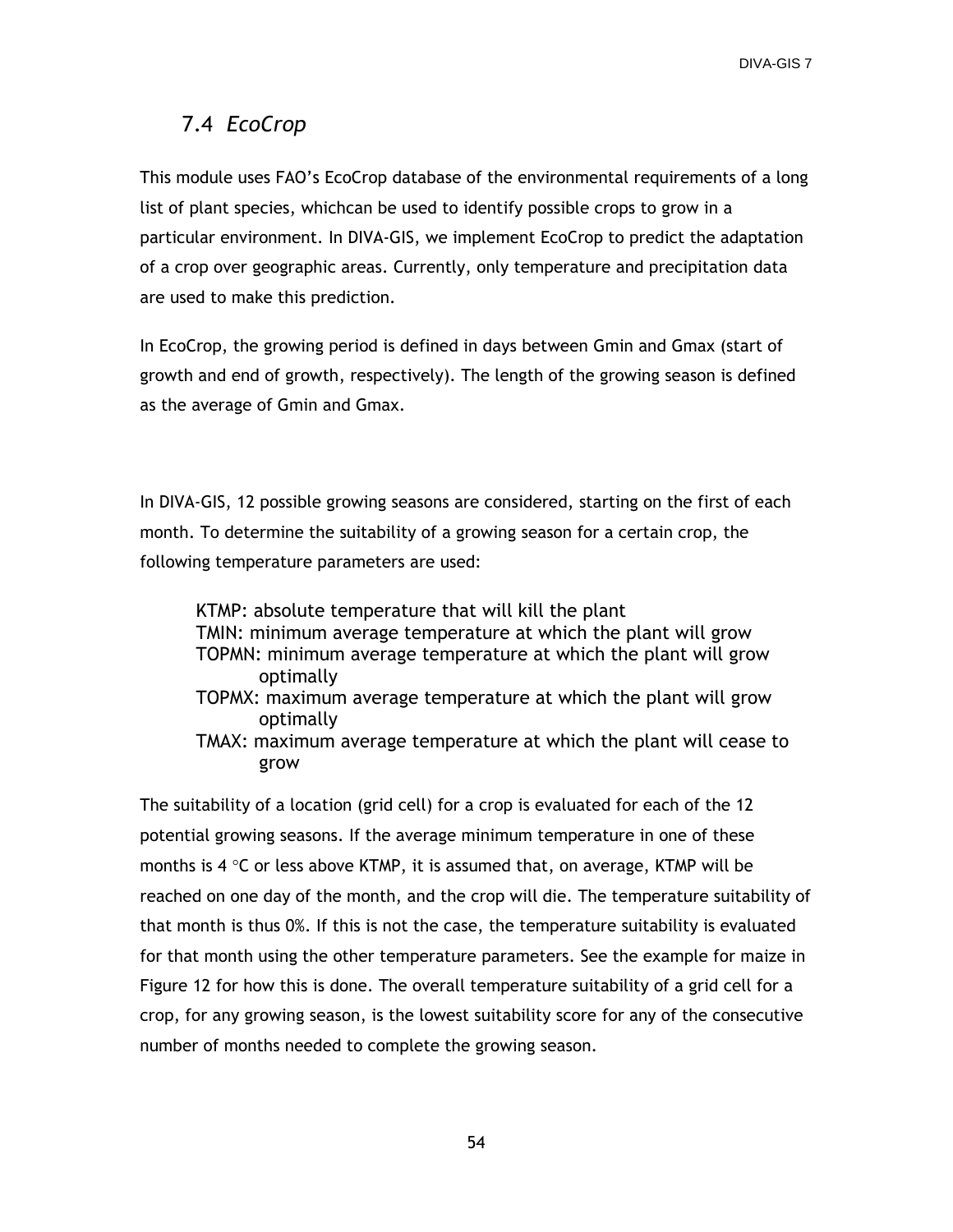

To estimate the suitability of the rainfall in an area for a particular crop, the following rainfall parameters are used:

Rmin: minimum rainfall (mm) during the growing season Ropmin: optimal minimum rainfall (mm) during the growing season Ropmax: optimal maximum rainfall (mm) during the growing season Rmax: maximum rainfall (mm) during the growing season

The evaluation for rainfall is similar as for temperature, except that there is no "killing" rainfall and there is one evaluation for the total growing period (the number of months defined by Gmin and Gmax) and not for each month. See Figure 13 for an example. The output is the highest suitability score (percentage) for a growing season starting in any month of the year.

You can run the Ecocrop module for rainfall, or for temperature, or for both (the boxes to tick are in the *Predict* tab). In the last case, the minimum value of the two for each growing season is used to compute the suitability.

To run the module you must first select a species in the *Select* tab. You can search for species using the options in *Filter by*. Then select the crop you want by clicking on it (the selected record is highlighted in blue). On the next tab, *Parameters*, you can inspect the temperature and rainfall parameters from the EcoCrop database, and change them if you want. The changed parameters will be used, but not saved. If you want to make permanent changes you must edit the file faoecocrop.dbf in the <DIVA dir>\bin directory.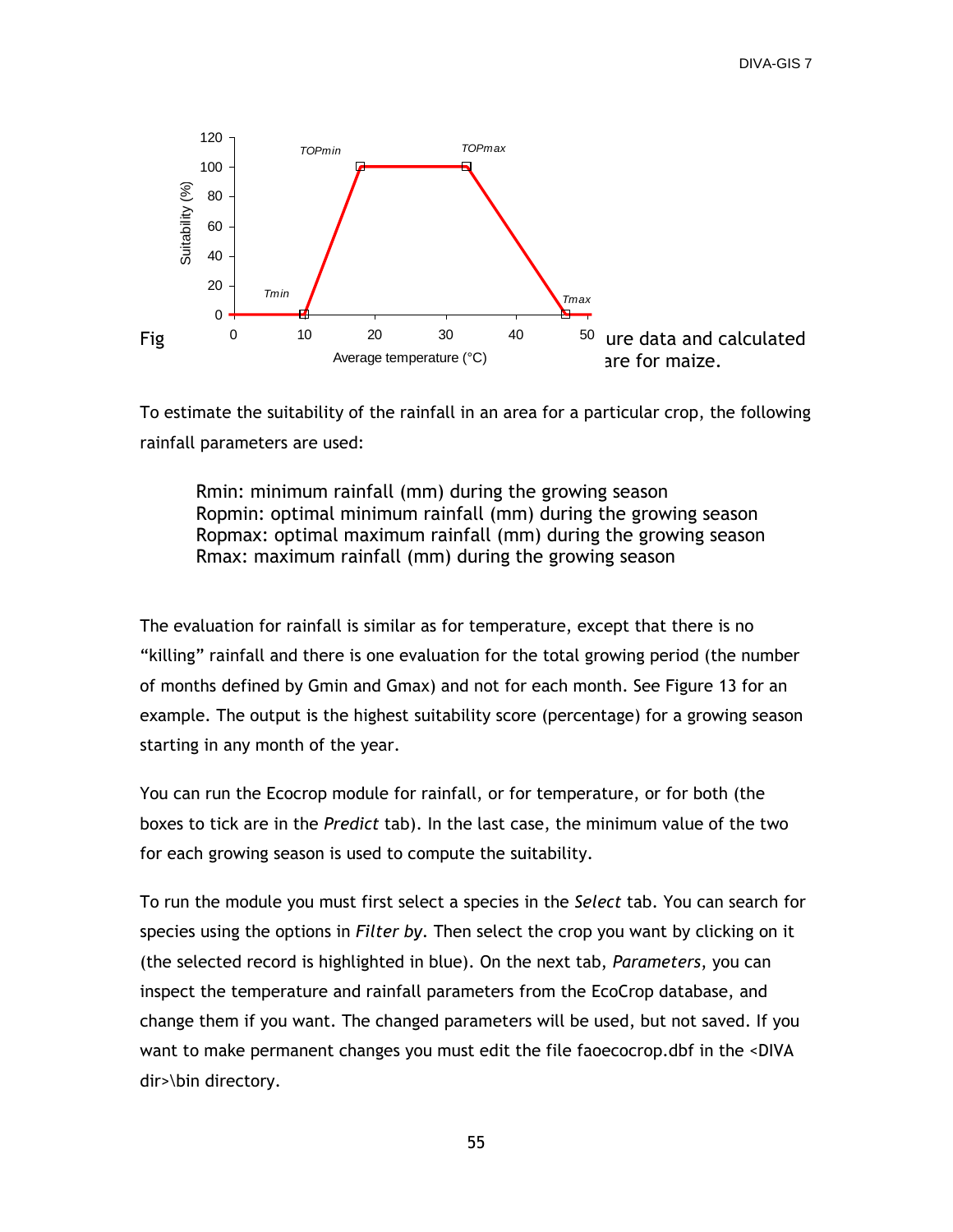You can select the area for which you want output by filling the upper text boxes on the *Predict* tab. You can also use the extent of an existing shapefile or gridfile by making it active in the legend and then pressing the "Read from layer" button. The coordinates need to be adjusted to those of the climate grid cells. You can do this by pressing the "Adjust" button. If you do not do this, the program will do it when you press "Apply". You can run the EcoCrop module for current and for future climate (see



section 8.1). You must name an output gridfile.

Figure 13. Relation between rainfall during the growing season and calculated rainfall suitability values for that month. The parameters are for maize.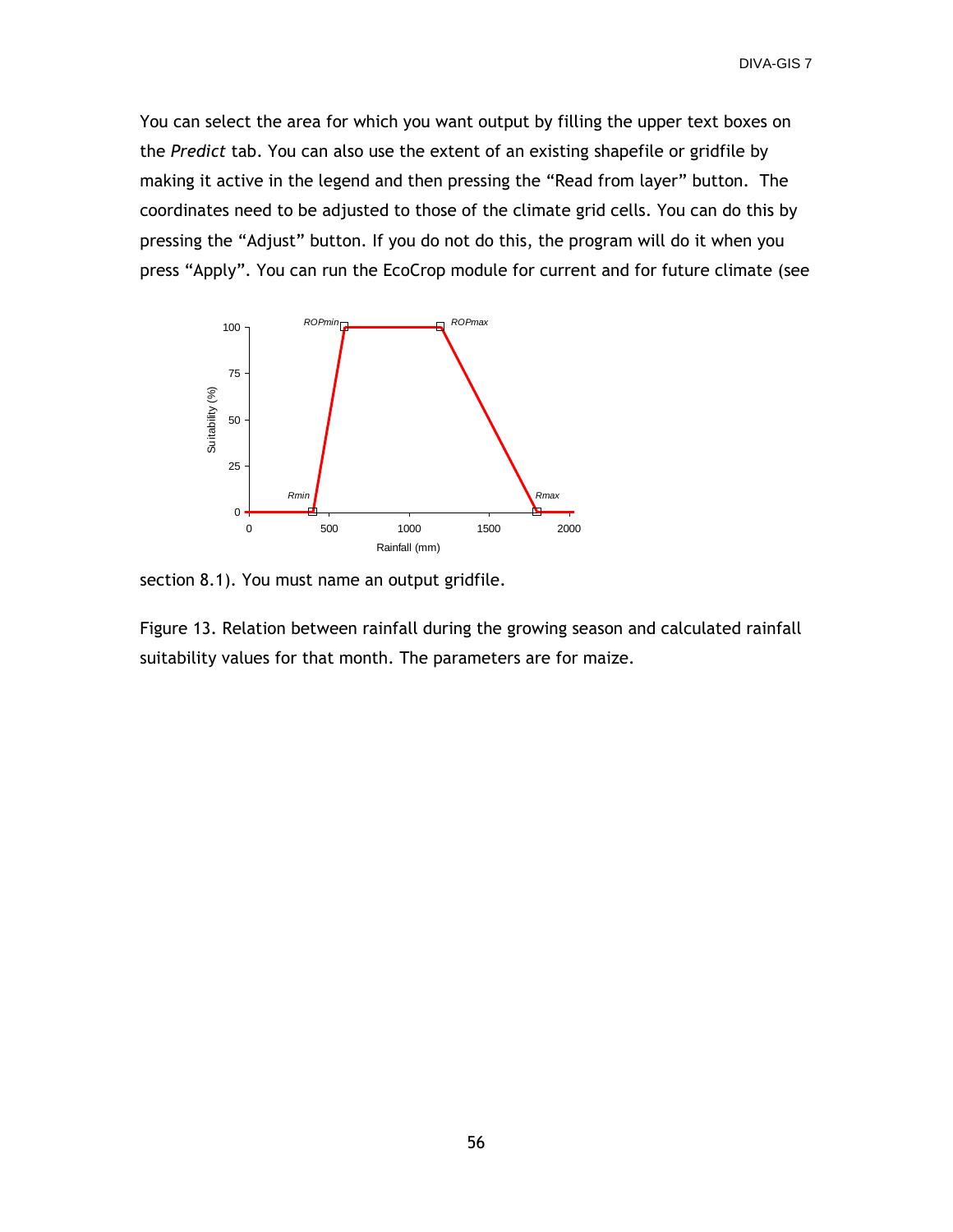# **8. THE** *GRID* **MENU**

Various functions are available in the *Grid* menu which allow you to create new grids from one or more existing ones. They are listed in Box 10.

Box 9. The *Grid* menu

| Ico<br>n | Sect. | Name            | Short explanation                                                                         |
|----------|-------|-----------------|-------------------------------------------------------------------------------------------|
| 꾞        | 8.1   | <b>Describe</b> | Describes the contents and structure of a grid                                            |
|          | 8.2   | Overlay         | Carries out arithmetic on the values of<br>corresponding grid cells in two grids          |
|          | 8.3   | Scalar          | Carries out arithmetic on a single grid                                                   |
|          | 8.4   | Reclass         | Classifies the values of a grid in a new way                                              |
|          | 8.5   | Neighborhood    | Carries out neighborhood operations such as filter<br>and pattern analysis                |
|          | 8.6   | Aggregate       | Aggregates (combines) cells of a grid                                                     |
|          | 8.7   | Disaggregate    | Disaggregates (divides) cells of a grid                                                   |
|          | 8.8   | Cut             | Cuts a specified section out of a grid                                                    |
|          | 8.9   | Concatenate     | Combines two grids into one                                                               |
|          | 8.10  | <b>New</b>      | Makes a new grid with the same parameters as an<br>existing one but different cell values |
|          | 8.11  | Transect        | Makes a graph of the values in a given column or<br>row of a grid                         |
|          | 8.12  | Area            | Calculates the area of classes in a grid                                                  |

# 8.1 *Describe*

You can use this function to get the following information on the contents and structure of a grid:

**Structure**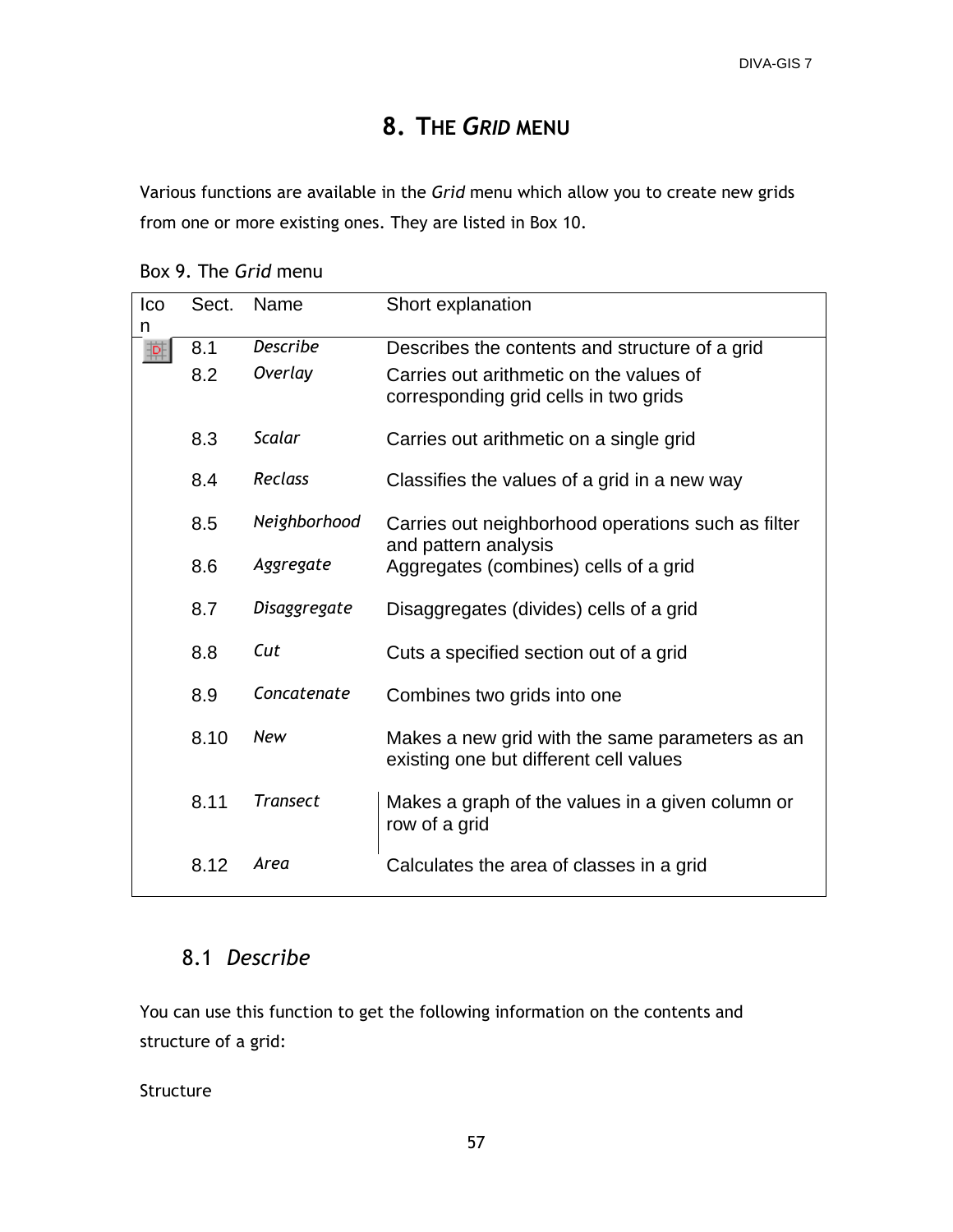- $-$  type of data (integer, real)
- number of rows
- $-$  number of columns

Contents (across all cells)

- $-$  number of cells with data
- $-$  number of grid cells without data
- minimum value
- maximum value
- sum of grid cell values
- mean of grid cell values
- median of grid cell values
- Mode of grid cell values
- $-$  standard deviation of grid cell values
- variance of grid cell values

*Describe* operates on the active layer when the window is open, or else on any layer selected using the "Grid" button. Some of the information (e.g., the number of rows and columns) can also be obtained by double-clicking on a grid layer in the legend (and choosing the "Info" tab).

## 8.2 *Overlay*

Given two grids that have the same dimensions (number of columns and rows, resolution), and location (min and max X and Y coordinates), *Overlay* allows you to place them on top of each other (as it were), carry out some arithmetic on corresponding grid cells (i.e., cells directly above each other), and place the results in a new, third grid. The arithmetical operations included are addition, subtraction, multiplication, division and calculation of minimum and maximum. In the operation "Cover", the values of the cells in the first grid are used, unless the value of a cell in the first grid is "Nodata", in which case the value of the cell in the second grid is used.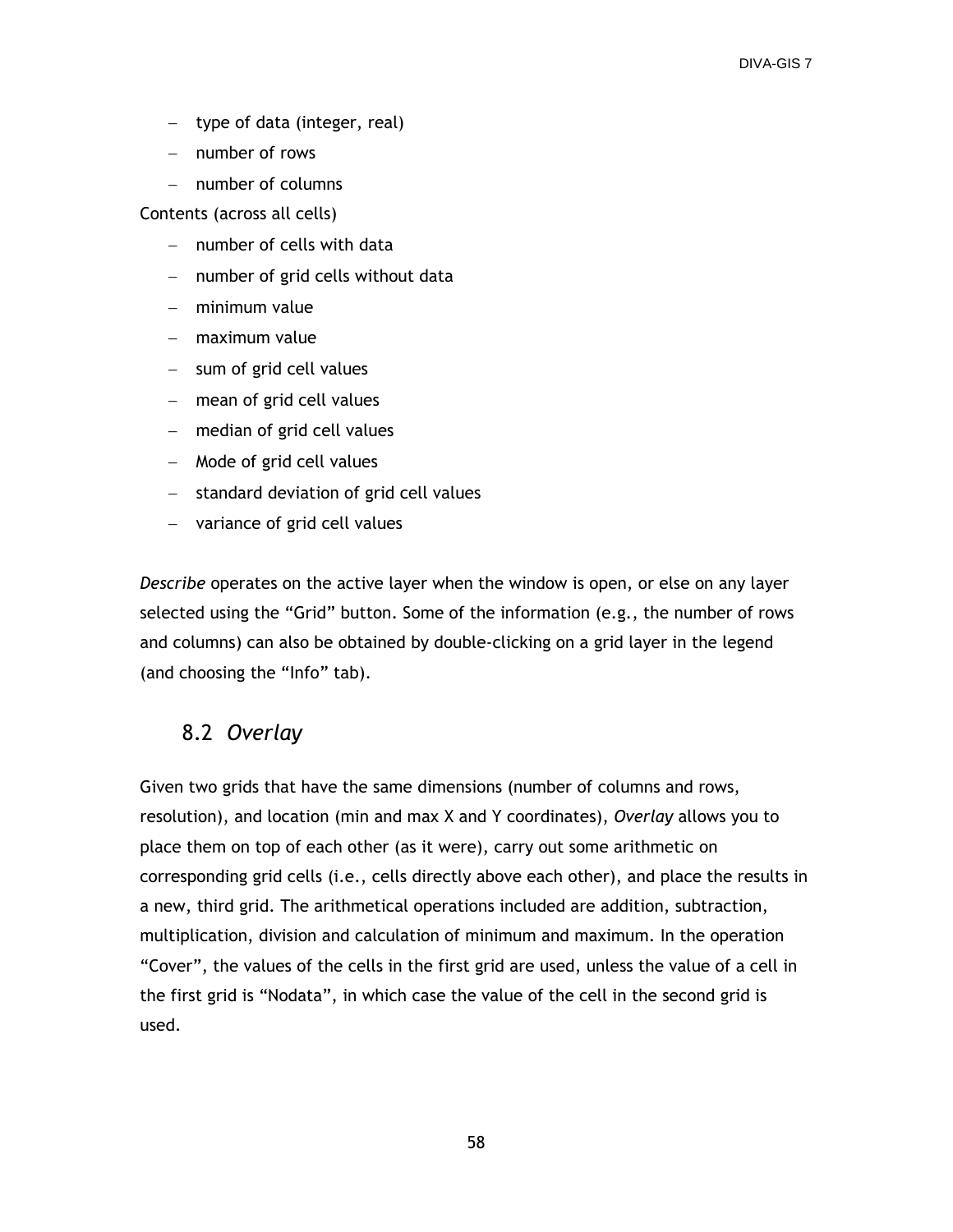#### 8.3 *Scalar*

*Scalar* lets you create a new grid by applying an arithmetical operation to the values in each cell of an existing grid. For the following operations you need to also specify a number: add, substract, multiply, divide, raise to a power, and take the the logarithm with a specified base. Other functions include taking the absolute value, rounding, truncating and trigonometric operations.

## 8.4 *Reclass*

The *Reclass* option re-classifies data in a grid according to class limits which you specify. For example, you may want to give all grid cells with values between 0 and 1000 the value 1, and all cells with the values 1001-2000 the value 2. Class limits can be adjusted manually. Extra classes can be inserted with the button "+", and deleted with the "-" button. DIVA-GIS shows automatically the data type and minimum and maximum values of the input file to facilitate appropriate re-classification. You can save the new classification limits (using the "Save RCL" button) and then use them to apply the same re-classification to another grid ("Read RCL").

## 8.5 *Neighbourhood*

This function re-calculates the value of each grid cell according to the values of the cells in a 3x3, 5x5, 7x7 or 9x9 neighbourhood around that cell. Mean, median, mode, minimum, maximum, range, CV or the number of distinct classes (richness) within the neighborhood may be calculated. When the mean, median or mode are calculated, this is often referred to as a "filter", because it smooths the values on a grid. Filtering is sometimes used after disaggregating a grid, or to remove noise in a satellite image (mode filter).

The number of distinct classes is an indication of the pattern of the grid in that area, for example to what extent vegetation is heterogeneous.

| 2 |    | 3 |  | $2.8$   3.0   3.3       |  |
|---|----|---|--|-------------------------|--|
| 3 | 5  |   |  | $3.7\frac{1}{9}4.1$ 4.5 |  |
| 5 | 6. | 8 |  | $5.8$ 5.2 5.8           |  |

Figure 14. How a 3x3 mean filter works: Original cell values (left) and the new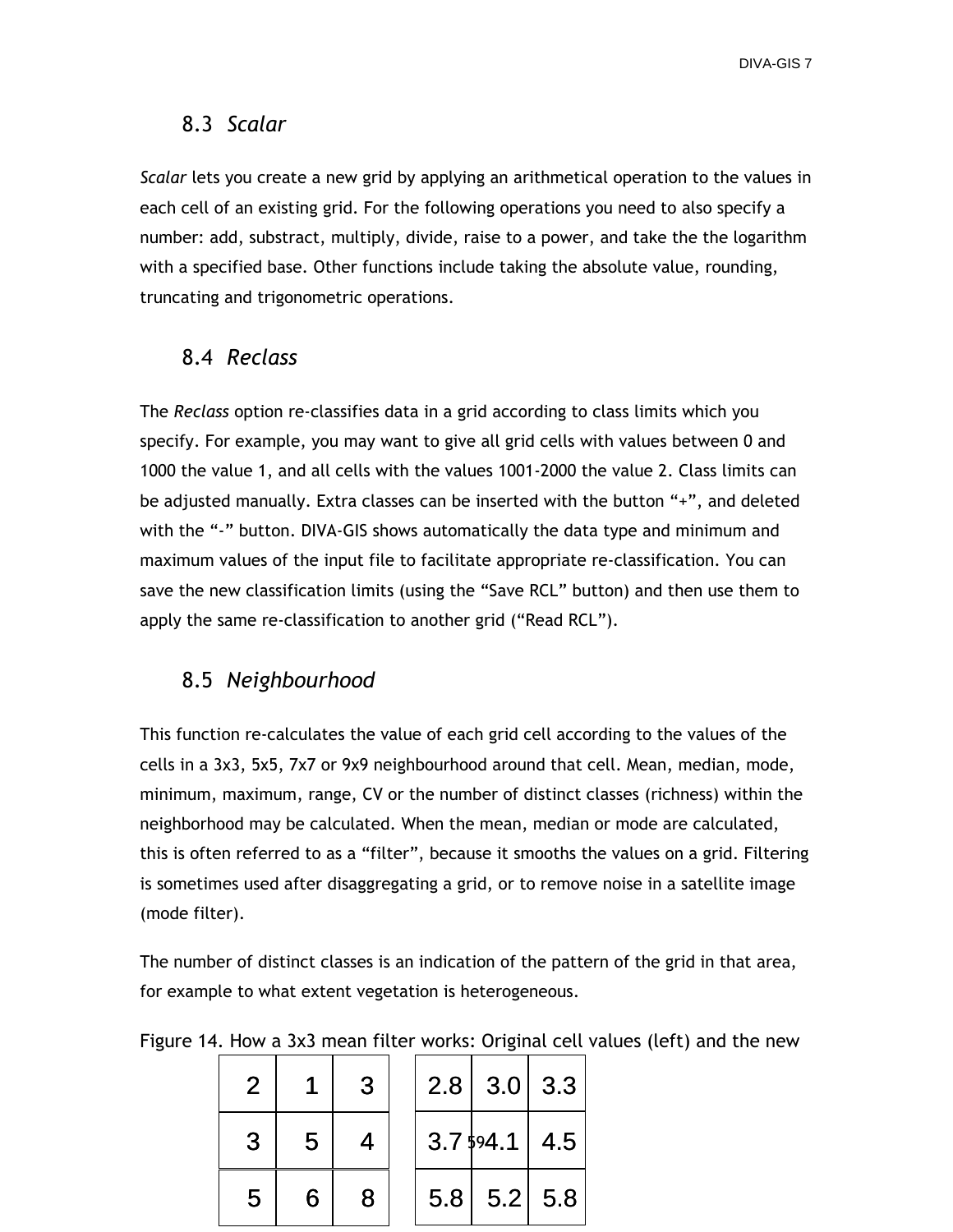cell values (right).

#### 8.6 *Calculate*

In the *Calculate* window, you can do mathematical calculations with one or more grids. The things you can do with *Calculate* can also be done with combinations of *Scalar* and *Overlay*. The advantage of *Calculate* is that you can do several steps at once. The disadvantage is that the calculations are much slower, so if you have very large grids you"re better off using *Scalar* and/or *Overlay*.

Use the "Add Grid" button to choose the files you want to use, insert the operator(s) you require between grid names, and provide a name for the output grid. As with *Overlay*, to be able to use *Calculate* with multiple grids, these must all have the same dimensions (number of columns and rows, and resolution) and location (min and max X and Y coordinates).

# 8.7 *Aggregate*

The *Aggregate* procedure allows you to lump together or merge cells of a grid and create another grid with a lower resolution (larger grid cell size). You must specify the aggregation factor, which determines how many cells will be merged into one (and thus how big the new cells will be). For example, with factor 2 the new cells will have two times the length and two times the height of the original cell. In other words, four cells will be merged into one. The values in the cells of the aggregated grid will depend on the procedure chosen (mean, minimum, maximum, range, sum, mode, median, standard deviation).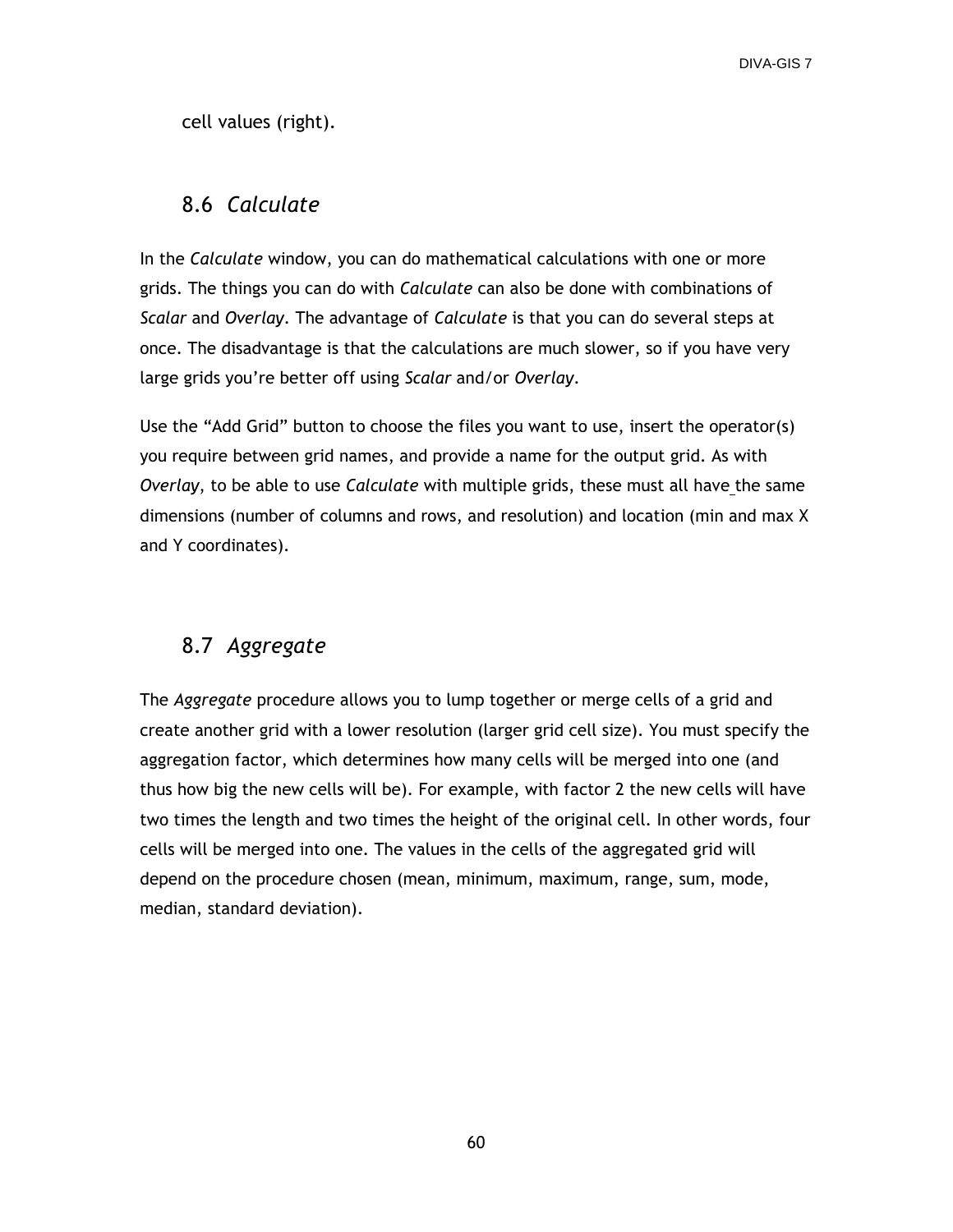| $\mathbf{3}$ |   | 16 |  |
|--------------|---|----|--|
| Δ.           | 8 |    |  |

Figure 15. Grid values before (left), and after aggregation with procedure "sum" (middle) and "mean" (right).

If you choose the option "Ignore Nodata", aggregation is also done on groups of cells one or more of which has "Nodata" as value. If you do not choose this option, the value of the aggregated cells will become "Nodata" even if only one of its component cells has that value.

In some cases, the aggregation factor is not a multiple of the number of rows or columns. Say you have a grid of 3 by 3 cells that you want to aggregate with a factor two. In this case, the cells in the last column and row cannot be aggregated properly. DIVA-GIS gives you two options to deal with this: either ignore these cells and truncate the original grid (in the example, the aggregated grid would have one cell), or expand the grid by adding another row and column with Nodata values (in the example, the aggregated grid would have four cells).

# 8.8 *Disaggregate*

*Disaggregate* divides the cells of a grid into smaller cells. The value of the original cell is assigned to all of the smaller cells. You need to specify the disaggregation factor, which should be an integer greater than one.

## 8.9 *Cut*

*Cut* allows you to make a new grid consisting of a selected part of the area of an existing grid. You can define the area to be cut and placed in the new grid by the column and row numbers, or by coordinates. These parameters can also be selected by drawing a rectangle on the map. They can also be copied from an existing grid.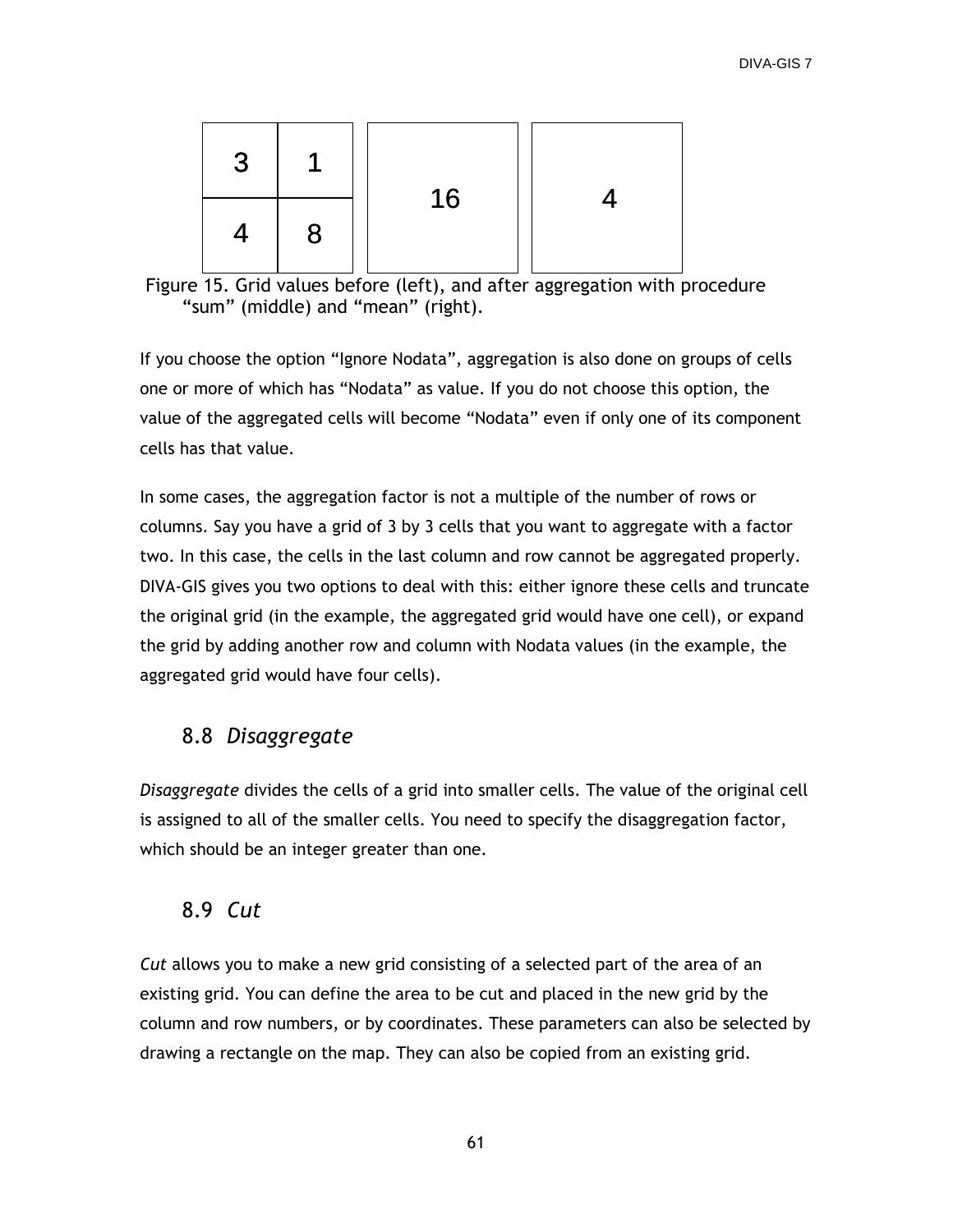# 8.10 *Concatenate*

*Concatenate* combines the data of two grids with the same resolution and origin, but with different extents. For areas where both grids have values, the value of the first grids is maintained (as with *Cover*).

## 8.11 *New*

You can generate a new grid with this option, using the parameters from an existing grid. The grid cell values can be a single number, consecutive numbers starting with 0, or random numbers from a uniform or a Normal distribution.

# 8.12*Transect*

Choose a row or column in a grid (either by specifying its number or by clicking on the grid on the map), and with *Transect* you get a graph showing on the vertical axis the changes in grid cell values with latitude or longitude. You can choose to fix the vertical axis so that different transects will be comparable. A moving average will be displayed if you tick the appropriate box.

The results may be saved in a number of ways. You can save both the graph and the data on which it is based in the clipboard. You can also save the data to a file by going to the *Data* tab and specifying an output file.

## 8.13 *Area*

*Area* lets you create a new grid in which the value in each cell represents the total area of the class in that cell in an existing grid. For example, you have a grid with values 1 to 10 (the classes). A cell with input value 1 will have as output value the combined area of all cells with that value.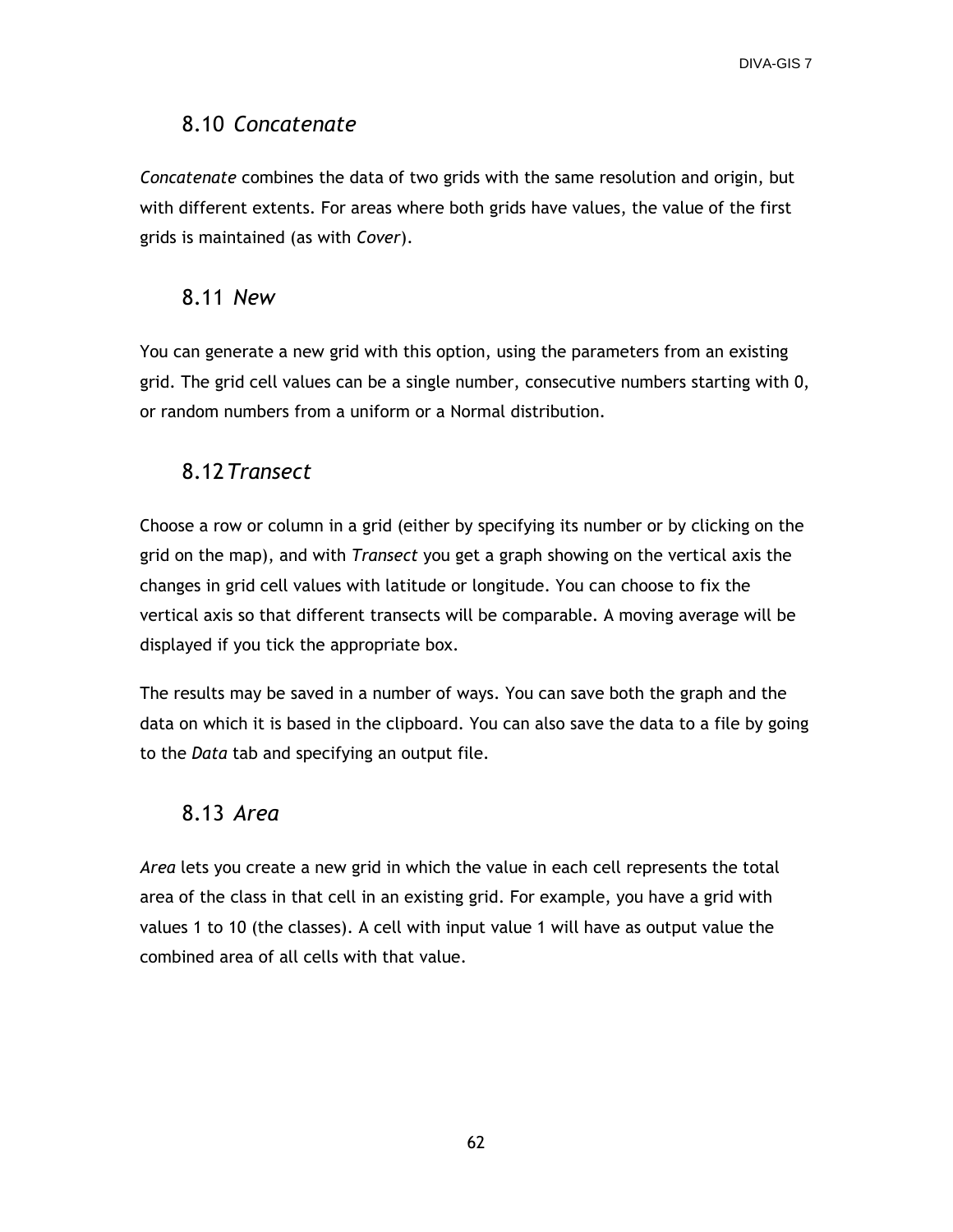# **9. THE** *STACK* **MENU**

A **stack** is a set of grids with the same dimensions (number of columns and rows, and resolution) and location (minimum and maximum X and Y coordinates) which are handled together as a group. Grouping grids in a stack makes it easier to process many files in the same way, and allows a number of additional analytical procedures. You can carry out the following grid operations (i.e. from the *Grid* menu, see chapter 8) on stacks as well as on individual grids: *Scalar*, *Reclass*, *Neighbourhood*, *Aggregate*, *Disaggregate*, *Cut*, *Distance* and *Area*.

A stack is stored in a file with the extension GRS. A GRS file is nothing but a list of the grids that the stack contains. Hence, rather like a project or DIV file (remember them?), it does not contain any of the actual data in the grids. Rather, it points to the existing files with the data. Therefore, if you delete, rename, or move one its constituent grids to a different directory, the stack will become invalid.

| Sect. | Name                  | Short explanation                                  |
|-------|-----------------------|----------------------------------------------------|
| 9.1   | Make Stack            | Defines a stack by listing the grids it contains   |
| 9.2   | <b>Plot</b>           | Makes a histogram of cell values                   |
| 9.3   | Calculate             | Carries out arithmetic on grids in a stack         |
| 9.4   | Regression            | Calculates regression on a cell by cell basis      |
| 9.5   | Cluster               | Classifies grid cells                              |
| 9.6   | <b>Export to Text</b> | Places all grid cells values in a single text file |
|       | File                  |                                                    |

| Box 10. The Stack menu |  |  |  |
|------------------------|--|--|--|
|------------------------|--|--|--|

#### 9.1 *Make Stack*

You make a stack by adding grids to a list and then naming the output GRS file. You can remove grids from the list individually or all at once if you make a mistake or change your mind. DIVA tells you about the dimensions and location of each grid you add to the stack. These must be identical for all grids in the stack. If you forget which grids are in a stack, or wonder whether it is still valid, or why it isn"t, use the *Check Stack* tab to obtain a list of the grids included in a specified stack. You can edit stack files with text editors such as Notepad.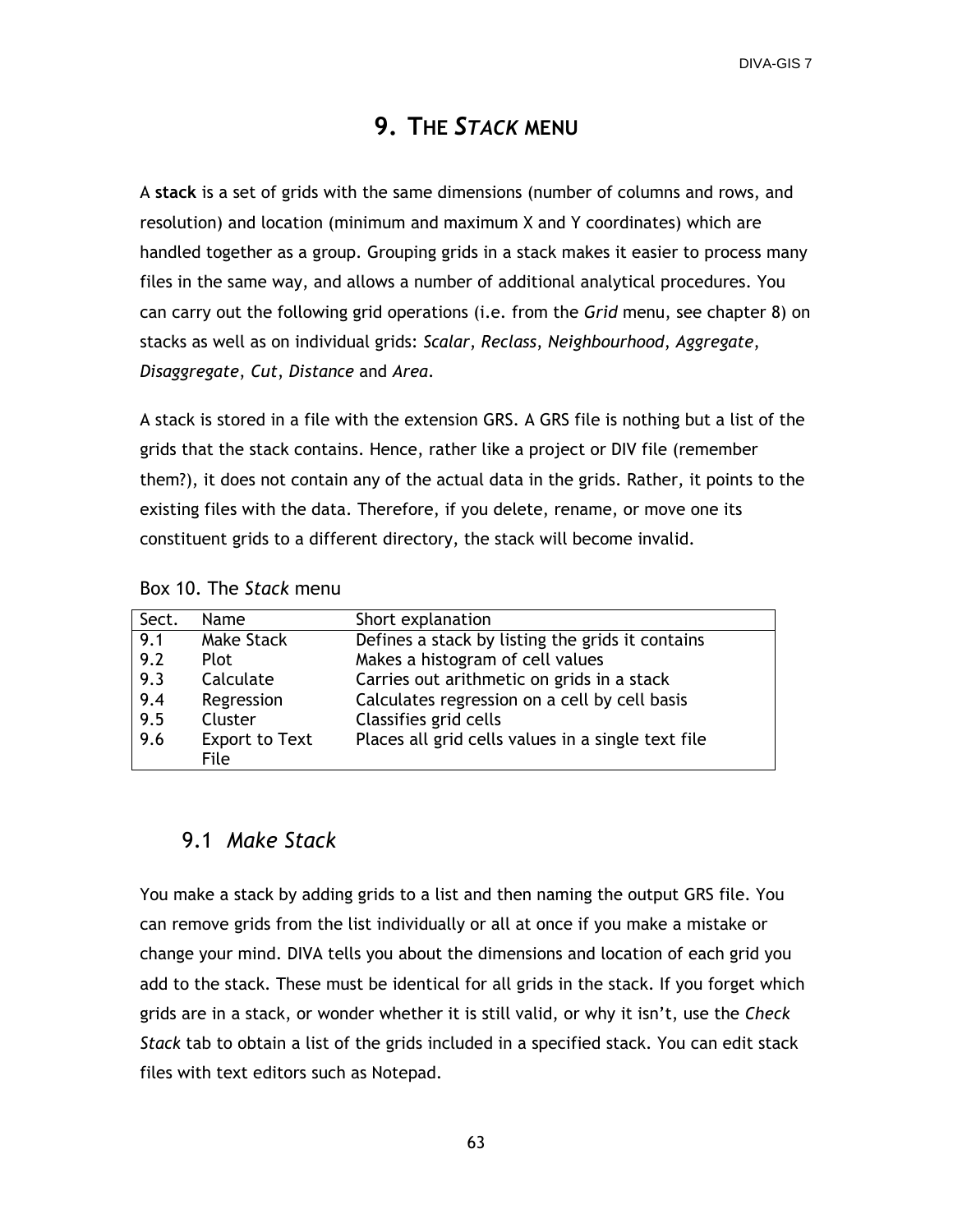## 9.2 *Plot*

With this, you can make a histogram of the values of corresponding cells in all grids in a stack. Click on the map to choose which grid cell location to compare in this way.

# 9.3 *Calculate*

Using *Calculate*, you can produce a single grid from the multiple grids in a specified stack, the value in each cell of the output grid being the sum, mean, minimum, maximum, harmonic mean or sum of the reciprocals of the values in the grids in the stack.

If you select the "Calculate Area" option, a text file is produced with the area of each grid (expressed as number of cells) with values above a certain specified threshold value. If you select a grid to serve as a "mask", only the cells for which the mask has data (i.e., not "Nodata") will be considered.

# 9.4 *Regression*

You can use this function to perform regression on a cell basis, across a stack of n grids. That is, for each cell position, linear regression is done using 1…n as X values and the values in the corresponding grids as Y values. Make sure that the grids are in the right order (e.g., the grids could be the result of running models with increasing values of a parameter?). You can open the stack file with a text editor and check.

# 9.5 *Cluster*

You may want to classify grid cells based on the values they have in different grids, for example if the different grids represent the presence and absence of different species. You can do this in the *Cluster* menu in three steps:

1. In the *Distance Matrix* tab, calculate a matrix of distances (file extension DMT) between grid cells by specifying a distance measure.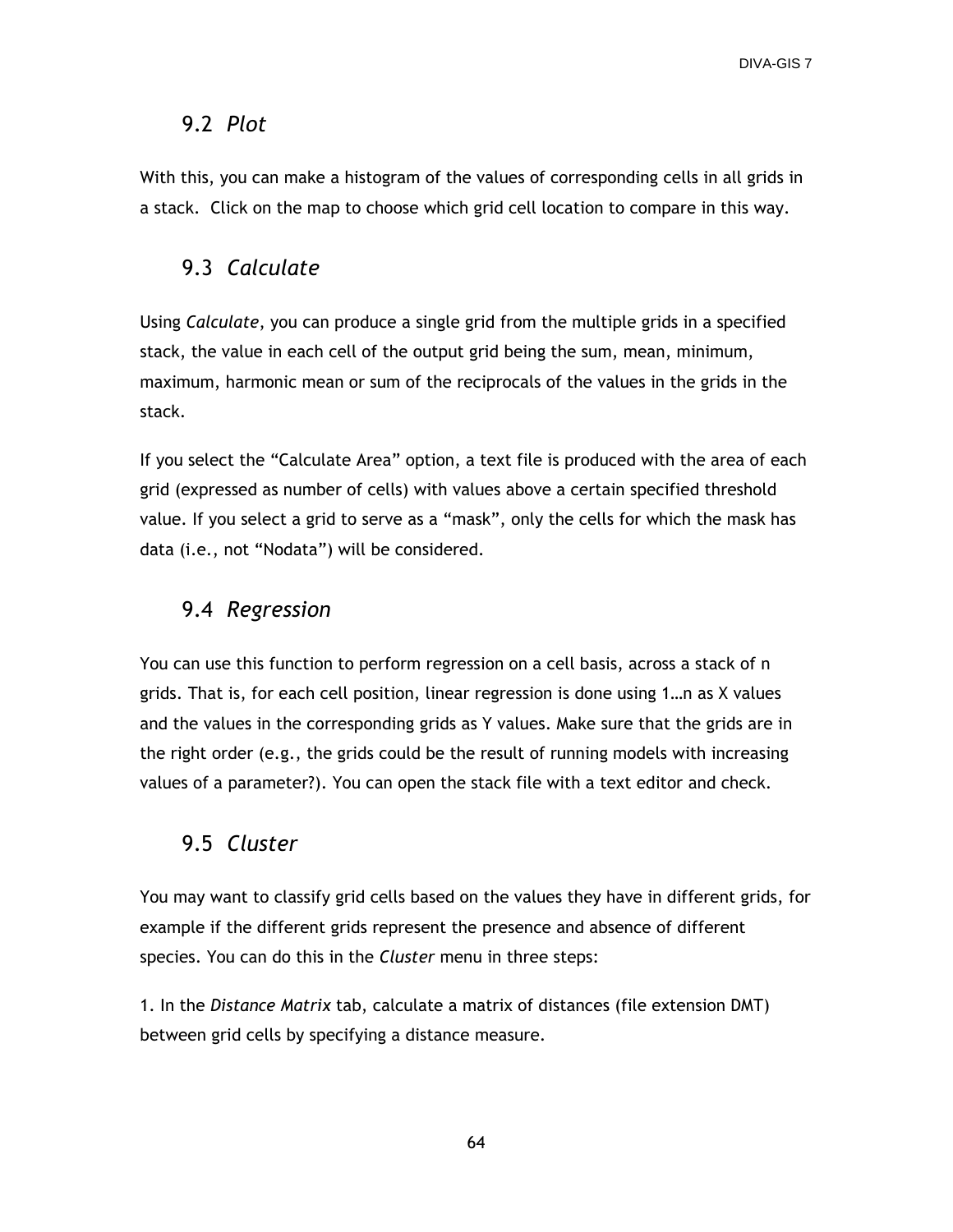2. In the *Cluster* tab, use the DMT file produced above to calculate a cluster file (file extension DTR) using either the weighted or unweighted UPGMA algorithm.

3. In the *Draw* tab, use the DTR file you just produced to draw a dendrogram of the distance relationships among grid cells, decide at what level of distance to prune the dendrogram, and finally produce a new grid in which the values of the grid cells will correspond to which cluster in the dendrogram the cells belongs to.

# 9.6 *Export to Textfile*

With the option *Export to Textfile,* all the gridfiles in the stack can be exported together to a single TXT file. Such a file can be used to make comparisons on a cellby-cell basis, e.g. in a spreadsheet program. As an option, any row that has a null value for one or more of the grids may be omitted in the output file.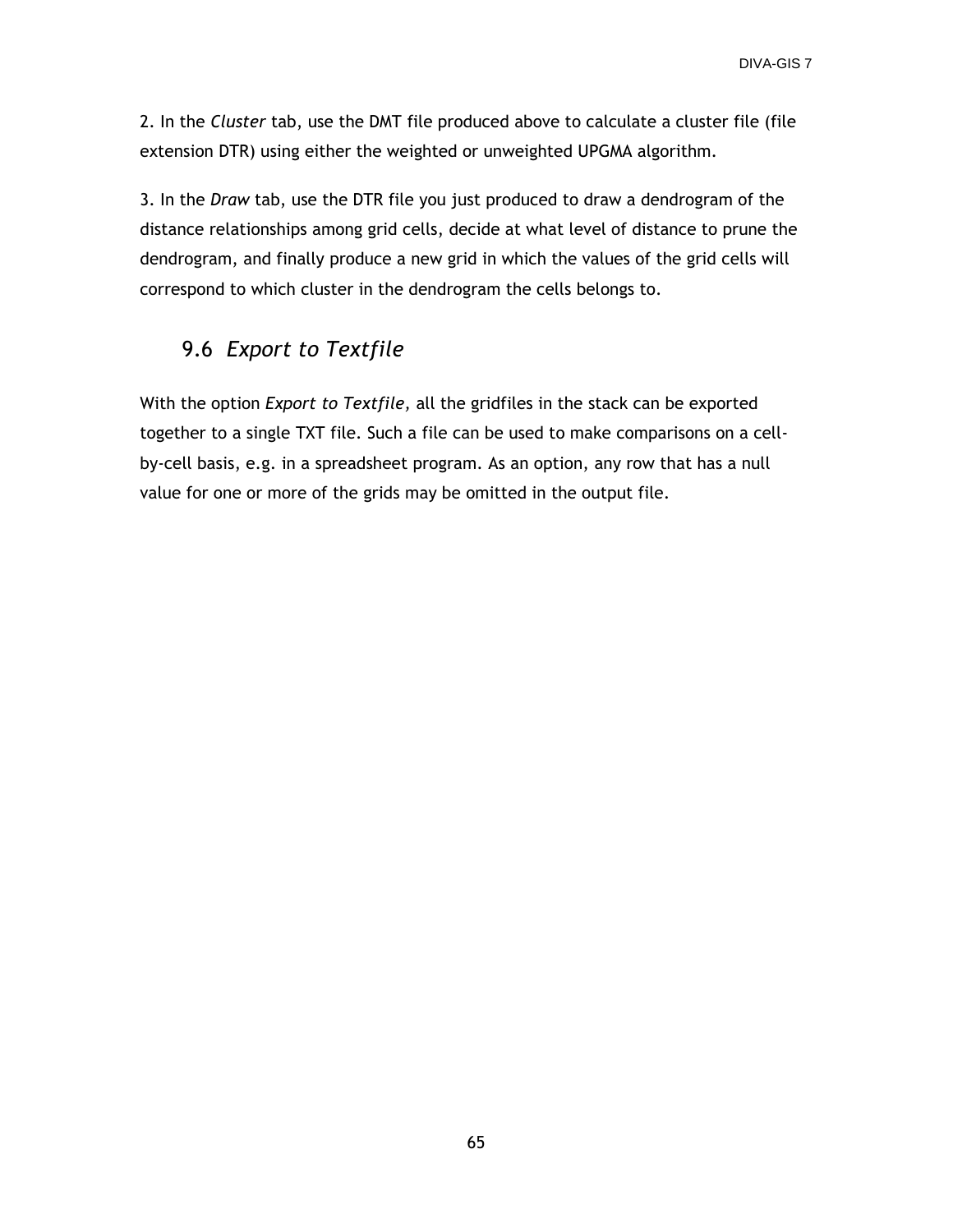# **10. THE** *TOOLS* **MENU**

The *Tools* menu (Box 11) has some additional miscellaneous functions.

| Icon | Sect. | <b>Name</b>                       | Short explanation                                                                                                                    |  |
|------|-------|-----------------------------------|--------------------------------------------------------------------------------------------------------------------------------------|--|
|      | 10.1  | Projection                        | Projects a shapefile from geographic coordinates to<br>a projection of choice                                                        |  |
|      | 10.2  | Graticule                         | Adds a latitude/longitude graticule                                                                                                  |  |
|      | 10.3  | Shift Shape                       | Shifts the position of a shapefile                                                                                                   |  |
|      | 10.4  | Georeference<br>image             | Provides tools to help you georeference an image                                                                                     |  |
|      | 10.5  | Geo-Calculator                    | $-$ Transforms geographic coordinates in<br>degrees/minutes/seconds to decimal degrees<br>Calculates the distance between two points |  |
|      | 10.6  | <b>Toolbars</b><br><b>Options</b> | Shows or hide toolbars<br>Sets general options (file locations, etc.)                                                                |  |

Box 11. The *Tools* menu

# 10.1 *Projection*

With the *Projection* option you can transforming the data in a shapefile from geographic coordinates(i.e. lat/long) into any of a number of projections and back. There is no single best map projection. Some projections can be used for a map of the whole world; other projections are appropriate for small areas only. One of the most important characteristics of a map projection is whether it is "equal area" (a grid cell anywhere on the map will always cover the same amount of area) or "conformal" (the shapes of the geographic features are as they are seen on a globe). No map projection is both conformal and equal-area, and some are neither. For our kind of work, it is usually best to use equal area projections, particularly when large areas are being analyzed (see Table 8). This will assure that the grid cells are all of the same size, and therefore comparable to each other.

Projections are defined using the PROJ.4 notation. And example for longitude/latitude is "+proj=longlat +datum=WGS84 +ellps=WGS84 +towgs84=0,0,0".

Projection doesn't work on gridfiles yet. If you want to project a gridfile, you have to convert it to a shapefile first, using *Data/Export Gridfile*.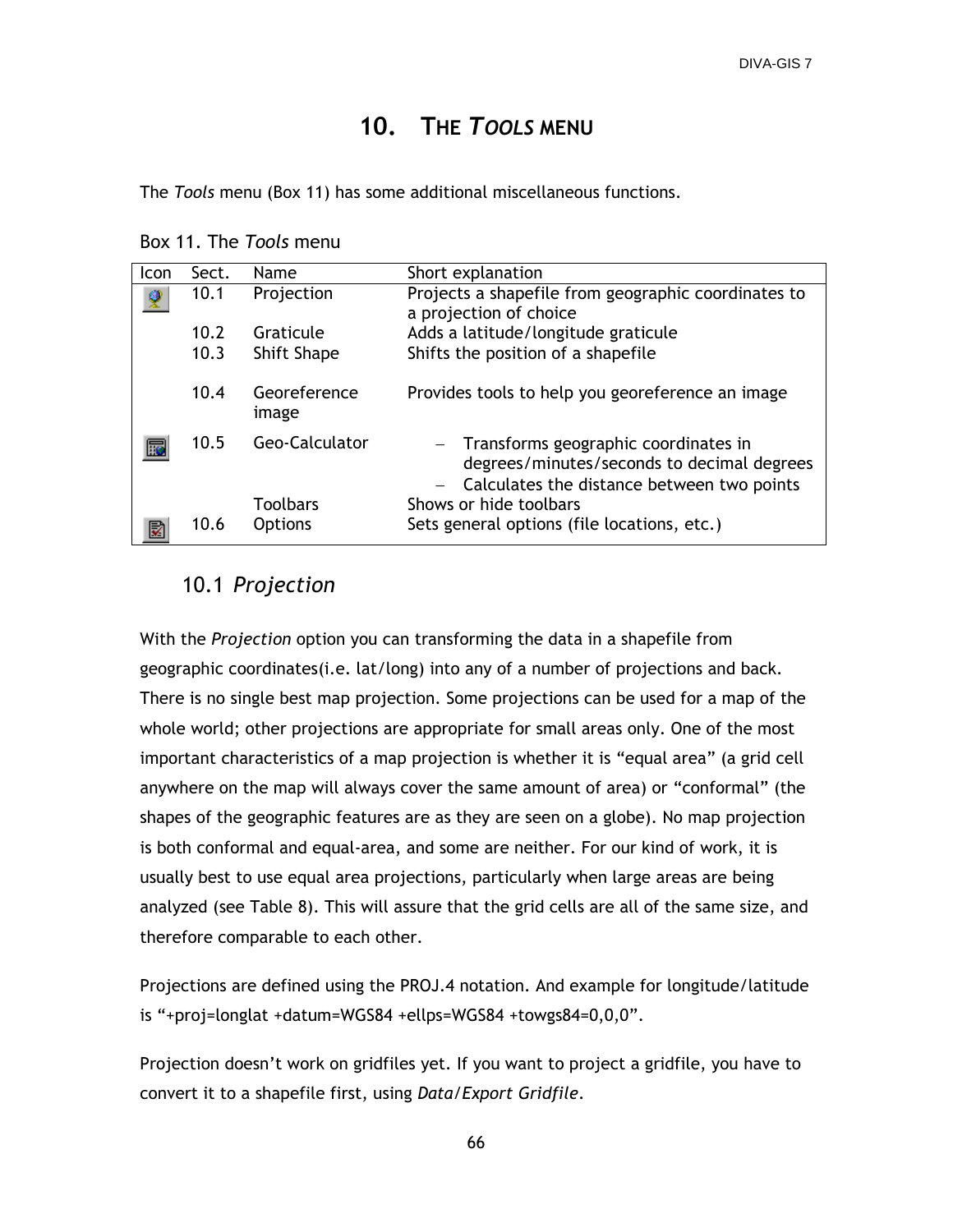| Latitude $\lceil \degree \rceil$ | Horizontal resolution [km] | Area per grid cell [km <sup>2</sup> ] |
|----------------------------------|----------------------------|---------------------------------------|
|                                  | 18.5                       | 343                                   |
| 15                               | 17.9                       | 332                                   |
| 30                               | 16.0                       | 297                                   |
| 45                               | 13.1                       | 240                                   |
| 60                               | 9.3                        | 172                                   |
| 75                               | 4.8                        | 89                                    |
|                                  |                            |                                       |

Table 6. Horizontal resolution and area of a 10-minute grid cell by latitude. The vertical resolution is 18.5 km at all latitudes.

# 10.2 *Graticule*

With this function, you can make a shapefile of lines with fixed intervals (e.g. 10 degrees) in North/South and East/West directions. Adding such a graticule to a map makes it easier for the reader to determine where an area is. See Figure 4 for an example of a map with a graticule.

## 10.3 *Shift Shape*

*Shift Shape* helps you to move a shapefile in a vertical and/or horizontal direction to cope with displacements of the data. You can transform map units (for example from feet to meters) by multiplying.

## 10.4 *Georeference Image*

With *Georeference Image,* you can create a "world file" for an image. A word file is an attribute file associated with corresponding image file which allows the image to be imported into a GIS and located on the surface of the earth. TIF, mrSID and JPG are the supported image formats . TIF and SID are commonly used to distribute satellite images. The extension of the world file depends on the extension of the image. It is SDW for a SID file and TFW for a TIF file. A world file is a text file with 6 lines, with a number on each line denoting:

- 1. size of pixel in X direction
- 2. rotation term for row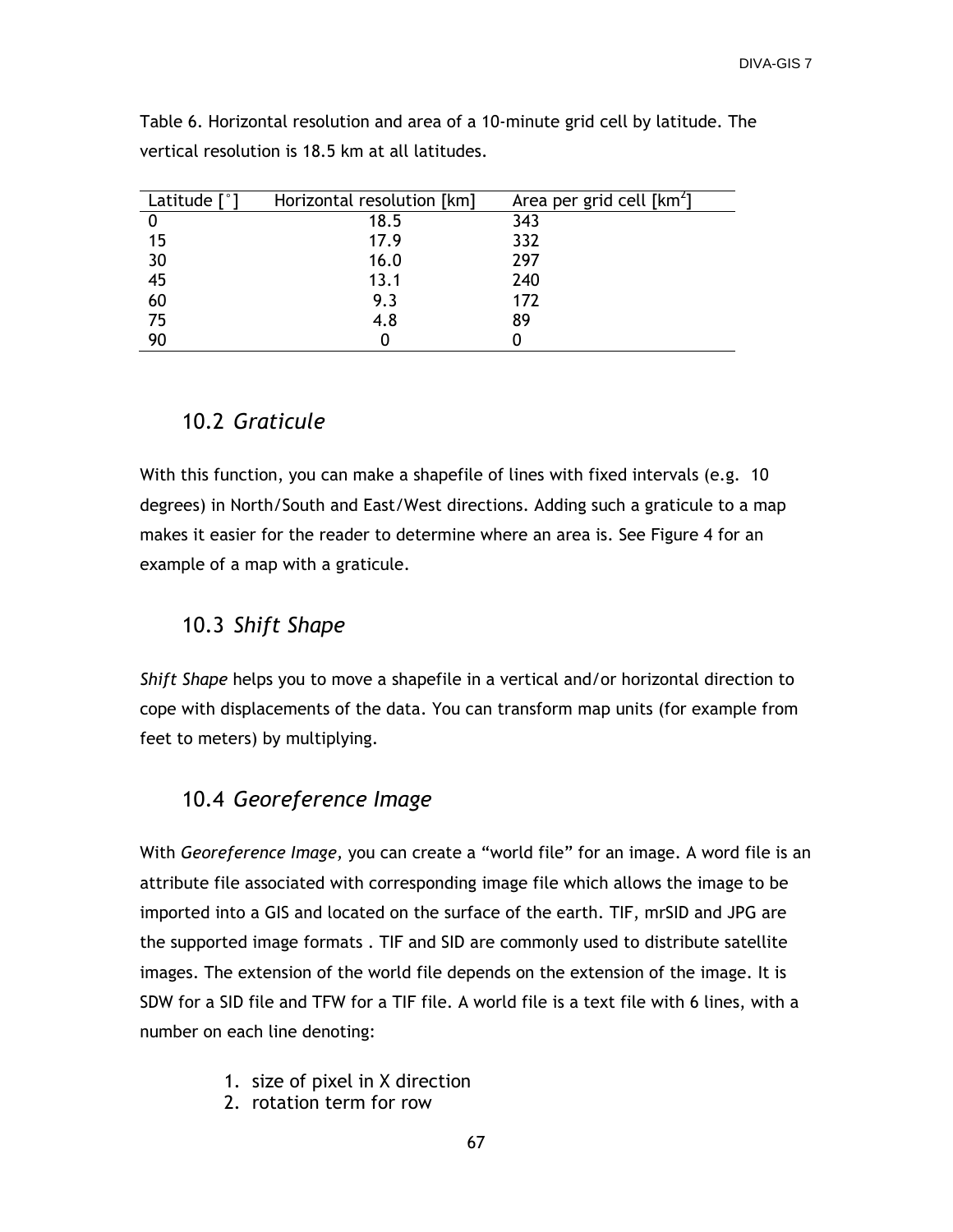- 3. rotation term for column
- 4. size of pixel in Y direction
- 5. X coordinate of centre of upper left pixel in map units
- 6. Y coordinate of centre of upper left pixel in map units

For example:

28.50  $\Omega$  $\Omega$ -28.50 174505.50 2769288.00

Some SID images do not need a world file. In many cases, these images already have world files (e.g. the SID images that can be downloaded from https://zulu.ssc.nasa.gov/mrsid/). If your image does not have a world file, you will need to create one, and you can use the *Georeference Image* tool for that. You will need to know how many rows and columns your image has. You can find this out with most graphics programs. You then fill this in, as well as the estimated coordinates of the extremes of the image. By overlaying a shapefile of the same area, you can see if the coordinates are correct. You will probably need to change them little by little a number of times before the image is correctly located.

### 10.5 *Geo-calculator*

With the *Geo-calculator* you can convert coordinates in the sexagesimal (degrees, minutes, seconds) system to a decimal system. This can be done for one location or for a file with many locations (use the *Batch* option). You can also calculate the distance between two points.

## 10.6 *Options*

The O*ptions* window lets you define a number of default settings, including the font used and how map features are selected.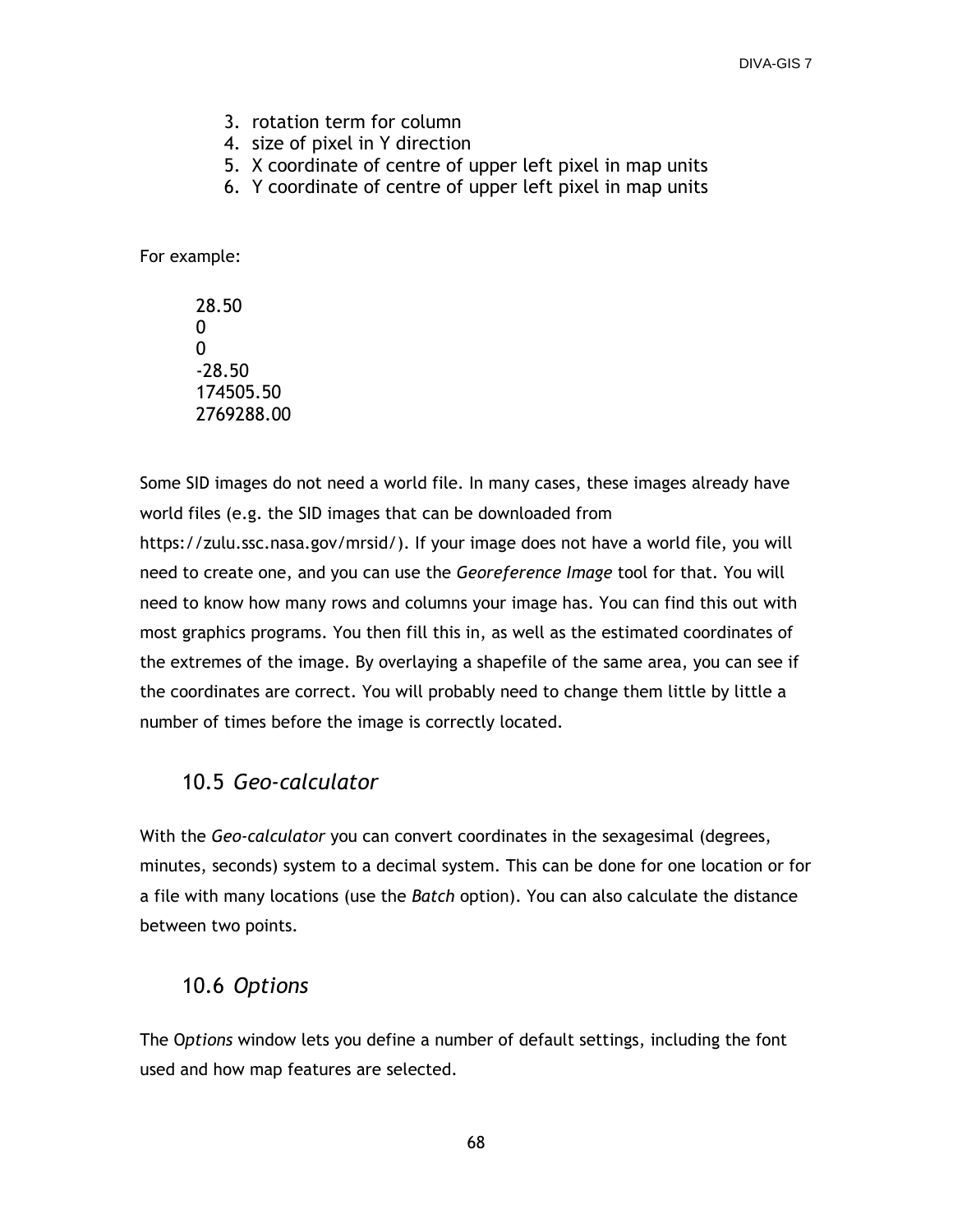On the second tab you can specify where DIVA should look for climate (CLM) files, and you can inspect and edit the metadata associated with these files.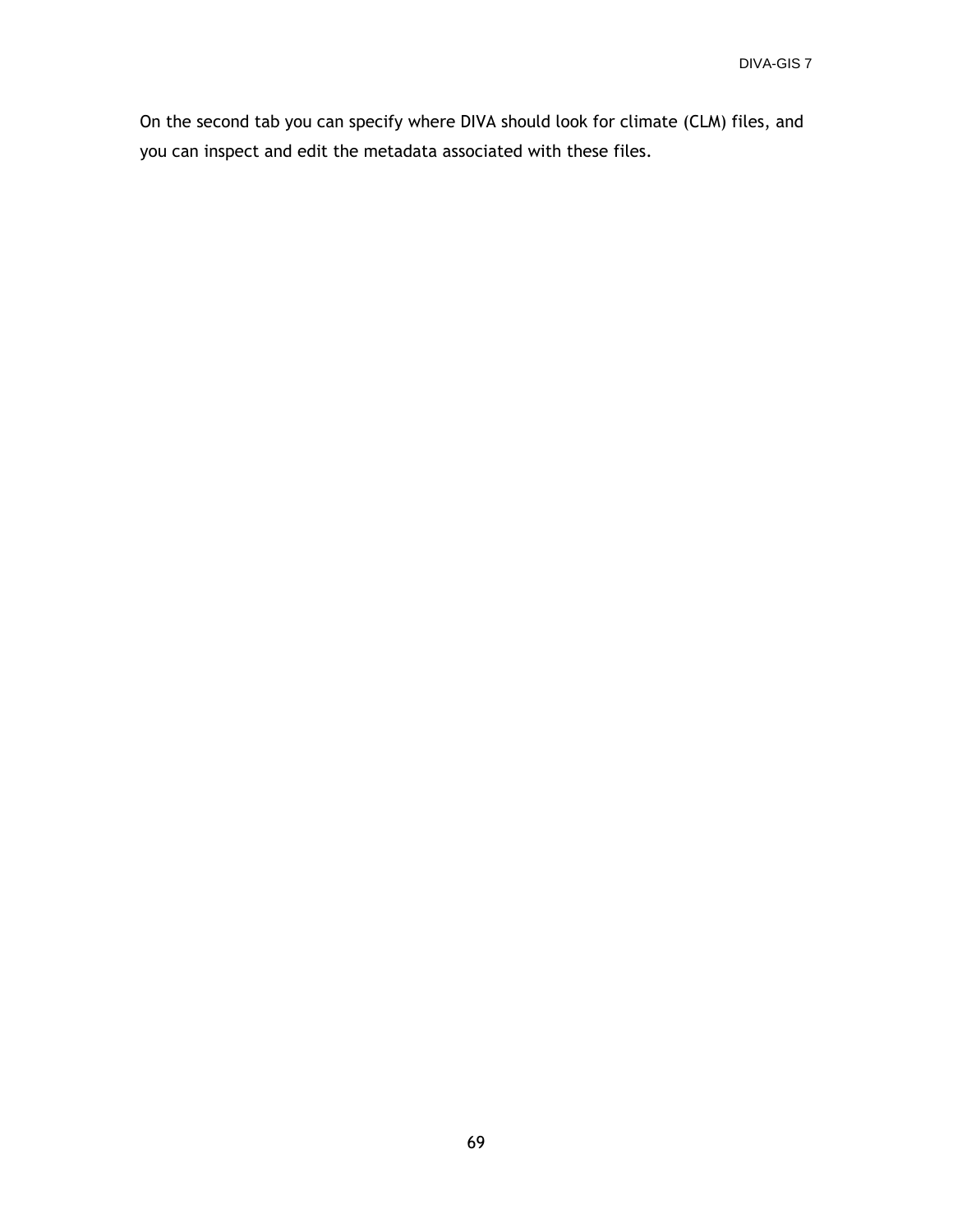#### **REFERENCES**

Bonham-Carter, G., 1994. Geographic information systems for geoscientists. Modelling with GIS. Computer Methods in the Geosciences 13. Pergamon/Elsevier, London, U.K.

Burnham, K.P., and Overton, W.S. 1978. Estimation of the size of a closed population when capture probabilities vary among animals. Biometrika 65, 623-633.

- Busby, J.R. (1991). BIOCLIM a bioclimatic analysis and prediction system. Pp. 64-68 in Margules, C.R. and Austin, M.P. (eds) Nature Conservation: Cost Effective Biological Surveys and data Analysis. Melbourne: CSIRO
- Carpenter, G., Gillison, A.N. and Winter, J. 1993. DOMAIN: a flexible modelling procedure for mapping potential distributions of plants and animals. Biodiversity and Conservation 2: 667-680.
- Chao, A., 1984. Non-parametric estimation of the number of classes in a population. Scandinavian Journal of Statistics 11, 265-270.
- Chao, A., 1987. Estimating the population size for capture-recapture data with unequal catchability. Biometrics 43, 783-791.
- Colwell, R. K., and J. A. Coddington. 1994. Estimating terrestrial biodiversity through extrapolation. Philosophical Transactions of the Royal Society (Series B) 345:101-118.
- Cressie, N. A. C., 1991. Statistics for spatial data. John Wiley & Sons, New York.
- Fielding, A.H. and J.F. Bell, 1997. A review of methods for the assessment of prediction errors in conservation presence/absence models. Environmental Conservation 24: 38-49.
- Greene, S.L. and T. Hart, 1996. Plant Genetic Resource Collections: an Opportunity for the Evolution of Global Data Sets. Third International Conference/Workshop on Integrating GIS and Environmental Modeling Santa Fe, New Mexico, USA. (CD-ROM and web publication; http://www.ncgia.ucsb.edu/conf/SANTA\_FE\_CD-ROM/sf\_papers/greene\_stephanie/sgreene.html).
- Heltshe, J. and N.E. Forrester, 1983 . Estimating species richness using the jackknife procedure. Biometrics 39, 1-11.
- Hijmans, R.J., M. Schreuder, J. De la Cruz, and L. Guarino. 1999. Using GIS to check coordinates of genebank accessions. Genetic Resources and Crop Evolution 46: 291-296.
- Hurlbert, S.H., 1978. The non-concept of species diversity: a critique and alternative parameters. Ecology 52: 577-586.
- Intergovernmental Panel on Climate Change Data Distribution Center (1999). Providing climate change and related scenarios for impact assessment. CD-ROM. Version 1.0. Climate Research Unit, University of East Anglia, Norwich, UK.
- Magurran, A.E. 1988. Ecological diversity and its measurement. Princeton University Press.